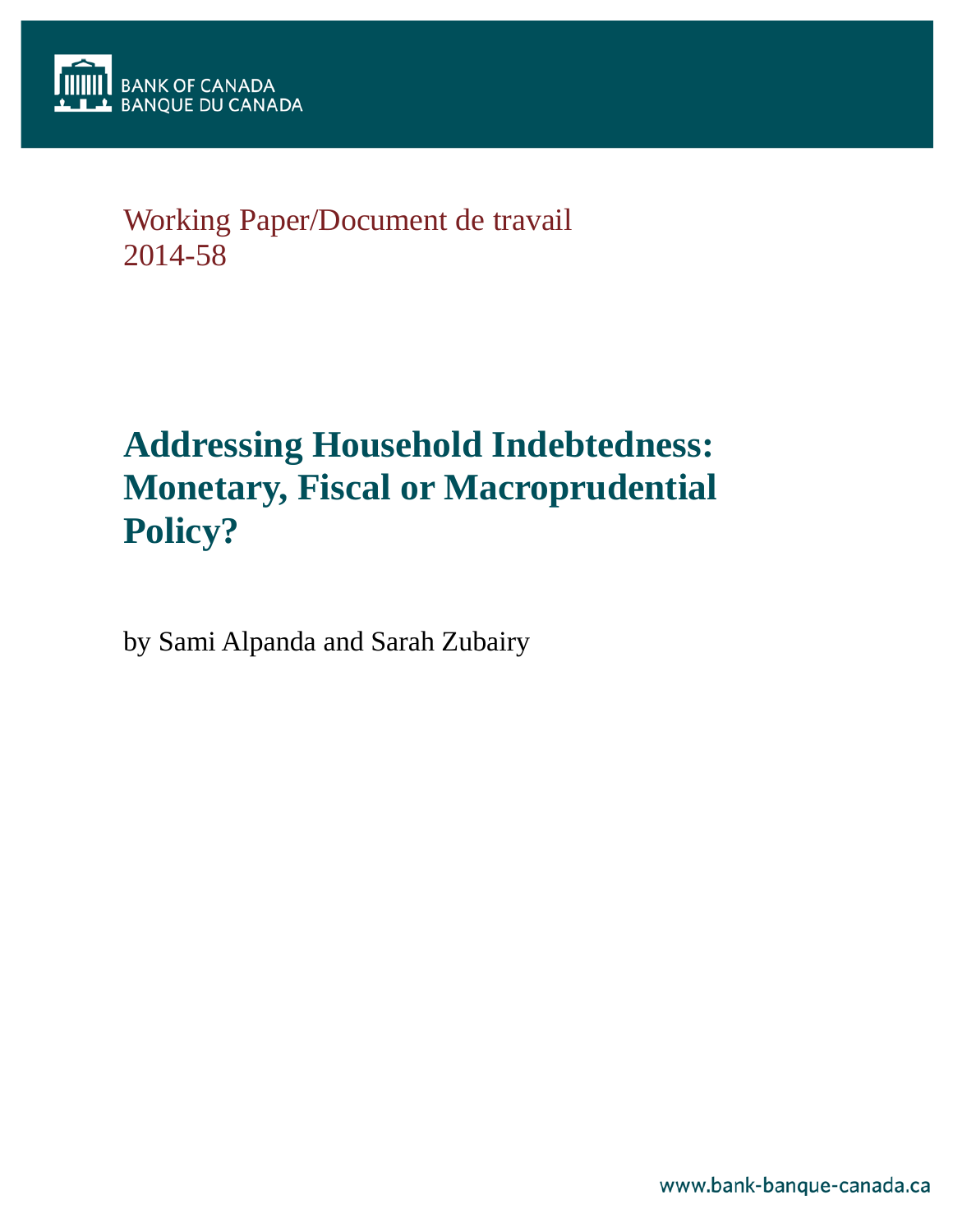Bank of Canada Working Paper 2014-58

December 2014

## **Addressing Household Indebtedness: Monetary, Fiscal or Macroprudential Policy?**

**by**

## **Sami Alpanda<sup>1</sup> and Sarah Zubairy2**

1Canadian Economic Analysis Department Bank of Canada Ottawa, Ontario, Canada K1A 0G9 alpa@bankofcanada.ca

> 2Department of Economics Texas A&M University College Station, Texas 77843 szubairy@tamu.edu

Bank of Canada working papers are theoretical or empirical works-in-progress on subjects in economics and finance. The views expressed in this paper are those of the authors. No responsibility for them should be attributed to the Bank of Canada.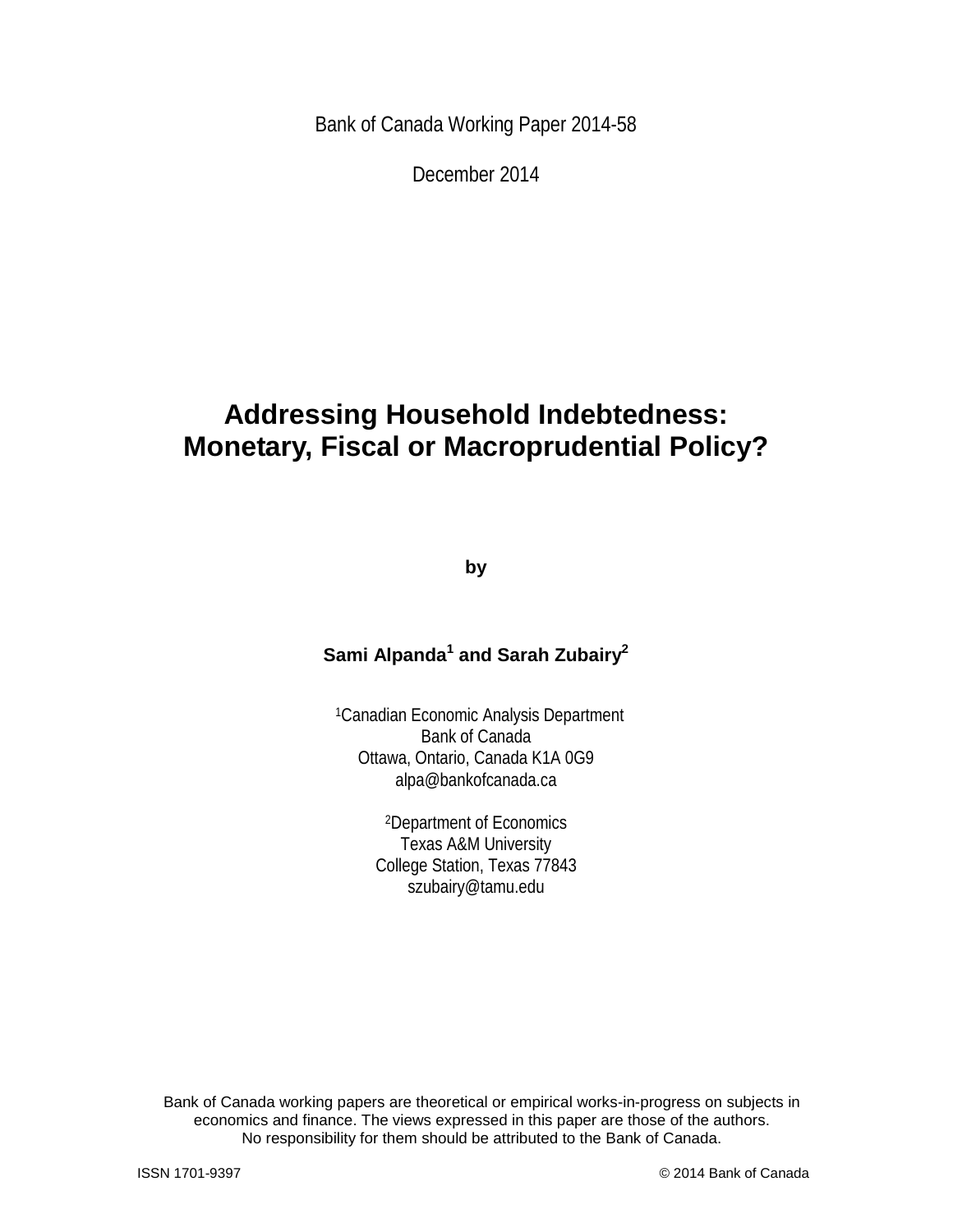## **Acknowledgements**

We thank Bob Amano, Paolo Gelain, Katya Kartashova, Henrik Lundvall, Rhys Mendes, Adrian Peralta-Alva, Brian Peterson, Andrea Tambalotti, and seminar participants at the Bank of Canada, CEF 2014 in Oslo, and Midwest Macro 2014 in Miami for suggestions and comments. All remaining errors are our own.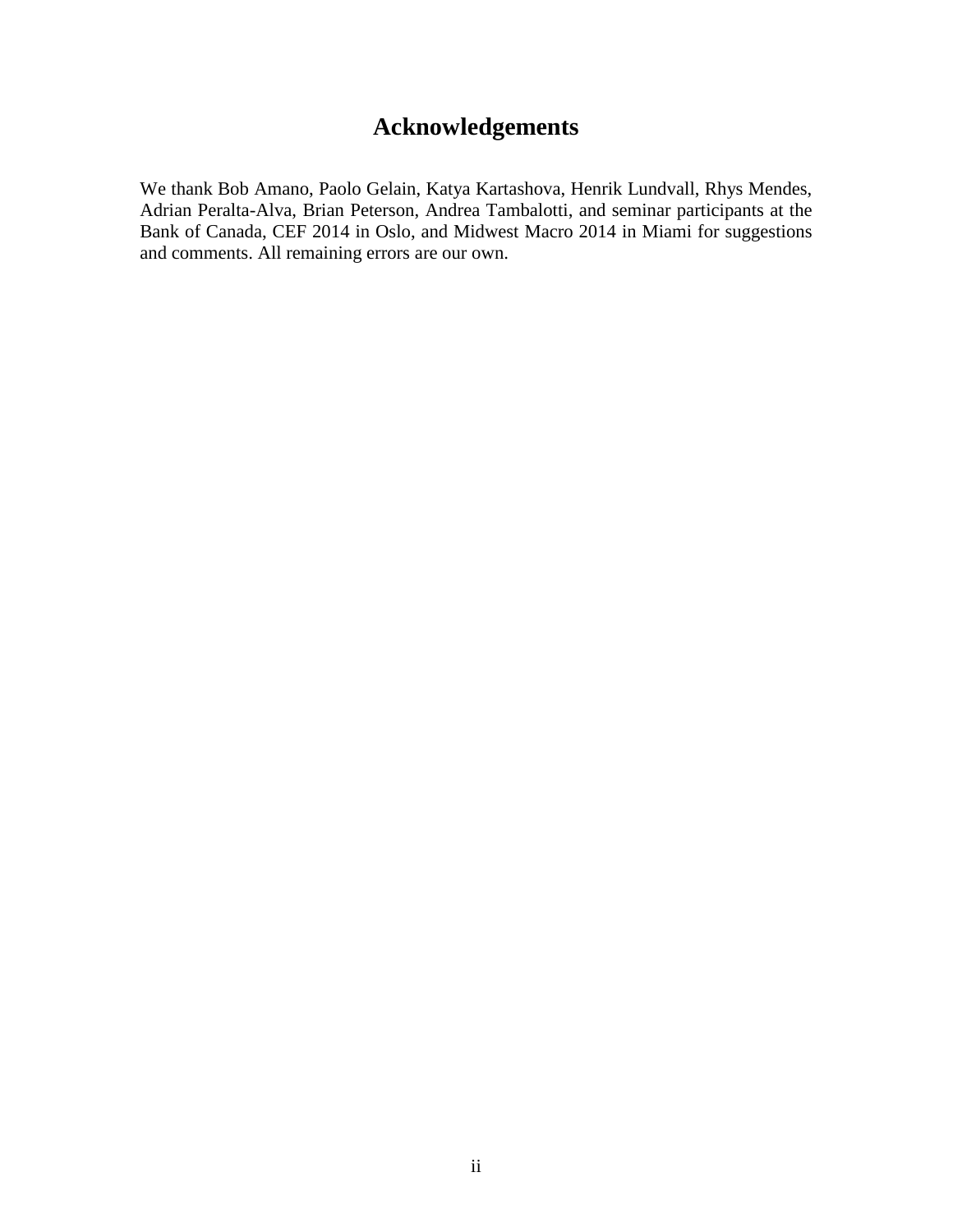## **Abstract**

In this paper, we build a dynamic stochastic general-equilibrium model with housing and household debt, and compare the effectiveness of monetary policy, housing-related fiscal policy, and macroprudential regulations in reducing household indebtedness. The model features long-term fixed-rate borrowing and lending across two types of households, and differentiates between the flow and the stock of household debt. We use Bayesian methods to estimate parameters related to model dynamics, while level parameters are calibrated to match key ratios in the U.S. data. We find that monetary tightening is able to reduce the stock of real mortgage debt, but leads to an increase in the household debt-toincome ratio. Among the policy tools we consider, tightening in mortgage interest deduction and regulatory loan-to-value (LTV) are the most effective and least costly in reducing household debt, followed by increasing property taxes and monetary tightening. Although mortgage interest deduction is a broader tool than regulatory LTV, and therefore potentially more costly in terms of output loss, it is effective in reducing overall mortgage debt, since its direct reach also extends to home equity loans.

*JEL classification: E52, E62, R38 Bank classification: Housing; Transmission of monetary policy; Financial system regulation and policies; Economic models*

## **Résumé**

Dans cette étude, les auteurs construisent un modèle d'équilibre général dynamique et stochastique intégrant le logement et la dette des ménages, et comparent l'efficacité de diverses mesures (politique monétaire, fiscalité relative au logement et réglementation macroprudentielle) pour réduire l'endettement des ménages. Le modèle incorpore les emprunts et les prêts à taux fixe à long terme se rapportant à deux types de ménages, et établit une distinction entre les flux de crédit et l'encours de la dette. Les auteurs utilisent des méthodes bayésiennes pour estimer les paramètres liés à la dynamique du modèle, et les paramètres de niveau sont calibrés de manière à ce qu'ils correspondent aux ratios clés calculés à partir de données sur l'économie américaine. Ils constatent que le resserrement de la politique monétaire peut induire une baisse de l'encours de la dette hypothécaire réelle, mais entraîner une augmentation du ratio de la dette au revenu des ménages. Parmi les mesures prises en considération, la réduction de la déduction fiscale au titre des intérêts hypothécaires et la diminution du rapport prêt-valeur réglementaire sont les plus efficaces et les moins coûteuses pour faire baisser la dette des ménages, devant l'impôt foncier et le resserrement monétaire. Bien que la réduction de la déduction au titre des intérêts hypothécaires ait une plus grande portée que la diminution du rapport prêt-valeur réglementaire et puisse par conséquent causer des pertes de production plus importantes, il s'agit d'une mesure efficace pour abaisser la dette hypothécaire totale, car elle atteint également les prêts sur la valeur nette d'une maison.

*Classification JEL : E52, E62, R38 Classification de la Banque : Logement; Transmission de la politique monétaire; Réglementation et politiques relatives au système financier; Modèles économiques*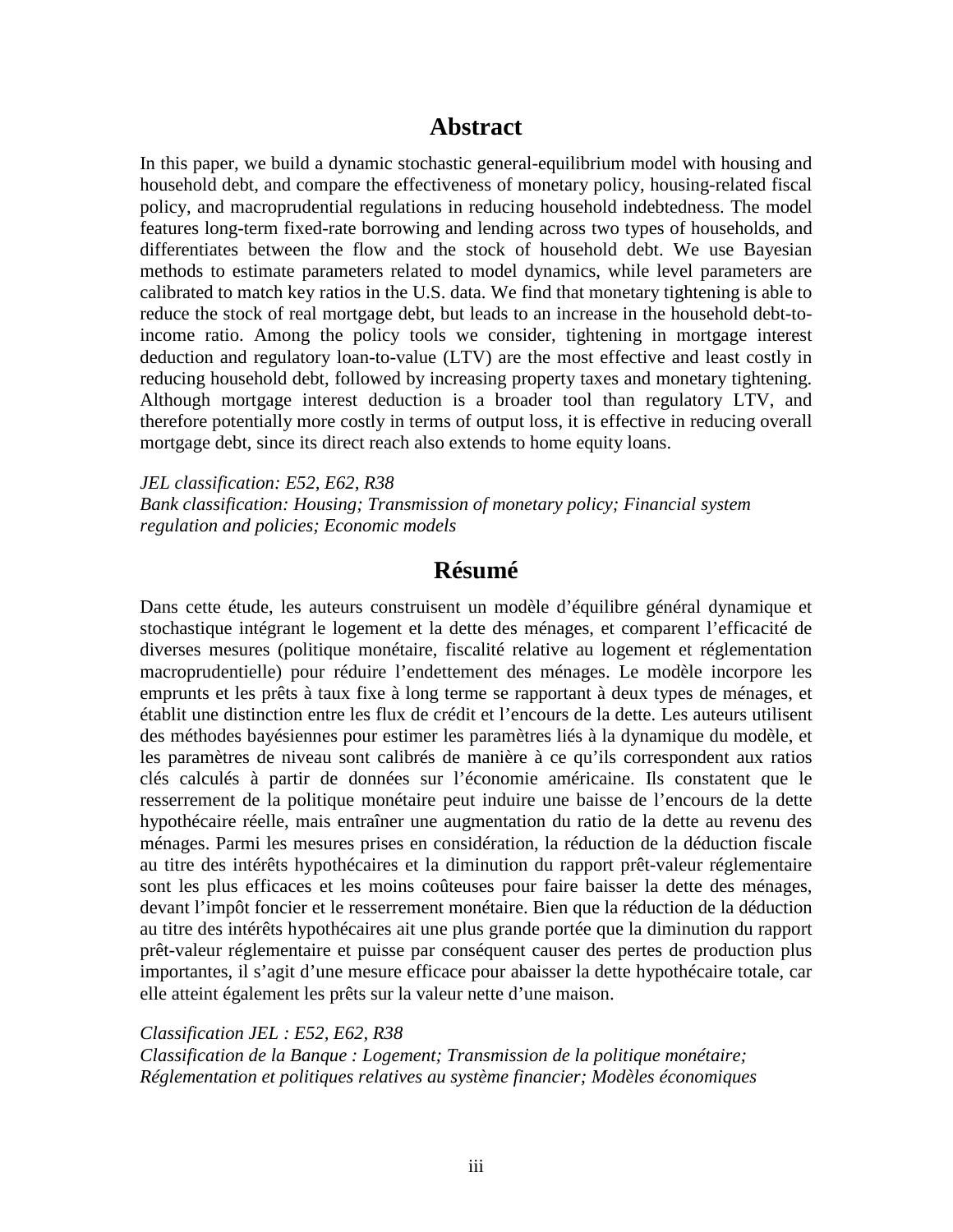## 1 Introduction

The elevated levels of household debt during the mid-2000s posed significant financial stability and macroeconomic risks to the U.S. economy. Since the rise in household debt was accompanied by a decrease in mortgage underwriting standards and exuberant expectations regarding future house price gains, the U.S. Önancial system was exposed to a sudden reversal in housing markets. Once the exuberance in housing waned, the decline in house prices and the resulting increase in mortgage defaults put the balance sheets of financial institutions in danger, since many were directly or indirectly exposed to the housing sector. The economic fallout resulting from the financial crisis was also more painful and prolonged relative to a standard recession, as households and financial institutions engaged in a long deleveraging process following the crisis.

Preventing household debt from reaching unsustainable levels remains a critical issue of discussion among economists. Policy-makers already possess a suite of tools with the potential to address concerns related to household indebtedness. First, *macroprudential regulations* can be tightened to ensure a decline in household credit; for example, the regulatory loan-to-value (LTV) ratio on new mortgage lending can be reduced. Second, in the fiscal realm, *housing-related tax policies* could be tightened; for example, the statutory or effective property tax rates on residential properties can be increased or the tax deductibility of mortgage interest can be curbed.<sup>1</sup> Finally, and arguably as the last line of defense, monetary policy can be tightened to induce an increase in mortgage rates and discourage new lending.<sup>2</sup>

For policy-makers, it is important to assess the effectiveness of these policies in reducing household debt, and evaluate their side effects on macroeconomic variables such as output and inflation. This is what we set out to do in this paper using a dynamic stochastic general-equilibrium (DSGE) model with housing and household debt. As is well known, macroprudential tools such as regulatory LTV are more "targeted" toward the housing sector, and therefore potentially have smaller adverse impacts on the rest of the economy. On the other hand, regulatory LTV generally applies to regular mortgages on new home purchases, rather than loans based on withdrawals of existing home equity. Thus, such tools may not be effective in reducing household debt if home equity withdrawals make up a large part of new mortgage lending. In other words, LTV policy is perhaps too targeted, or not "broad" enough, to adequately address high household indebtedness.

Housing-related tax policies are also targeted in that they only have a direct effect on the housing sector, but they may be broader in terms of their reach relative to regulatory LTV. In particular, a reduction in the tax deductibility of mortgage interest would (likely) apply to all existing mortgage borrowers, including those that borrowed in periods prior to the implementation of the new policy. Thus, mortgage interest deduction may potentially have a greater adverse impact on the economy, but it can also be more effective in terms of limiting home equity loans.<sup>3</sup> Similarly, an increase in property taxes would impact all homeowners, including those that have no outstanding mortgage debt; property taxes therefore are even broader in their scope relative to mortgage interest deduction rules. Finally, monetary policy is the broadest tool among the policies discussed here, since a tightening would directly impact the non-housing sectors of the economy and the flow of credit for purposes other than housing.<sup>4</sup>

<sup>&</sup>lt;sup>1</sup>In the United States, property taxation is conducted at the state level; therefore, it may be difficult to implement this policy in a coordinated manner. Nevertheless, similar effects can be obtained by reducing the deductibility of property taxes from personal income tax at the federal level (see Alpanda and Zubairy, 2013).

<sup>&</sup>lt;sup>2</sup> See Crowe et al. (2011) for a detailed list of policy tools that have been used by different countries in dealing with real estate booms.

<sup>&</sup>lt;sup>3</sup>In the United States, mortgage interest deduction applies to all first and second mortgages and to the first \$100,000 of home equity loans. In the model, home equity loans partly reflect cash-out refinancings, which are also eligible for the mortgage interest deduction.

<sup>&</sup>lt;sup>4</sup> Similar to monetary policy, the two fiscal policies mentioned above (i.e., mortgage interest deduction and property taxes)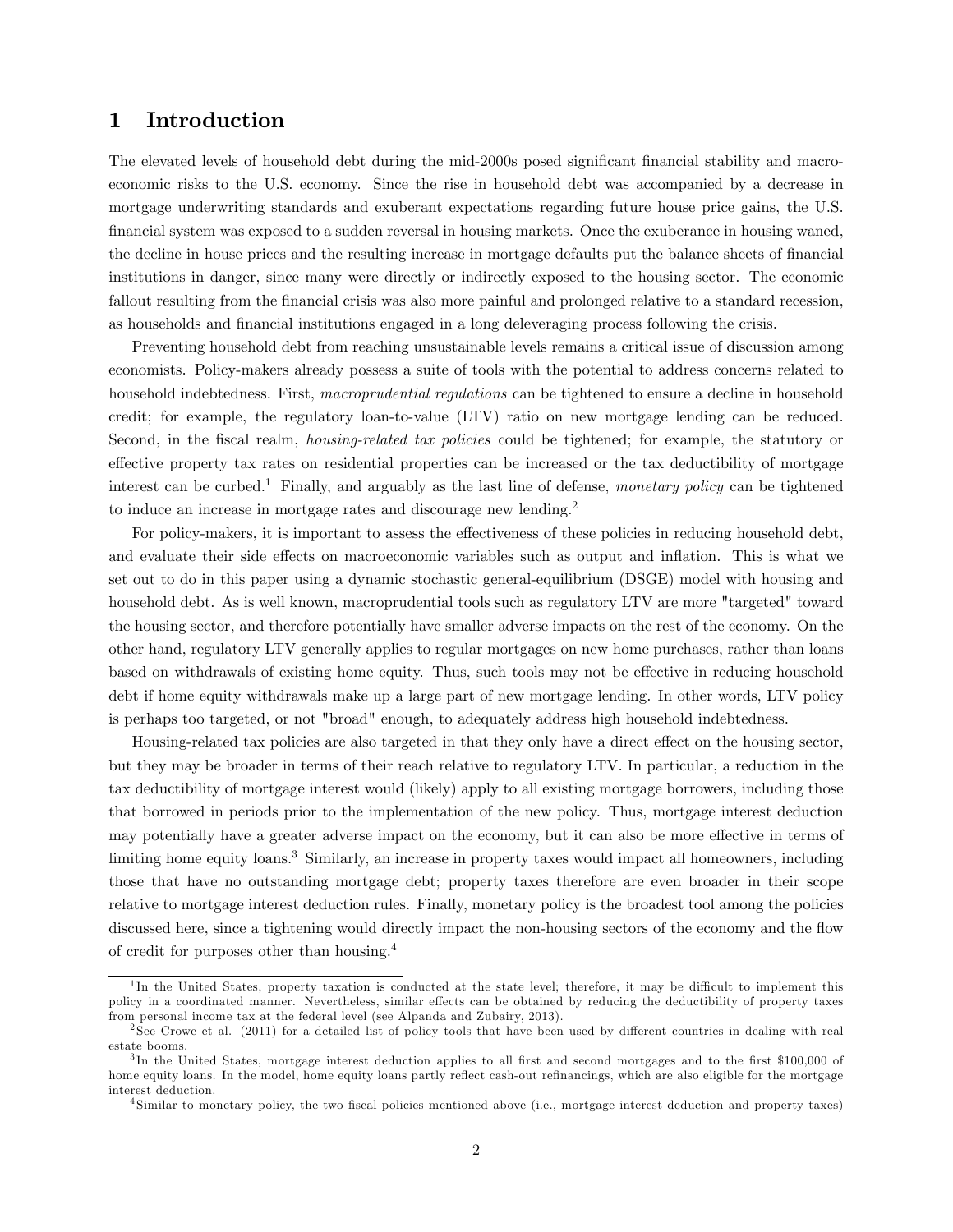Note that all four above-noted policies can potentially reduce the level of household debt, but their adverse side-effects on output would differ, largely based on the scope of each policy (see Table 1). In particular, the direct effects of targeted policies are more confined to the housing sector and borrowers; thus, these policies are able to reduce the quantity of new mortgage lending without leading to large spillovers to other sectors and non-borrowing households. In fact, in certain instances, the adverse effects to output from the decline in borrowers' demand can be partially offset by the increase in demand coming from saver households and the non-housing sector. For monetary policy, the direct effects generated from a tightening are more evenly spread between the housing and non-housing sectors and between borrower and saver households; therefore, reducing household indebtedness by the same amount would potentially lead to a larger adverse effect on output.

A related issue is the effect of these four policies on inflation. This is a key determinant of household debt dynamics because mortgage loans are extended in nominal terms, and consequently are subject to debtdeflation types of effects in real terms. In particular, consider the following law of motion for household debt (also featured in our model in section 2):

$$
D_t = (1 - \kappa) D_{t-1} + L_t, \tag{1}
$$

where  $\kappa$  is the amortization rate for existing debt, and  $D_t$  and  $L_t$  are the stock and flow of nominal household debt, respectively. Dividing through by the price level,  $P_t$ , the above law of motion can be written as

$$
d_t = (1 - \kappa) \frac{d_{t-1}}{\pi_t} + l_t,\tag{2}
$$

where  $\pi_t$  is the inflation rate, and  $d_t = D_t/P_t$  and  $l_t = L_t/P_t$  denote the stock and flow of household debt in real terms. Therefore, for a policy to be successful in reducing the stock of real household debt, it needs to be able to substantially reduce new household loans,  $l_t$ , while not causing a large decline in the inflation rate,  $\pi_t$ <sup>5</sup> This is especially true for mortgage loans, for which the amortization rate is very low, and thus, the share of new loans in the overall stock of mortgage debt is small. If a policy is too "blunt" and has large adverse spillovers to other sectors of the economy, it could cause a significant decline in the inflation rate relative to the decline in new loans, thereby leading to an increase, rather than a decrease, in the stock of real mortgage debt (and the debt-to-income ratio). Svensson (2013) has recently argued that monetary "leaning against the wind" in Sweden would have this perverse impact in the short run, since the price level and output would decline faster than the stock of nominal mortgage debt stock, all specified relative to a baseline.

In this paper, we build a DSGE model with housing and household debt, and consider the effectiveness of the four policies listed in Table 1 in reducing household indebtedness, paying special attention to the effects of monetary policy in light of Svensson's criticism.<sup>6</sup> Our model features borrowing and lending across two

can also directly impact capital accumulation, if the changes in these policies also apply to commercial real estate and mortgages financing them. Here, we implicitly assume that these fiscal policies can be applied in a more targeted fashion so as to directly affect residential real estate only. This is unlike monetary policy, which cannot be applied in a more targeted manner.

<sup>&</sup>lt;sup>5</sup>Here, we are assuming that the amortization rate,  $\kappa$ , is a constant, while in reality, the average amortization rate could also change as a result of policy. In particular, a decline in  $\kappa$  (i.e., a lengthening in the average duration of loans) would act similar to a decline in ináation, and would make it harder for the policy to reduce the stock of real debt. Conversely, a shortening in loan duration could potentially increase the effectiveness of the policy in reducing the stock of real debt.

 $6W$ e do not try to model the underlying reasons as to why elevated levels of household debt may pose financial stability risks. Our focus is rather in analyzing the effectiveness of each policy tool in reducing household debt (in terms of output loss per unit decrease in the debt level). How the level of household debt would then be related to financial risks (such as affecting the frequency or magnitude of financial crises) is not explicitly modelled. Thus, given our set-up, it may not be optimal to try to reduce the level of household debt in the first place. Nevertheless, our current set-up captures an important macroeconomic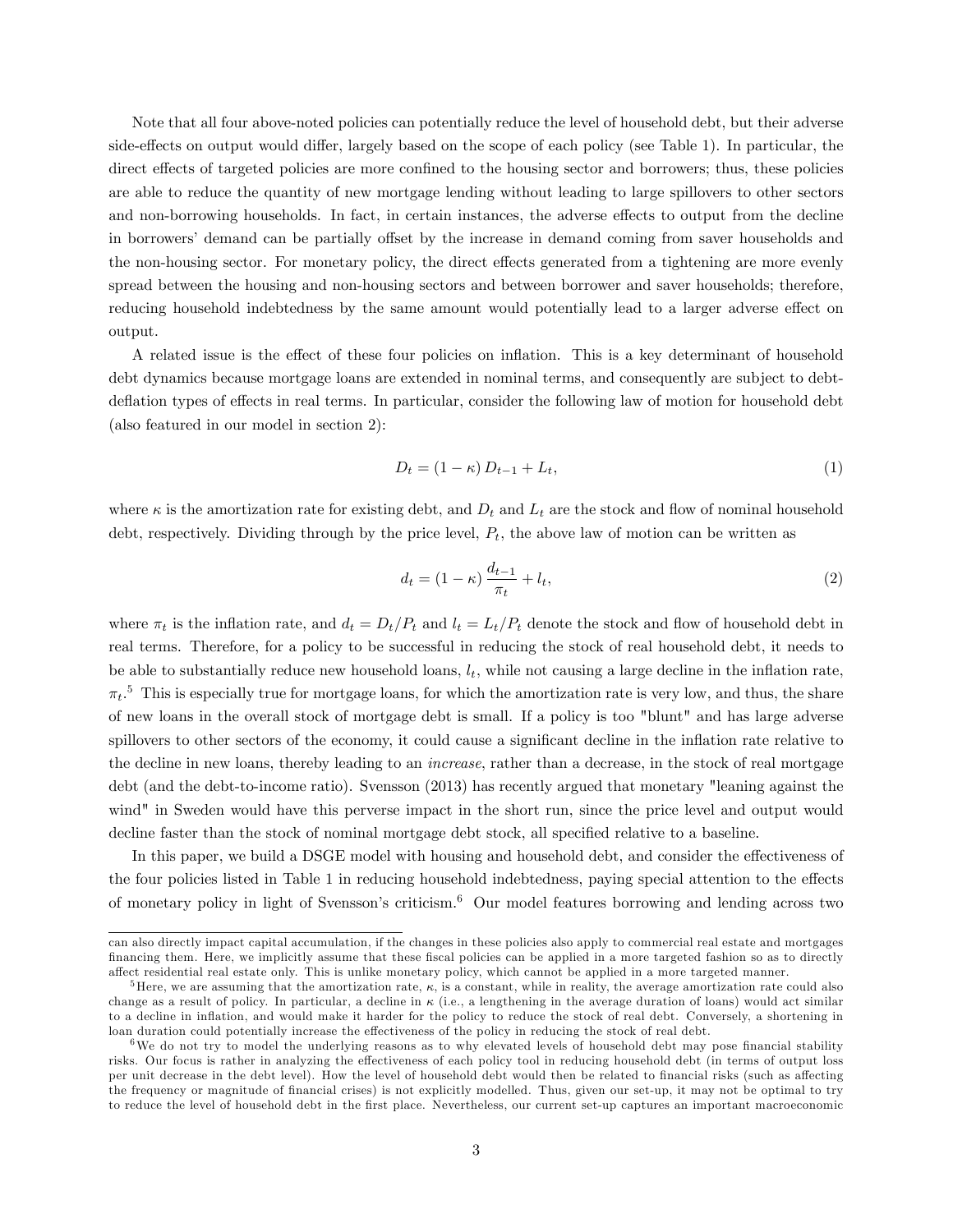types of households, as in Iacoviello (2005), but mortgage loans are amortized over the long term, similar to Kydland et al. (2012) and Garriga et al. (2013), thereby allowing us to differentiate between the flow and the stock of household debt. This is key for differentiating the effects of policies that apply only to new lending (e.g., regulatory LTV) as opposed to all existing mortgage debt (e.g., mortgage interest deduction). The constraint on borrower households is imposed on the áow rather than the stock of household debt, and new mortgage loans are modelled as fixed rate. Nevertheless, we allow the average duration of the fixed interest rate on the loan to be shorter than the full amortization duration of the loan itself. This feature captures the notion that a significant share of new mortgage loans in the real world are adjustable-rate, and some fixed-rate mortgages are refinanced before the end of their amortization period.<sup>7</sup> New mortgage loans finance not only the residential investment of borrower households, but also partly their consumption expenditures, by allowing them to withdraw a portion of their existing home equity each period. This feature is key to dilute the effectiveness of regulatory LTV in addressing household debt, since LTV policy mainly affects new regular mortgages, but not home equity loans taken on top of existing debt.<sup>8</sup> The rest of the model features are standard. We endogenize the supply of housing by considering residential investment producers who face investment adjustment costs as in Justiniano et al. (2013). Following Christiano et al. (2005) and Smets and Wouters (2007), the model features nominal frictions in the form of price and wage stickiness and indexation, as well as real frictions such as habit formation and capital utilization costs. We estimate parameters determining model dynamics using Bayesian likelihood methods and U.S. data, while matching the steady-state relationships in the model to their data counterparts through calibration of level parameters.

Using the model, we first analyze the effects of monetary policy on household debt. Given our benchmark parameters, we Önd that monetary tightening is able to reduce the stock of real mortgage debt in the short run; in particular, a 100 basis points (bps) tightening in the policy rate results in a peak decline of about 0.2 percent in the real stock of debt. Given that the response of output to monetary policy is stronger, however, our model implies an increase in the household debt-to-income ratio after monetary tightening. Thus, our baseline results suggest that, while monetary policy may be a good last line of defense against the buildup of certain financial imbalances, it is not that effective (or is even perverse) when it comes to households mortgage debt, which remains an area of major financial stability concern in many countries.

We conduct several sensitivity analyses on key parameters to investigate the importance of model features in generating our baseline results on monetary policy. In particular, reducing the duration of the interest rate on mortgage loans (equivalent to reducing the refinancing rate or the share of adjustable rate mortgages) limits the ability of monetary policy to reduce the level of real mortgage debt. Conversely, the effects of monetary policy on real household debt strengthen when the mortgage rate adjusts faster, since the pass-through from the policy rate to the mortgage rate faced by borrowers is larger. Reduction in home equity withdrawals does not seem to generate a large change in the effects of monetary policy, although this significantly increases the relative effectiveness of regulatory LTV. Other key factors determining the response of household debt to monetary policy are the slope of the New Keynesian Phillips curve and adjustment costs in housing. A steeper New Keynesian Phillips curve results in a larger decline in inflation,  $\pi_t$ , and hence, a smaller decline

trade-off; in particular, the externality due to the fact that house prices affect the borrowing constraint of all borrowers may lead to overborrowing and this may lead to higher volatility in output (Bianchi and Mendoza, 2010). We do not explore the optimal policy implications of this externality.

<sup>7</sup>According to the 2011 American Housing Survey of the Census Bureau, about 80 percent of all new mortgage loans are fixed rate, and the rest are mostly standard adjustable-rate mortgages (i.e., "5/1 ARMs," which have a fixed rate in the first five years of the loan, and their interest rate adjusts once a year thereafter). Also, about 37 percent of all outstanding mortgages are refinancing of a previous mortgage loan, and most refinancings are undertaken to reduce interest payments.

<sup>&</sup>lt;sup>8</sup>Given the data reported in Greenspan and Kennedy (2005, 2007), home equity withdrawals (i.e., standard home equity loans taken on top of first liens as well as cash-out refinancings) are about 7 percent of existing home equity on an annual basis.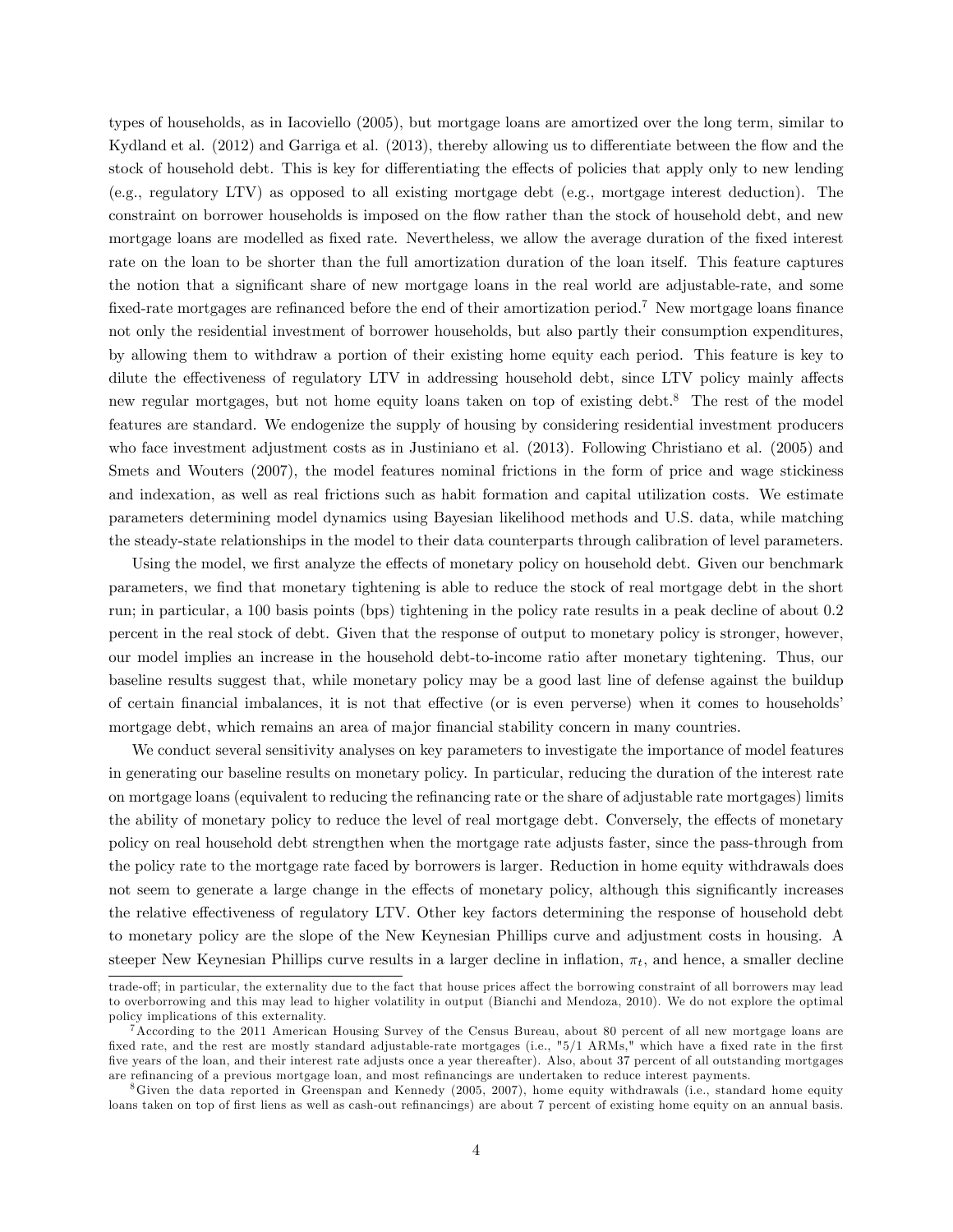(or even an increase) in real household debt,  $d_t$ , with monetary policy tightening (see equation (2)). Similarly, larger adjustment costs in the housing stock result in smaller declines in new mortgage lending,  $l_t$ , reducing the impact of monetary tightening on household debt.

In section 4.2, we compare the effectiveness of fiscal and macroprudential tools in reducing household debt relative to monetary policy. Among the policy tools we consider, we find that reducing mortgage interest deduction and regulatory LTV are the most effective and least costly in reducing household indebtedness, followed by increasing property taxes, and lastly monetary tightening. This ranking is generally consistent with the scope of each policy in targeting new household loans versus other aspects of the economy, as discussed in the previous paragraphs. The only exception is mortgage interest deduction, which is a broader tool than regulatory LTV, and therefore is potentially more costly in terms of output loss. Nevertheless, reducing mortgage interest deduction is slightly more effective in reducing mortgage debt relative to regulatory LTV in our baseline case, because of its direct impact on home equity loans.

#### 1.1 Related literature

Our work is related to a few different strands of the literature. First, there are several papers that consider the effects of monetary policy and changes in regulatory LTV in a DSGE setting similar to Iacoviello (2005). A non-exhaustive list includes Basant Roi and Mendes (2007), Christensen et al. (2009), Christensen and Meh (2011), Crowe et al. (2011), Kannan et al. (2012), Justiniano et al. (2013), Gelain et al. (2013), Rubio and Carrasco-Gallego (2013), and Iacoviello (forthcoming). Our paper differs from the above mainly by featuring long-term debt in our model; hence, LTV policy applies only to new loans and not to the whole stock of mortgage debt. Note that the effects of regulatory LTV may potentially be exaggerated if applied to all outstanding mortgages, especially in the short run.<sup>9</sup>

Second, there are several empirical papers that consider the effects of monetary policy on household credit and the appropriateness of "monetary leaning" against Önancial imbalances. More recent work includes Laseen and Strid (2013), who conduct vector autoregression (VAR) analysis using Swedish data and find that monetary policy shocks are able to reduce real household debt and the debt-to-income ratio. Robstad (2014) uses Bayesian VARs with Norwegian data and Önds that monetary policy tightening has a small negative effect on household credit, but leads to an increase in the household debt-to-income ratio, in line with our findings using the DSGE model.<sup>10</sup>

Third, Kydland et al. (2012) and Garriga et al. (2013) analyze the effects of fixed-rate mortgages for business cycles and the transmission of monetary policy in a general-equilibrium setting. Our set-up is most similar to these papers, although there are several important differences. In our paper, we also allow savers to accumulate housing similar to Iacoviello (2005), which is more consistent with the data, since a substantial proportion of homeowners have full equity in their houses. We also differentiate between the duration of the loan itself and the duration of the interest rate on the loan; this helps us capture the effects of adjustable-

 $9$  LTV policy may also affect existing loans if agents fully exploit the increase in home equity and withdraw to the regulatory LTV limit each quarter. Data in Greenspan and Kennedy (2005, 2007) imply that although home equity withdrawal activity is important, it is far less than the regulatory LTV ratio. Aggregate data also reveal that the average LTV on new mortgage loans is around 0.91, while the average LTV on all existing mortgages is around 0.66 (see section 3 on parameterization of the model). Thus, in aggregate, borrowers have built up equity over time and have not fully withdrawn equity up to the LTV limit each period.

 $10$  In the Appendix, we also run VARs with our data while identifying shocks through recursive short-term restrictions. Our VAR analysis suggests that innovations in the monetary policy shock lead to a decline, not an increase, in the stock of real mortgage debt, consistent with our DSGE model. Note, however, that the VARs imply a larger decline in household debt, leading to a decrease in the household debt-to-income ratio as well. This is in contrast to our findings from the DSGE model.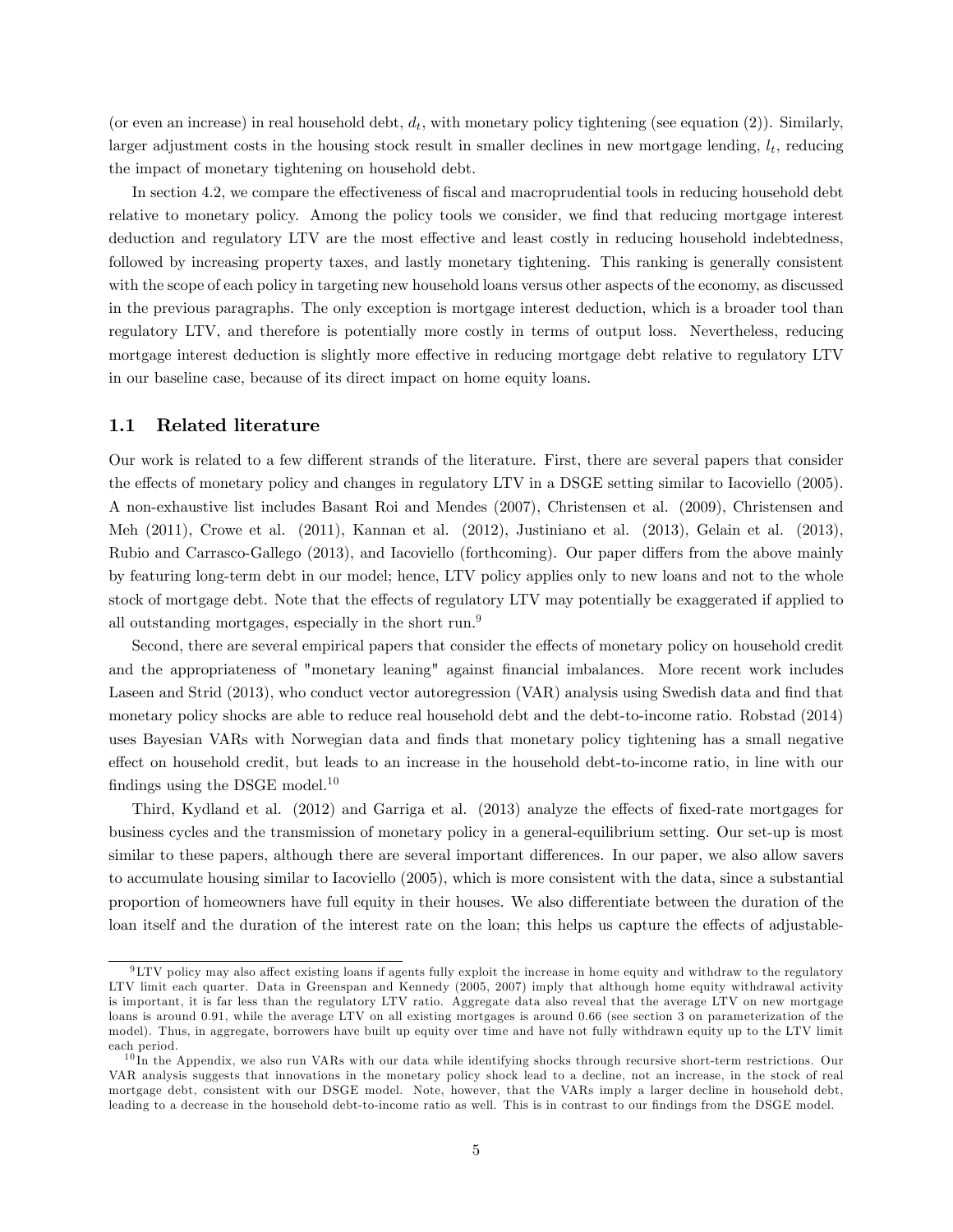rate mortgages and refinancing of existing loans. We also allow borrowers to take out home equity loans in order to Önance their consumption expenditures on top of the Önancing for their residential investment outlays. Our focus is also different than the aforementioned papers; in particular, we focus on the impact of monetary policy on household debt, while their focus is on business cycle dynamics. In addition, we consider the effects of alternative policy tools such as fiscal and macroprudential policies in our paper, and estimate model parameters related to dynamics, rather than calibrate them.<sup>11</sup> Gelain et al.  $(2014)$ , in simultaneous but independently developed work, also use the long-term debt structure introduced in Kydland et al. (2012) to analyze the effects of monetary policy on household debt. Our paper differs from theirs in several respects as well. They use a borrowing constraint that depends on the stock of housing similar to the original Iacoviello (2005) set-up, whereas we impose the borrowing constraint on the áow, not the stock, of household debt. As argued before, in the data, increases in home equity do not translate into new loans in the same proportion as the LTV ratio on new loans. Thus, using a binding borrowing constraint for the stock of debt in our set-up would generate stronger responses from regulatory LTV policy as it would apply to all existing loans as well as new mortgages. Gelain et al. (2014) focus on Norway, and their model features only adjustable-rate mortgages with a long amortization period, while we concentrate on the U.S. economy and take into account the effects of fixed-rate mortgages. Furthermore, we estimate our model parameters related to dynamics instead of calibrating them, as well as consider the effects of alternative policies to monetary policy, while their focus is on the role of irrational expectations in driving house price booms and household debt.

Finally, our paper is related to the empirical literature analyzing the effects of housing-related fiscal policy. Poterba and Sinai (2008) use household-level data from the Survey of Consumer Finances to analyze how reforms to the tax treatment of mortgage interest deduction would influence the effective cost of housing services as well as the distribution of tax burdens. Kuttner and Shim (2013) use panel data from 57 countries to evaluate the effectiveness of non-interest rate policy tools (including housing-related taxes and regulatory LTV) in stabilizing household credit. They find that housing-related taxes have a discernible impact on house price appreciation, but less effect on household credit growth rates.

The next section introduces the model. Section 3 discusses the data and estimation of the model, section 4 presents the results, and section 5 concludes.

### 2 Model

The model is a closed-economy DSGE model with housing and household debt. There are two types of households in the economy: patient households (savers), and impatient households (borrowers), similar to Iacoviello (2005). Unlike Iacoviello (2005), we consider long-term mortgages, differentiate between the flow and the stock of household debt, and impose the borrowing constraint on the flow of household debt instead of on the stock, following Kydland et al. (2012) and Garriga et al. (2013). We extend their set-up in several directions: (i) the interest rate on mortgages can be adjusted more frequently than the full amortization of the loan, thus capturing the effects of adjustable-rate mortgages and refinancing in the data; (ii) new mortgage loans finance not only the residential investment of borrowers, but also their consumption expenditures through home equity withdrawals; and (iii) the model features housing-related taxation (i.e., mortgage interest deduction and property taxation), as in Alpanda and Zubairy (2013), and LTV regulation alongside monetary policy.

 $11$  Also see Forlati and Lambertini (2012, 2014), who analyze the effects of long-term household debt with default in a setting similar to Bernanke et al. (1999).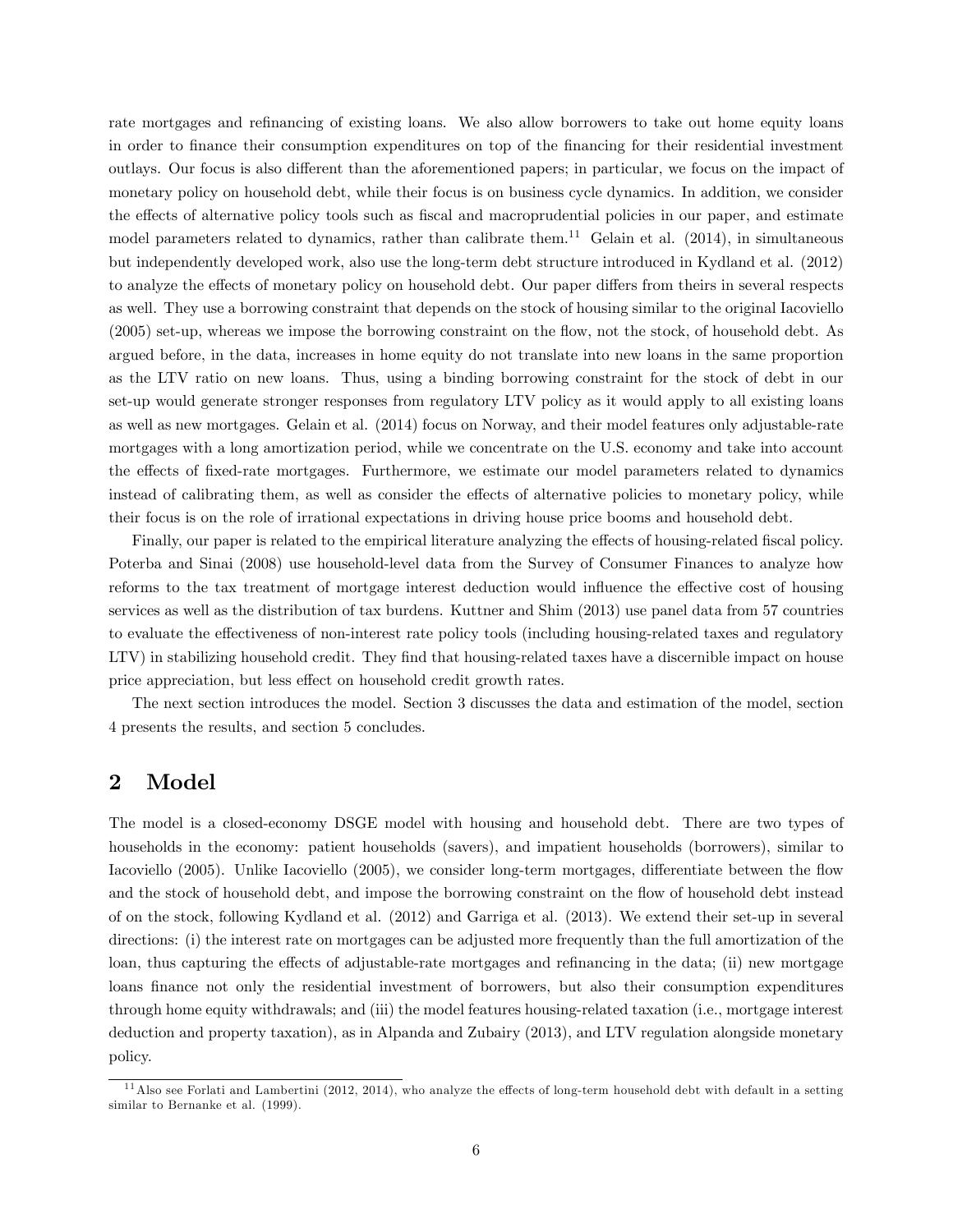On the production side, goods producers rent capital and labor services to produce an output good that can be used for consumption, non-residential and residential investment, and government purchases. There is wage stickiness in the labor market, and price stickiness in the goods market. The model also features investment-goods producers to generate fluctuations in the relative price of assets, as well as monetary, fiscal and macroprudential policies in the form of rules. In what follows, we analyze the agents in the model in blocks.

#### 2.1 Households

#### 2.1.1 Patient households (savers)

The economy is populated by a unit measure of infinitely-lived patient households indexed by  $i$ , whose intertemporal preferences over consumption,  $c_{P,t}$ , housing,  $h_{P,t}$ , and labor supply,  $n_{P,t}$ , are described by the following expected utility function:

$$
E_{t} \sum_{\tau=t}^{\infty} \beta_{P}^{\tau-t} v_{\tau} \left[ \log \left[ c_{P,\tau} \left( i \right) - \zeta c_{P,\tau-1} \right] + \xi_{h,\tau} \log h_{P,\tau} \left( i \right) - \xi_{n} \frac{n_{P,\tau} \left( i \right)^{1+\vartheta}}{1+\vartheta} \right], \tag{3}
$$

where t indexes time,  $\beta_P < 1$  is the time-discount parameter,  $\zeta$  is the external habit parameter for consumption, and  $\vartheta$  is the inverse of the Frisch-elasticity of labor supply.  $\xi_{h,t}$  and  $\xi_n$  determine the relative importance of housing and labor in the utility function, and the former, which can be interpreted as a housing preference shock, is specified as an exogenous  $AR(1)$  process:

$$
\log \xi_{h,t} = (1 - \rho_h) \log \xi_h + \rho_h \log \xi_{h,t-1} + \varepsilon_{h,t}.
$$
\n(4)

The preference shock,  $v_t$ , also follows an AR(1) process as

$$
\log v_t = \rho_v \log v_{t-1} + \varepsilon_{v,t}.\tag{5}
$$

Labor services are heterogeneous across the patient households, and are aggregated into a homogeneous labor service by perfectly-competitive labor intermediaries, who in turn rent these labor services to goods producers. The labor intermediaries use a standard Dixit-Stiglitz aggregator; therefore, the labor demand curve facing each patient household is given by

$$
n_{P,t}(i) = \left(\frac{W_{P,t}(i)}{W_{P,t}}\right)^{-\eta_{n,t}} n_{P,t},
$$
\n(6)

where  $W_{P,t}$  and  $n_{P,t}$  are the aggregate nominal wage rate and labor services for patient households, respectively, and  $\eta_{n,t}$  is a time-varying elasticity of substitution between the differentiated labor services. To capture cost-push shocks on wages, we specify an exogenous AR(1) process on  $\theta_{w,t} = \eta_{n,t}/(\eta_{n,t} - 1)$  as

$$
\log \theta_{w,t} = (1 - \rho_w) \log \theta_w + \rho_w \log \theta_{w,t-1} + \varepsilon_{w,t},\tag{7}
$$

where  $\theta_w$  is the markup of real wages over the marginal rate of substitution at the steady state.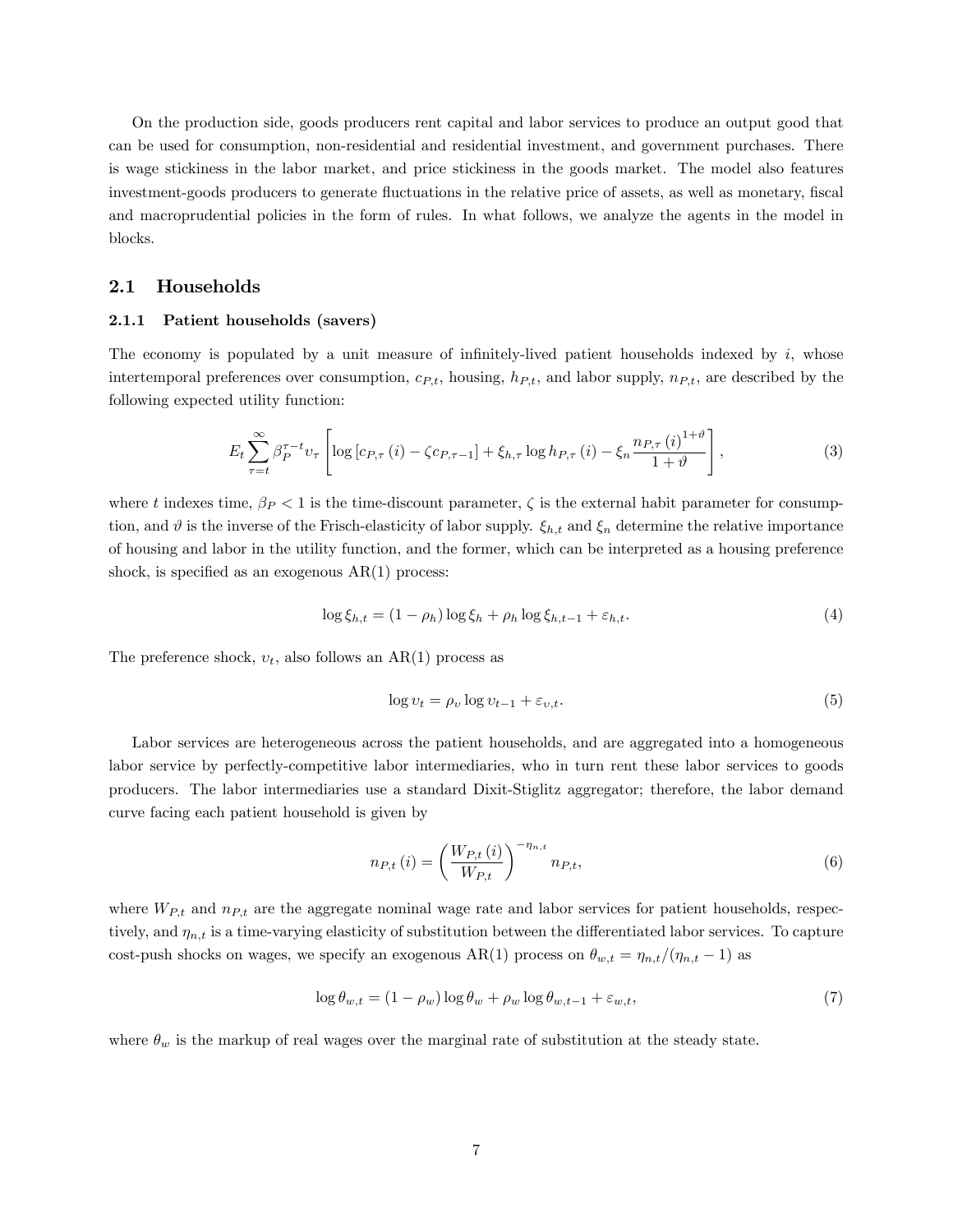The patient households' period budget constraint is given by

$$
c_{P,t}(i) + q_{h,t}\tilde{i}_{h,P,t}(i) + q_{k,t}\tilde{i}_{k,t}(i) + \frac{B_t(i)}{P_t} + \frac{L_t(i)}{P_t}
$$
  
\n
$$
\leq (1 - \tau_n) \frac{W_{P,t}(i)}{P_t} n_{P,t}(i) + (1 - \tau_k) r_{k,t} k_{t-1}(i) + \tau_k \delta_k k_{t-1}(i) + (1 + R_{t-1}) \frac{B_{t-1}(i)}{P_t} + \frac{M_t(i)}{P_t}
$$
  
\n
$$
+ tr_{P,t} + \frac{\Pi_t}{P_t} - \tau_{p,t}(1 - \tau_n) q_{h,t} h_{P,t-1}(i) - \text{adj. costs},
$$
\n(8)

where  $q_{h,t}$  and  $q_{k,t}$  are the relative prices of housing and capital, respectively, and  $\tilde{i}_{hP,t}$  and  $\tilde{i}_{k,t}$  denote the patient households' new investment in these real assets. The laws of motion for patient households' housing and capital stock holdings,  $h_{P,t}$  and  $k_t$ , are given by

$$
h_{P,t}(i) = (1 - \delta_h) h_{P,t-1}(i) + \tilde{i}_{hP,t}(i),
$$
\n(9)

$$
k_t(i) = (1 - \delta_k) k_{t-1}(i) + i_{k,t}(i),
$$
\n(10)

where  $\delta_h$  and  $\delta_k$  are the corresponding depreciation rates.

 $B_t$  denotes the amount of one-period nominal government bonds purchased by patient households, while  $L_t$  is the amount of new lending extended to impatient households.  $r_{k,t}$  denotes the rental income patient households receive from their capital holdings. Households are taxed at proportional rates of  $\tau_n$  and  $\tau_k$ , on their labor and capital incomes, respectively.  $\tau_{p,t}$  is the (time-varying) property tax rate on housing. Note that property taxes and capital depreciation are deductible when paying income taxes.

Patient households receive transfers from the government,  $tr_{P,t}$ , and the profits of the goods producers,  $\Pi_t$ , in lump-sum fashion. They also earn a predetermined nominal interest rate of  $R_t$  on their government bond holdings, and receive mortgage payments from impatient households in the amount of  $M_t$ . These mortgage payments are the sum of interest and principal payments as

$$
\frac{M_t(i)}{P_t} = [R_{t-1}^M(i) + \kappa] \frac{D_{t-1}(i)}{P_t},
$$
\n(11)

where  $D_{t-1}$  denotes the stock of mortgage debt carried from the previous period, and  $R_{t-1}^M$  is the effective interest on all mortgages outstanding.  $\kappa$  denotes the amortization rate for determining the principal payments out of the stock of mortgage debt; hence, the law of motion for the stock of debt is given by

$$
\frac{D_t(i)}{P_t} = (1 - \kappa) \frac{D_{t-1}(i)}{P_t} + \frac{L_t(i)}{P_t}.
$$
\n(12)

New mortgage loans,  $L_t$ , carry a fixed mortgage interest rate,  $R_t^F$ , and a fraction  $\Phi$  of existing loans are refinanced each period at this rate as well. Thus, the effective interest rate on the stock of mortgages,  $R_t^M$ , evolves according to

$$
R_t^M(i) = (1 - \Phi) \left( 1 - \frac{L_t(i)}{D_t(i)} \right) R_{t-1}^M(i) + \left[ \frac{L_t(i)}{D_t(i)} + \Phi \left( 1 - \frac{L_t(i)}{D_t(i)} \right) \right] R_t^F.
$$
 (13)

Note that when  $\Phi = 1$ , all mortgages are refinanced every period, and the above expression, coupled with the law of motion of debt in  $(12)$ , implies that the effective mortgage rate is identical to the current mortgage rate at all times (i.e.,  $R_t^M = R_t^F$ ). As we show later,  $\Phi = 1$  also implies (using the Euler condition for short-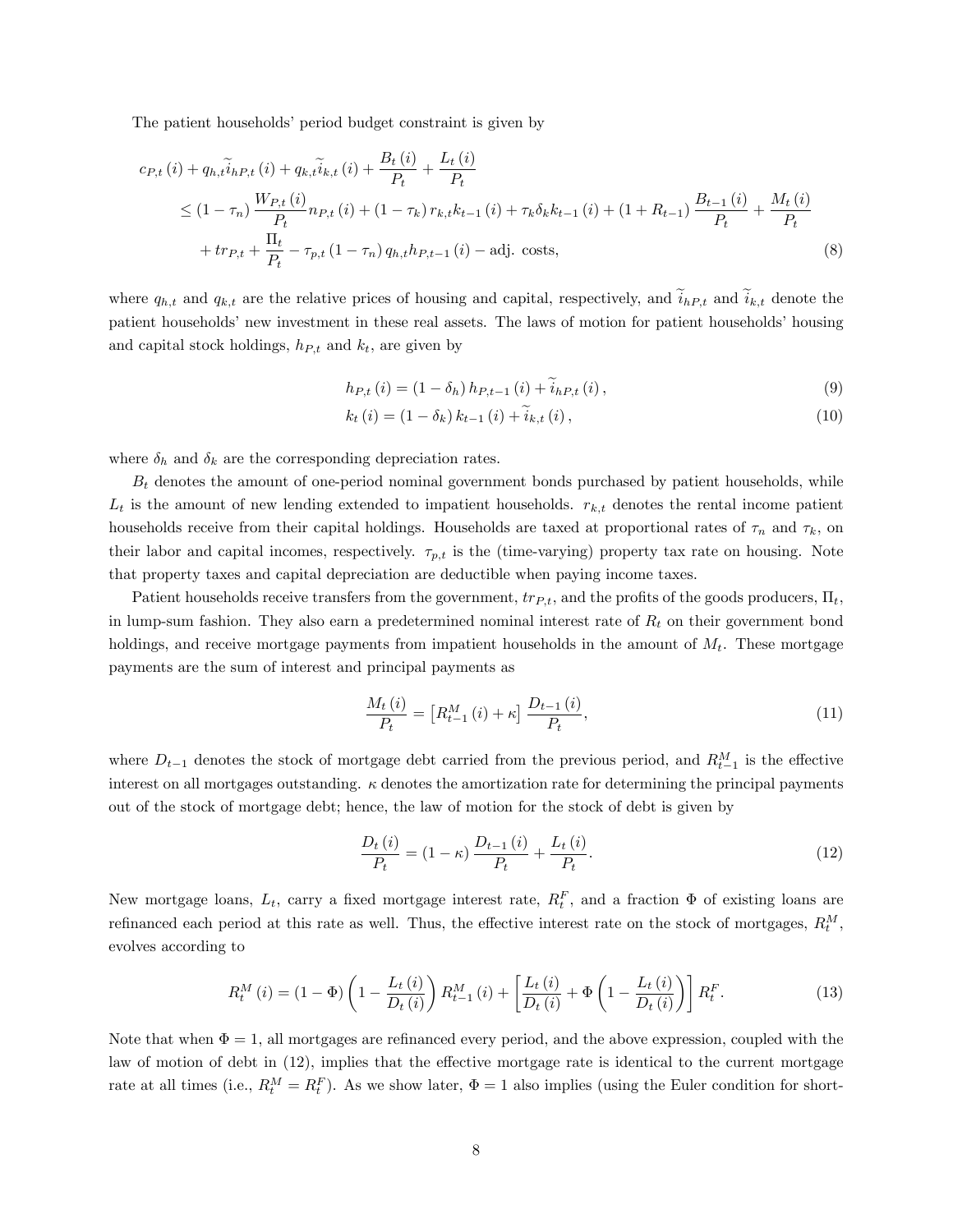term government debt) that the current mortgage rate,  $R_t^F$ , is equal to the policy rate,  $R_t$ , for all t as well. Therefore, as  $\Phi$  approaches 1, the model gets closer to an economy with only adjustable-rate mortgages, while when  $\Phi$  is 0, the model features only fixed-rate mortgages whose rates are fixed for the whole amortization duration of the loan. Note also that if we have one-period debt (i.e.,  $\kappa = 1$ ), equation (12) implies that the stock and the flow of mortgage debt would be equal to each other (i.e.,  $D_t = L_t$ ), and the effective interest rate on mortgages would again be equal to the interest on government bonds,  $R_t$ <sup>12</sup>

Wage stickiness is introduced via a quadratic cost of wage adjustment similar to Rotemberg (1982),

$$
\frac{\kappa_w}{2} \left( \frac{W_{P,t} \left( i \right) / W_{P,t-1} \left( i \right)}{\pi_{t-1}^{c_w} \pi^{1-c_w}} - 1 \right)^2 \frac{W_{P,t}}{P_t} n_{P,t},\tag{14}
$$

where  $\kappa_w$  is a scale parameter,  $\pi_t = P_t/P_{t-1}$  is the aggregate inflation factor, and  $\varsigma_w$  determines indexation of wage adjustments to past ináation. There are also quadratic adjustment costs in the stocks of housing and capital, with level parameters  $\kappa_h$  and  $\kappa_k$ , respectively.<sup>13</sup> These adjustment costs ensure that housing cannot be sold quickly across the two types of agents, and limit the amount of substitution between the housing and non-housing sectors.

**Optimality conditions** The patient households' objective is to maximize utility subject to their budget constraint and the appropriate No-Ponzi conditions. The first-order condition with respect to consumption equates the marginal utility gain from consumption to the Lagrange multiplier on the period budget constraint,  $\lambda_{P,t}$ . The optimality condition for housing equates the marginal cost of acquiring a unit of housing to the marginal utility gain from housing services and the discounted value of expected capital gains net of taxes, which can be written as (ignoring adjustment costs in the stock of housing)

$$
q_{h,t} = \xi_{h,t} \frac{c_{P,t} - \zeta c_{P,t-1}}{h_{P,t}} + E_t \left[ \left( \beta_P \frac{\lambda_{P,t+1}}{\lambda_{P,t}} \right) \left[ 1 - \delta_h - \tau_{p,t+1} \left( 1 - \tau_n \right) \right] q_{h,t+1} \right]. \tag{15}
$$

Similar to housing, the optimality condition for capital equates the marginal cost of purchasing a unit of capital to the expected marginal gain in rental income and capital gains net of taxes, which can be written as (ignoring adjustment costs in the stock of capital)

$$
q_{k,t} = E_t \left[ \left( \beta_P \frac{\lambda_{P,t+1}}{\lambda_{P,t}} \right) \left[ (1 - \delta_k) q_{k,t+1} + (1 - \tau_k) r_{k,t+1} + \tau_k \delta_k \right] \right]. \tag{16}
$$

The optimality conditions with respect to labor and wages can be combined to derive a New-Keynesian wage Phillips curve (after log-linearization):

$$
\widehat{\pi}_{wP,t} - \varsigma_w \widehat{\pi}_{t-1} = \beta_P E_t \left[ \widehat{\pi}_{wP,t+1} - \varsigma_w \widehat{\pi}_t \right] - \frac{\left( \eta_n - 1 \right) \left( 1 - \tau_n \right)}{\kappa_w} \left( \widehat{w}_{P,t} - \widehat{MRS}_{P,t} - \widehat{\theta}_{w,t} \right),\tag{17}
$$

where the nominal wage inflation,  $\hat{\pi}_{wPt}$ , and the real wage rate,  $\hat{w}_{Pt}$ , for patient households are related as

$$
\widehat{\pi}_{wP,t} - \widehat{\pi}_t = \widehat{w}_{P,t} - \widehat{w}_{P,t-1}.
$$
\n(18)

 $12$ This, however, does not render our model equivalent to the standard Iacoviello (2005) set-up, unless borrowers withdraw home equity in the same proportion as the LTV ratio on regular mortgages. See the next subsection on impatient households for more on this.

<sup>&</sup>lt;sup>13</sup>These costs are specified as  $(\kappa_h/2)$   $\left[h_{P,t} (i) / h_{P,t-1} (i) - 1\right]^2 q_{h,t} h_{P,t}$  and  $(\kappa_k/2)$   $\left[k_t (i) / k_{t-1} (i) - 1\right]^2 q_{k,t} k_t$ , respectively.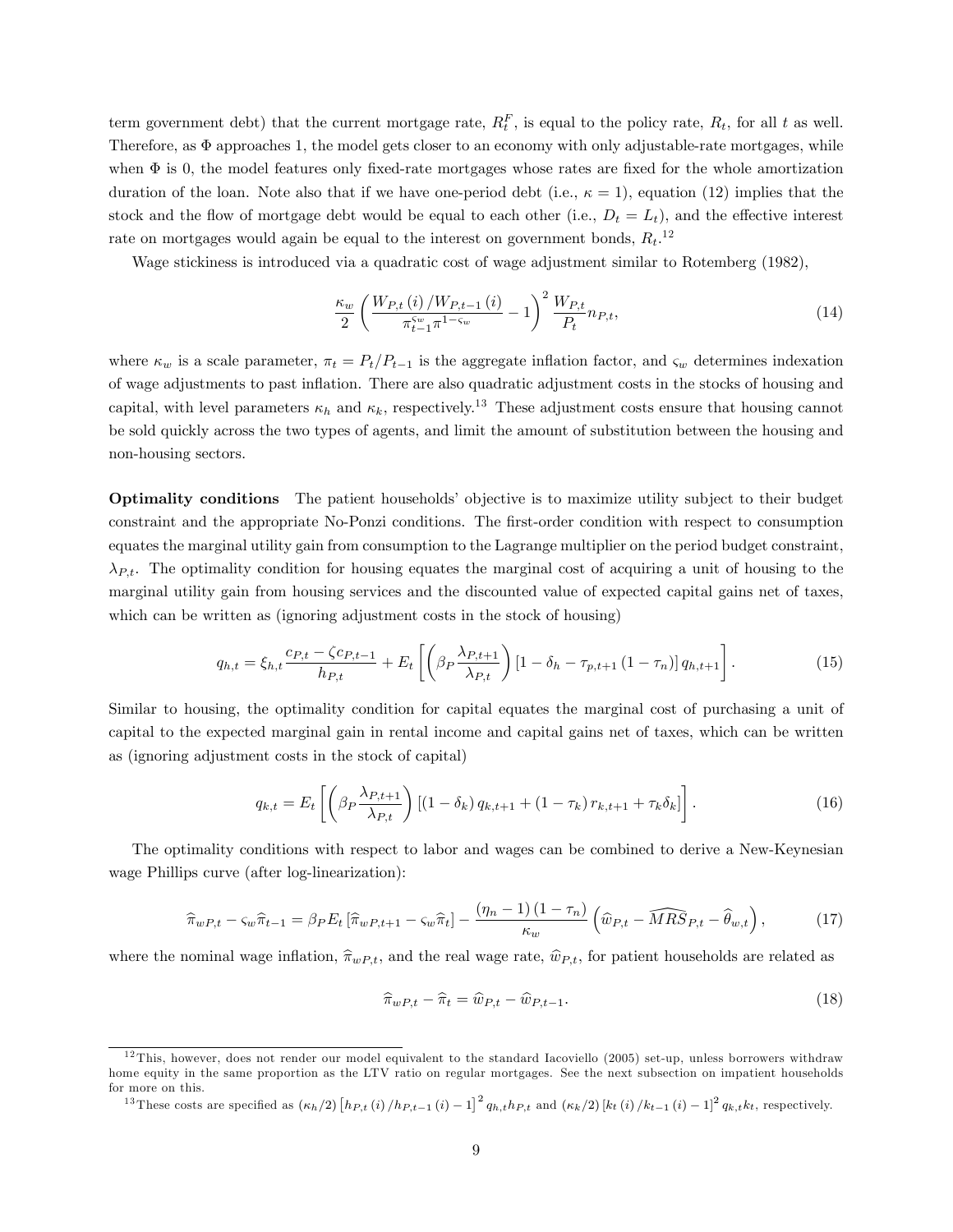Since households are wage-setters in the labor market, wages are marked up relative to the marginal rate of substitution (MRS) between leisure and consumption, where  $MRS_{P,t} = -U_{n,t}/U_{c,t}$ . Wage stickiness, along with exogenous markup shocks, provides variation in the wedge between wages and MRS with a long-run correction to the steady-state markup.

The first-order condition for government bonds equates the marginal utility cost of forgone consumption from saving to the expected discounted utility gain from the resulting interest income:

$$
1 = E_t \left[ \left( \beta_P \frac{\lambda_{P,t+1}}{\lambda_{P,t}} \right) \frac{1 + R_t}{\pi_{t+1}} \right]. \tag{19}
$$

The first-order conditions for new mortgage lending is given by

$$
1 = \Omega_{dP,t} + \Omega_{rP,t} R_t^F,\tag{20}
$$

where  $\Omega_{dP,t}$  denotes the Lagrange multiplier with respect to the law of motion for mortgage debt, and  $\Omega_{rP,t}$ denotes the Lagrange multiplier on the law of motion for the effective interest rate on mortgages. Both of these Lagrange multipliers are specified relative to the Lagrange multiplier on the budget constraint. The above condition equates the marginal loss from a unit of forgone consumption to the benefits of adding to the stock of mortgage lending at a fixed interest rate of  $R_t^F$ . In turn, the Euler conditions for the stock of mortgage debt and the effective mortgage interest rate are given by

$$
\Omega_{dP,t} + \Omega_{rP,t} R_t^M = E_t \left[ \left( \beta_P \frac{\lambda_{P,t+1}}{\lambda_{P,t}} \right) \frac{R_t^M + \kappa + (1-\kappa) \left\{ \Omega_{dP,t+1} + \Omega_{rP,t+1} \left[ (1-\Phi) R_t^M + \Phi R_{t+1}^P \right] \right\}}{\pi_{t+1}} \right], \tag{21}
$$

and

$$
\Omega_{rP,t} = E_t \left[ \left( \beta_P \frac{\lambda_{P,t+1}}{\lambda_{P,t}} \right) \frac{1 + (1 - \Phi)(1 - \kappa) \Omega_{rP,t+1}}{\pi_{t+1}} \right],
$$
\n(22)

respectively.

Note that when  $\Phi = 1$ , the Euler condition for the stock of debt in (21) reduces to

$$
1 = E_t \left[ \left( \beta_P \frac{\lambda_{P,t+1}}{\lambda_{P,t}} \right) \frac{1 + R_t^M}{\pi_{t+1}} \right],
$$
\n(23)

where we have used the first-order condition with respect to new loans given in equation (20), and the fact that  $R_t^M = R_t^F$  when  $\Phi = 1$ . Thus, coupled with the Euler condition for government debt given in equation (19), we have  $R_t^M = R_t^F = R_t$  for all t when  $\Phi = 1$ . The same result can be obtained when mortgage debt is fully amortized each period (i.e., one-period debt with  $\kappa = 1$ ).

#### 2.1.2 Impatient households (borrowers)

The economy is also populated by a unit measure of infinitely-lived impatient households. Their utility function is identical to that of patient households, except that their time-discount factor is assumed to be less than patient households, as in Iacoviello (2005); hence,  $\beta_I < \beta_P$ . Labor services of impatient households are also heterogeneous, and are aggregated into a homogeneous labor service by perfectly-competitive labor intermediaries using a Dixit-Stiglitz aggregator. The labor demand curve facing each impatient household is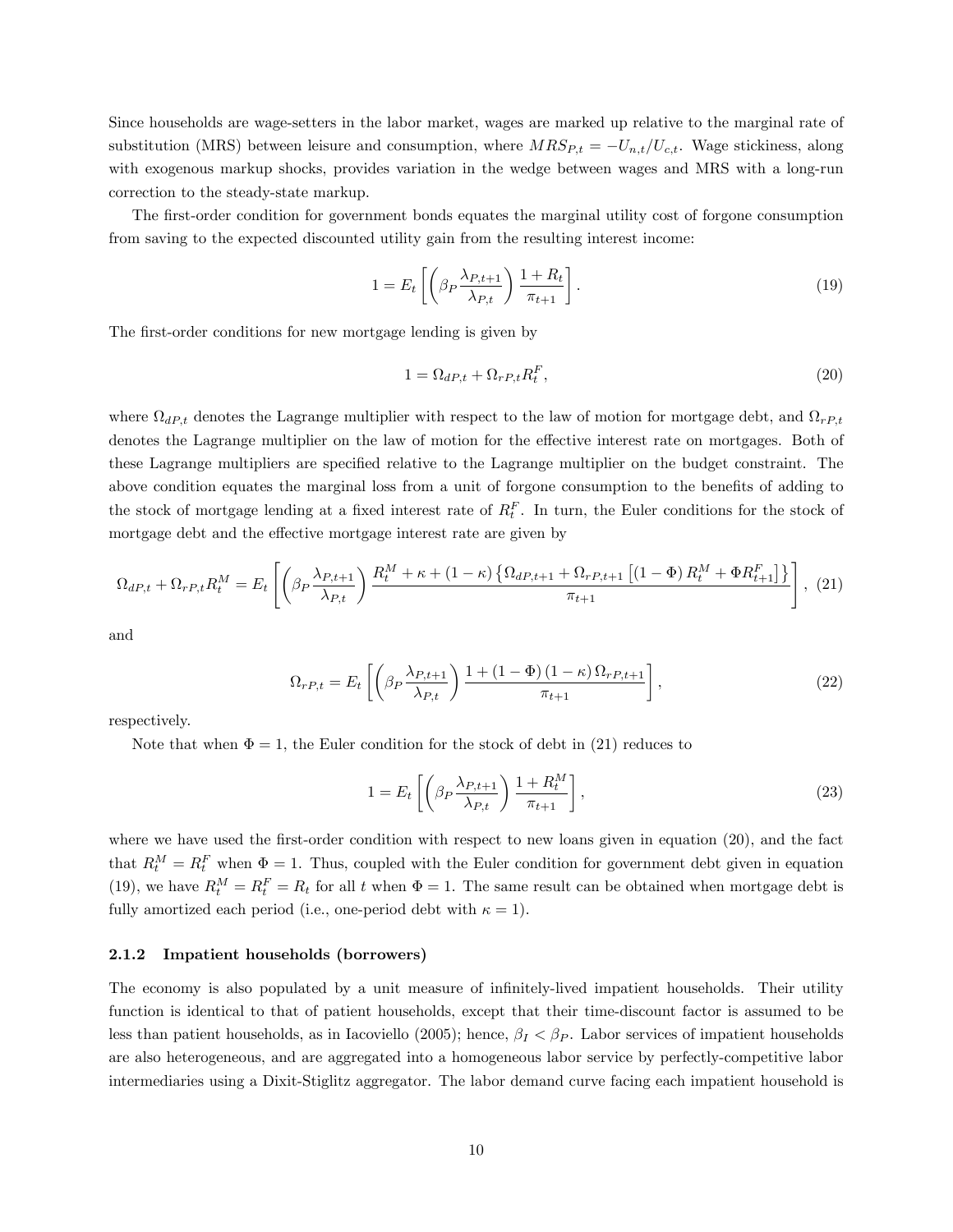therefore given by

$$
n_{I,t}(i) = \left(\frac{W_{I,t}(i)}{W_{I,t}}\right)^{-\eta_{n,t}} n_{I,t},
$$
\n(24)

where  $W_{I,t}$  and  $n_{I,t}$  are the aggregate nominal wage rate and labor services for impatient households, respectively.

The impatient households' period budget constraint is given by

$$
c_{I,t}(i) + q_{h,t}\tilde{i}_{hI,t}(i) + \frac{M_t(i)}{P_t} \le (1 - \tau_n) \frac{W_{I,t}(i)}{P_t} n_{I,t}(i) + \frac{L_t(i)}{P_t} + tr_{I,t} - \tau_{p,t} (1 - \tau_n) q_{h,t} h_{I,t-1}(i) + I_{m,t}\tau_n R_{t-1}^M(i) \frac{D_{t-1}(i)}{P_t} - \text{adj. costs},
$$
 (25)

where  $c_{I,t}$ ,  $\tilde{i}_{hI,t}$ , and  $tr_{I,t}$  denote consumption, residential investment and lump-sum transfers received from the government, respectively.  $I_{m,t}$  is a time-varying indicator function that determines to what extent interest payments on borrowing are deductible when paying income taxes. Impatient households also face quadratic adjustment costs on their wages and housing stock similar to patient households.

Mortgage payments and the laws of motion for the stock of debt and the effective interest on mortgage loans are given by  $(11)$ ,  $(12)$ , and  $(13)$ , respectively. The law of motion for impatient households' housing stock,  $h_{I,t}$ , is given by

$$
h_{I,t}(i) = (1 - \delta_h) h_{I,t-1}(i) + \tilde{i}_{hI,t}(i).
$$
\n(26)

Impatient households' new borrowing in period  $t$  is given by

$$
\frac{L_t(i)}{P_t} = \phi_t q_{h,t} \widetilde{i}_{hI,t}(i) + \gamma \left[ q_{h,t} \left( 1 - \delta_h \right) h_{I,t-1}(i) - (1 - \kappa) \frac{D_{t-1}(i)}{P_t} \right] + \widetilde{\varepsilon}_{l,t},\tag{27}
$$

where  $\phi_t$  is the regulatory LTV ratio on new regular mortgages,  $\gamma$  is the ratio of existing home equity that is withdrawn, and  $\tilde{\varepsilon}_{l,t}$  is an exogenous AR(1) process with zero mean. When mortgage loans are fully amortized every period (i.e., one-period debt with  $\kappa = 1$ ), and the equity withdrawal rate is the same as the LTV ratio on regular mortgages (i.e.,  $\gamma = \phi$ ), the above expression reduces to the more familiar borrowing constraint on the stock of debt as

$$
\frac{D_t(i)}{P_t} = \phi q_{h,t} h_{I,t}(i). \tag{28}
$$

Note that with this specification, the effects of house price increases on the debt stock would be larger, as households rush to take out new loans based on the increase in the equity value of their existing homes up to the constraint imposed by the LTV ratio. $^{14}$ 

**Optimality conditions** The first-order conditions of impatient households with respect to their consumption and labor are similar to those of patient households. For housing, the optimality condition equates the marginal cost of acquiring a unit of housing with the marginal utility and expected net-of-tax capital gains

<sup>&</sup>lt;sup>14</sup>As stated earlier, the data of Greenspan and Kennedy (2005, 2007) suggest that annual mortgage equity withdrawals (i.e., home equity loans and cash-out refinancings) constitute only about 7 percent of the existing equity of borrowers, far less than the regulatory LTV ratio. We may nevertheless be underestimating the effects of regulatory LTV in our specification by ruling out any effect of LTV policy on home equity withdrawal.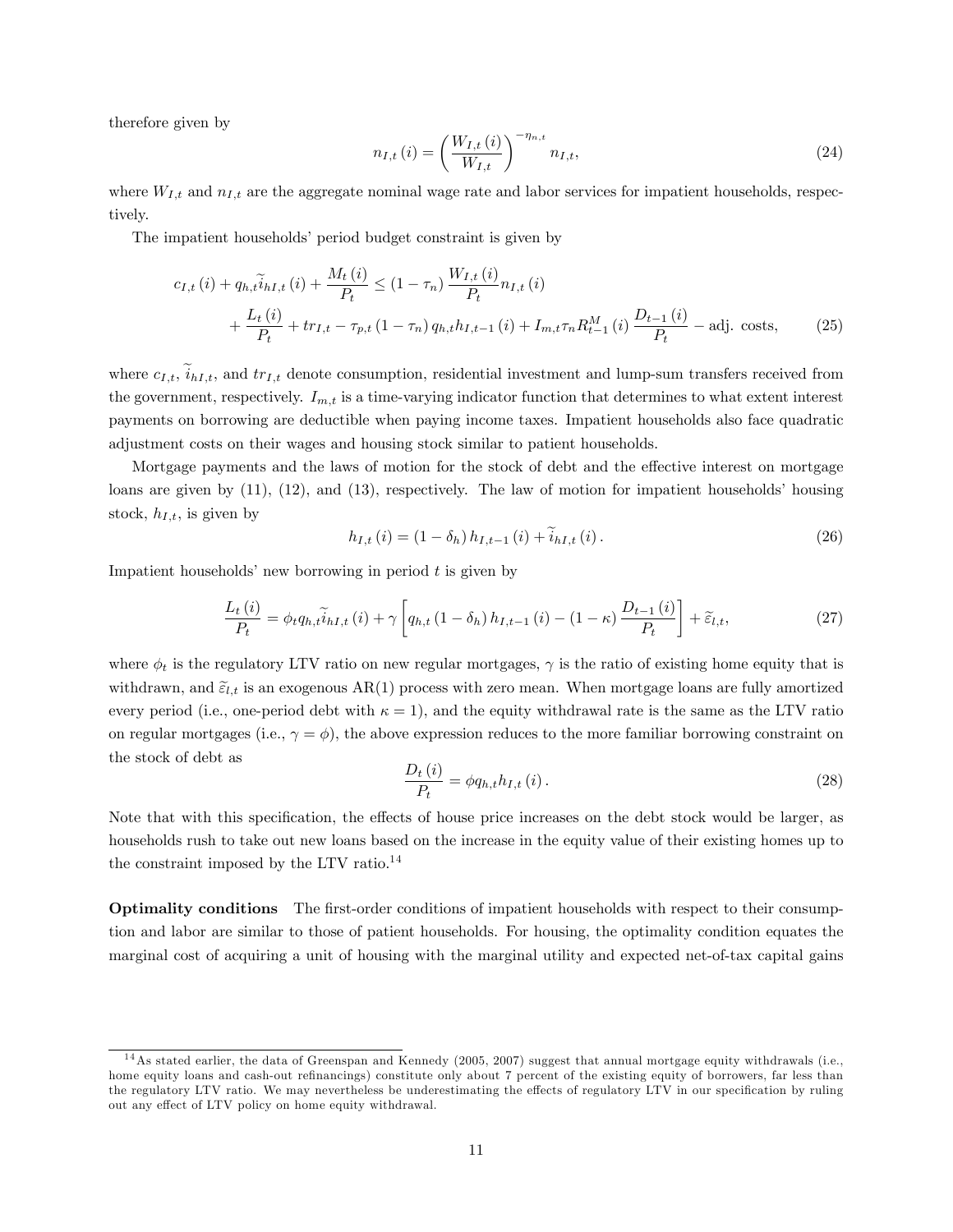(ignoring adjustment costs in stock of housing):

$$
(1 - \mu_t \phi_t) q_{h,t} = \xi_{h,t} \frac{c_{I,t} - \zeta c_{I,t-1}}{h_{I,t}} + E_t \left[ \left( \beta_I \frac{\lambda_{I,t+1}}{\lambda_{I,t}} \right) \left[ (1 - \delta_h) \left[ 1 - \mu_{t+1} \left( \phi_{t+1} - \gamma \right) \right] - \tau_{p,t+1} \left( 1 - \tau_n \right) \right] q_{h,t+1} \right],
$$
\n(29)

where  $\mu_t$  is the Lagrange multiplier on the borrowing constraint. Note that the marginal cost of purchasing a unit of housing today is dampened by the shadow gain from the relaxation of the borrowing constraint with the increase in the level of housing. Since the borrowing constraint is on the flow, and not on the stock, of housing, the marginal gain next period is also dampened by the borrowing constraint tomorrow, because todayís housing purchase increases the housing level tomorrow, thereby reducing the need to invest in housing further next period. On the other hand, today's house purchase also partly relaxes tomorrow's borrowing constraint due to its impact on home equity loans.

The optimality condition for new borrowing is given by

$$
1 - \mu_t = \Omega_{dI,t} + \Omega_{rI,t} R_t^F,\tag{30}
$$

;

where  $\Omega_{dI,t}$  denotes the Lagrange multiplier with respect to the law of motion of mortgage debt, and  $\Omega_{rI,t}$ denotes the Lagrange multiplier on the law of motion of the effective mortgage interest rate. The above condition equates the marginal gain from borrowing (excluding the shadow cost of tightening the borrowing constraint) to the marginal cost of adding to the stock of mortgage debt at a fixed interest rate of  $R_t^F$ . In turn, the Euler conditions for the stock of mortgage debt and the effective mortgage interest rate are given by

$$
\Omega_{dI,t} + \Omega_{rI,t} R_t^M
$$
\n(31)\n
$$
= E_t \left[ \left( \beta_I \frac{\lambda_{I,t+1}}{\lambda_{I,t}} \right) \frac{\left(1 - I_{m,t+1} \tau_n\right) R_t^M + \kappa + \gamma \left(1 - \kappa\right) \mu_{t+1} + \left(1 - \kappa\right) \left\{ \Omega_{dI,t+1} + \Omega_{rI,t+1} \left[ \left(1 - \Phi\right) R_t^M + \Phi R_{t+1}^F \right] \right\}}{\pi_{t+1}} \right]
$$

and

$$
\Omega_{rI,t} = E_t \left[ \left( \beta_I \frac{\lambda_{I,t+1}}{\lambda_{I,t}} \right) \frac{1 - I_{m,t+1} \tau_n + (1 - \Phi) (1 - \kappa) \Omega_{rI,t+1}}{\pi_{t+1}} \right],\tag{32}
$$

respectively. Equations  $(30)$  and  $(31)$  are instructive in distinguishing between the effects of LTV and mortgage interest deduction on borrowers. In particular, a tightening in regulatory LTV leads to an increase in the Lagrange multiplier on the borrowing constraint,  $\mu_t$ , which acts similar to an increase in the interest rate paid on marginal borrowing,  $R_t^F$ , while a reduction in mortgage interest deduction is akin to an increase in the interest paid on all borrowing,  $R_t^M$ .

Note that with full amortization of mortgage loans each period (i.e.,  $\kappa = 1$ ), the Euler condition for the stock of debt reduces to

$$
1 - \mu_t = E_t \left[ \left( \beta_I \frac{\lambda_{I,t+1}}{\lambda_{I,t}} \right) \frac{1 + \left( 1 - I_{m,t+1} \tau_n \right) R_t}{\pi_{t+1}} \right],\tag{33}
$$

similar to the standard model with one-period debt. Similarly, with only adjustable-rate mortgages (i.e.,  $\Phi = 1$ , the Euler condition for the stock of debt becomes

$$
1 - \mu_t = E_t \left[ \left( \beta_I \frac{\lambda_{I,t+1}}{\lambda_{I,t}} \right) \frac{1 + (1 - I_{m,t+1} \tau_n) R_t^M - (1 - \kappa) \mu_{t+1} (1 - \gamma)}{\pi_{t+1}} \right],
$$
(34)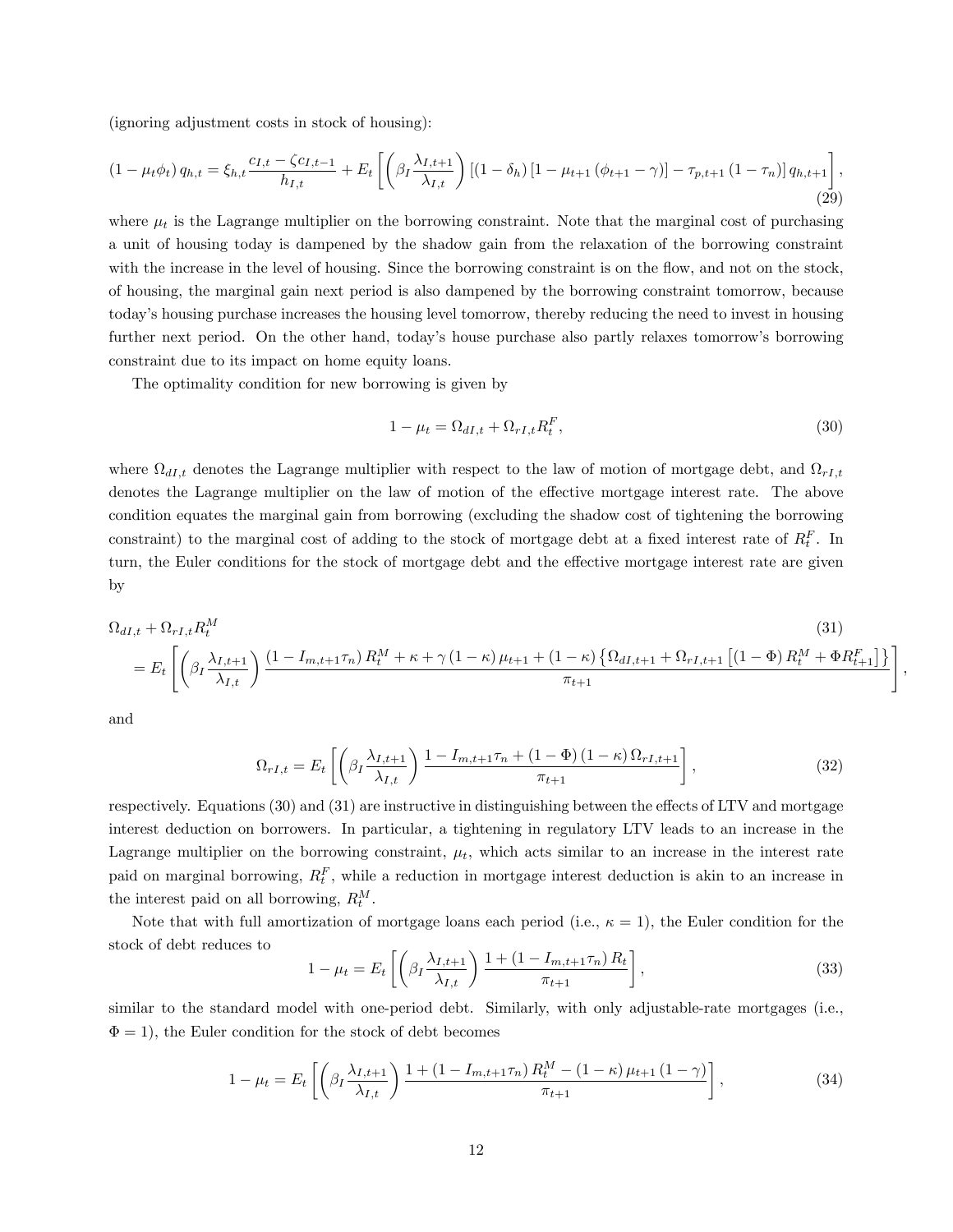where the last term on the right-hand side of the expression appears, since the borrowing constraint is specified on the áow, and not on the stock, of debt. Therefore, an increase in debt this period leads to a tightening of the borrowing constraint next period as well. With full amortization, the stock and flow of debt are equivalent, hence this last term would disappear.

#### 2.2 Production

#### 2.2.1 Goods production

There is a unit measure of monopolistically competitive goods producers indexed by j. Their technology is described by the following production function:

$$
y_{t}(j) = z_{t} \left[ u_{t}(j) k_{t-1}(j) \right]^{\alpha} \left[ n_{P,t}(j) \right]^{\psi} n_{I,t}(j)^{1-\psi} \Big]^{1-\alpha} - f,
$$
\n(35)

where  $\alpha$  is the share of capital in overall production, and  $\psi$  denotes the share of patient households in the labor input.  $u_t$  denotes the utilization rate of capital, and f is a fixed cost of production. The aggregate productivity shock,  $z_t$ , follows an AR(1) process.

Goods are heterogeneous across firms, and are aggregated into a homogeneous good by perfectly-competitive final-goods producers using a standard Dixit-Stiglitz aggregator. The demand curve facing each firm is given by

$$
y_t(j) = \left(\frac{P_t(j)}{P_t}\right)^{-\eta_{y,t}} y_t,\tag{36}
$$

where  $y_t$  is aggregate output, and  $\eta_{y,t}$  is a time-varying elasticity of substitution between the differentiated goods. We specify an exogenous AR(1) process on  $\theta_{p,t} = \eta_{y,t}/(\eta_{y,t} - 1)$ ,

$$
\log \theta_{p,t} = (1 - \rho_p) \log \theta_p + \rho_p \log \theta_{p,t-1} + \varepsilon_{p,t},\tag{37}
$$

where  $\theta_p$  is the markup of price over marginal cost at the steady state.

Firm  $j$ 's profits at period  $t$  is given by

$$
\frac{\Pi_{t}(j)}{P_{t}} = \frac{P_{t}(j)}{P_{t}} y_{t}(j) - \frac{W_{P,t}}{P_{t}} n_{P,t}(j) - \frac{W_{I,t}}{P_{t}} n_{I,t}(j) - r_{k,t} k_{t-1}(j) - \frac{\kappa_{u}}{1+\varpi} \left[ u_{t}(j)^{1+\varpi} - 1 \right] k_{t-1}(j) - \text{adj. costs},\tag{38}
$$

where  $\kappa_u$  and  $\varpi$  are the level and elasticity parameters in the utilization cost specification. Similar to wage stickiness, price stickiness is introduced through quadratic adjustment costs, where  $\kappa_p$  is the level parameter, and  $\varsigma_p$  captures the extent to which price adjustments are indexed to past inflation.

A Örmís objective is to choose the quantity of inputs, output and its own output price each period to maximize the present value of profits (using the patient households' stochastic discount factor) subject to the demand function they are facing with respect to their output from the goods aggregators. At the optimum, the marginal product of each input is equated to their respective marginal cost. The optimality condition for capital utilization similarly equates the marginal cost of increasing utilization at the margin with the revenue gain that arises from increased production; in log-linear form this condition is given by

$$
\hat{u}_t = \frac{1}{\varpi} \hat{r}_{k,t}.\tag{39}
$$

The first-order condition for prices yields (after log-linearization) the following New Keynesian Phillips curve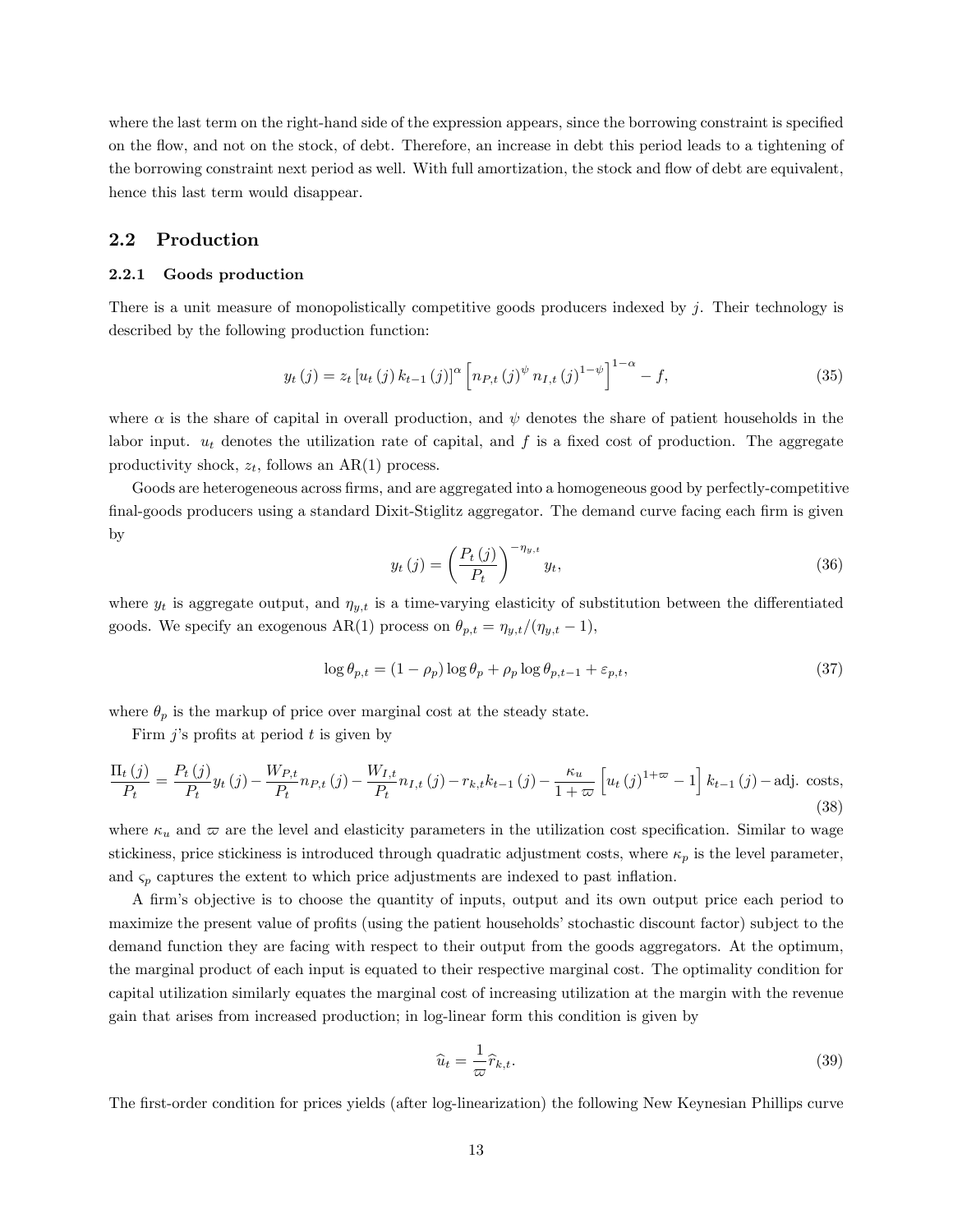for domestic goods inflation:

$$
\widehat{\pi}_t = \frac{\beta_P}{1 + \beta_P \varsigma_p} E_t \widehat{\pi}_{t+1} + \frac{\varsigma_p}{1 + \beta_P \varsigma_p} \widehat{\pi}_{t-1} + \frac{\eta_y - 1}{(1 + \beta_P \varsigma_p) \kappa_p} \left( \widehat{w}_{P,t} + \widehat{n}_{P,t} - \frac{1}{\theta_p} \widehat{y}_t + \widehat{\theta}_{p,t} \right),\tag{40}
$$

Due to market power, domestic producers set the price of their goods at a markup relative to marginal cost. The adjustment costs in price-setting, as well as exogenous markup shocks, introduce variation in these markups with a long-run adjustment to the steady-state constant markup. The nominal rigidities in price-setting imply that shocks that alter the marginal cost of production feed into domestic goods ináation slowly.

#### 2.2.2 Investment-goods producers

There is a unit of perfectly-competitive capital investment-goods producers who purchase  $i_{k,t}$  units of the new capital investment goods from final-goods firms at a relative price of 1, and turn it into  $i_{k,t}$  effective units of investment goods that can be purchased by end-users at the installed capital price of  $q_{k,t}$ . This production is akin to investment-specific technological change where  $i_{k,t} = z_{k,t}i_{k,t}$ , but investment-goods producers are also subject to adjustment costs in the change in investment similar to Christiano et al. (2005) and Smets and Wouters (2007). The investment-goods producers' objective is thus to maximize

$$
E_t \sum_{\tau=t}^{\infty} \beta_P^{\tau-t} \frac{\lambda_{P,\tau}}{\lambda_{P,t}} \left[ q_{k,\tau} \tilde{i}_{k,\tau} - i_{k,t} - \frac{\kappa_{ik}}{2} \left( \frac{i_{k,\tau}}{i_{k,\tau-1}} - 1 \right)^2 q_{k,\tau} z_{k,\tau} i_{k,\tau} \right],\tag{41}
$$

where  $\kappa_{ik}$  is the investment adjustment cost parameter, and future profits are discounted using the patient households' stochastic discount factor. Note that the investment-specific technological change shock (investment shock, for short),  $z_{k,t}$ , follows an AR(1) process.

The first-order condition of capital investment producers yields an investment demand equation of nonresidential investment demand, which in log-linearized form can be written as

$$
\widehat{i}_{k,t} = \frac{\beta_P}{1 + \beta_P} E_t \widehat{i}_{k,t+1} + \frac{1}{1 + \beta_P} \widehat{i}_{k,t-1} + \frac{1}{(1 + \beta_P) \kappa_{ik}} (\widehat{q}_{k,t} + \widehat{z}_{k,t}).
$$
\n(42)

Residential investment producers are modelled analogous to capital investment producers. These firms purchase the total housing investment goods,  $i_{h,t} = i_{hP,t} + i_{hI,t}$ , from final-goods firms at a relative price of 1, and turn it into  $i_{h,t}$  effective units of housing investment goods that can be purchased by households at the installed capital price of  $q_{h,t}$ . The first-order condition for residential investment producers yields a similar demand equation for residential investment, which in log-linearized form can be written as

$$
\widehat{i}_{h,t} = \frac{\beta_P}{1 + \beta_P} E_t \widehat{i}_{h,t+1} + \frac{1}{1 + \beta_P} \widehat{i}_{h,t-1} + \frac{1}{(1 + \beta_P) \kappa_{ih}} (\widehat{q}_{h,t} + \widehat{z}_{h,t}). \tag{43}
$$

where  $\kappa_{ih}$  is the housing investment adjustment cost parameter, and  $z_{h,t}$  is a residential investment shock following an AR(1) process. Note that when investment adjustment costs are large, the housing supply becomes relatively more inelastic, and, therefore, house prices become more responsive to shocks.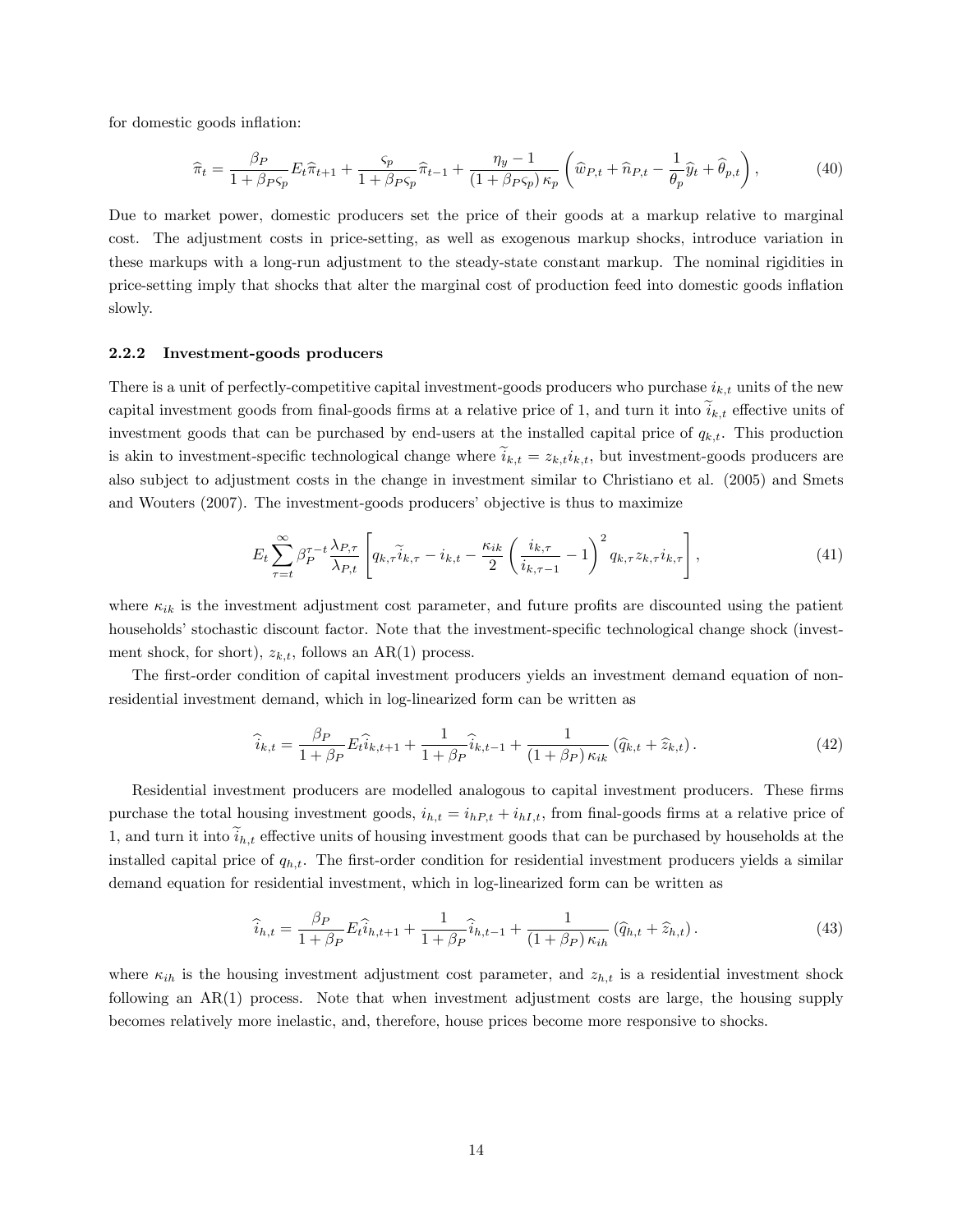#### 2.3 Monetary, fiscal and macroprudential policy

The central bank targets the nominal interest rate using a Taylor rule:

$$
\log R_t = \rho \log R_{t-1} + (1 - \rho) \left( \log R + a_\pi \log \frac{\pi_t}{\pi} + a_y \log \frac{y_t}{y} \right) + \tilde{\varepsilon}_{r,t},\tag{44}
$$

where  $\rho$  determines the extent of interest rate smoothing, R is the steady-state value of the (gross) nominal policy rate, and  $a_{\pi}$  and  $a_{y}$  are the long-run response coefficients for inflation and the output gap, respectively.  $\widetilde{\varepsilon}_{r,t}$  denotes the monetary policy shock, and follows an AR(1) process.

The total tax revenues of the government are given by

$$
tax_{t} = \tau_{n} \left( \frac{W_{P,t}}{P_{t}} n_{P,t} + \frac{W_{I,t}}{P_{t}} n_{I,t} - I_{m,t} \frac{R_{t-1}^{M}}{\pi_{t}} d_{t-1} \right) + \tau_{k} \left( r_{k,t} - \delta_{k} \right) k_{t-1} + \tau_{p,t} \left( 1 - \tau_{n} \right) q_{h,t} h_{t-1}.
$$
 (45)

Aggregate transfer payments to households are determined by

$$
tr_t = \Xi y - \varrho_b \frac{B_{t-1}}{P_{t-1}},\tag{46}
$$

where  $\Xi$  is a level parameter, and  $\varrho_b$  determines the response of transfers to government debt.<sup>15</sup> Aggregate transfers are distributed to patient and impatient households in proportion to their labor shares. The law of motion for government debt accumulation is given by

$$
\frac{B_t}{P_t} = R_{t-1} \frac{B_{t-1}}{P_t} + g_t + tr_t - tax_t,
$$
\n(47)

where government expenditure,  $g_t$ , follows an exogenous  $AR(1)$  process given by

$$
\log g_t = (1 - \rho_g) \log g + \rho_g \log g_{t-1} + \varepsilon_{g,t}.
$$
\n(48)

For the baseline case used in the estimation, we set the property tax rate to a constant (i.e.,  $\tau_{p,t} = \tau_p$ ), and assume full deductibility of mortgage interest (i.e.,  $I_{m,t} = 1$ ). We also set the regulatory LTV to its steady-state value (i.e.,  $\phi_t = \phi$ ).

#### 2.4 Market clearing conditions

The goods market clearing condition is given by

$$
c_t + i_t + g_t = y_t - adj \cdot \text{costs},\tag{49}
$$

where total consumption is  $c_t = c_{P,t} + c_{I,t}$ , and total investment is  $i_t = i_{k,t} + i_{h,t}$ .

The model's equilibrium is defined as prices and allocations such that households maximize the discounted present value of utility, all firms maximize the discounted present value of profits subject to their constraints, and all markets clear.

<sup>&</sup>lt;sup>15</sup>Note that either taxes, government expenditure or transfers need to adjust to the level of debt so that the government cannot run a Ponzi scheme. We choose to make the adjustment through transfers based on the results of Leeper et al. (2010).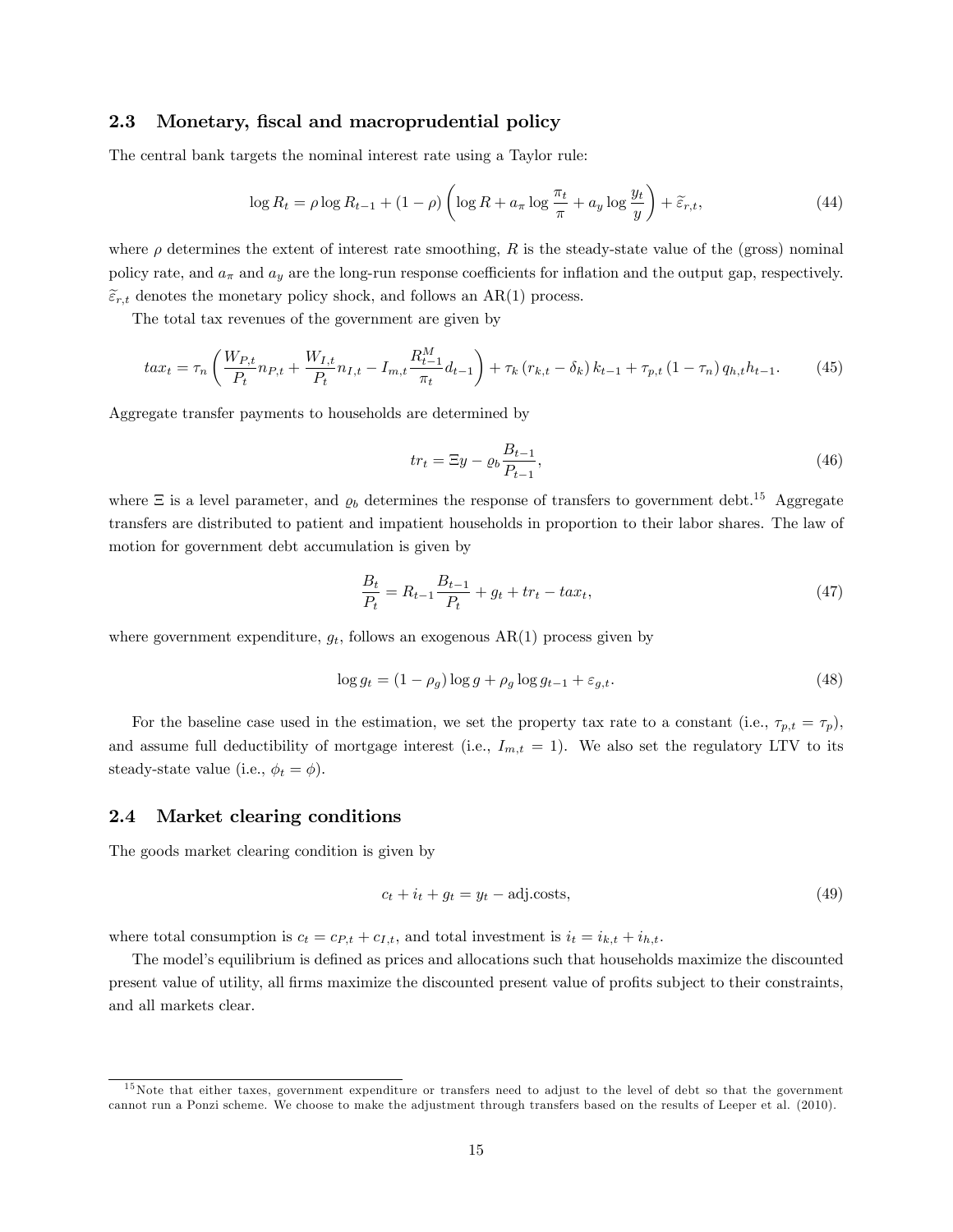## 3 Estimation

We estimate the parameters of the model using Bayesian likelihood methods (An and Schorfheide, 2007; Fernández-Villaverde, 2010) and U.S. macroeconomic and financial data. In what follows, we describe the data used and the estimation methodology.

#### 3.1 Data

In our estimation, we use 10 quarterly data series from the United States for the period 1984Q1 to 2007Q4. We start our sample from the Great Moderation period to capture the more recent monetary policy stance against inflation, and exclude the post-crisis period where conventional monetary policy was restricted by the zero lower bound. The observable variables in the estimation are output  $(y)$ , consumption  $(c)$ , non-residential investment  $(i_k)$ , residential investment  $(i_h)$ , labor  $(n)$ , real wage  $(w)$ , GDP-deflator inflation  $(\pi)$ , policy rate  $(R)$ , house price index  $(q_h)$ , and household debt  $(d)$ .

All data were obtained from the FRED database of the Federal Reserve Bank of St. Louis, except for the early part of the house price series, which is from the Census Bureau. GDP and its expenditure components were deflated using the GDP deflator. For labor hours, we use the index series "Nonfarm Business Sector: Hours of All Persons," and for real wage we use the index series "Nonfarm Business Sector: Real Compensation per Hour," constructed by the Bureau of Labor Statistics. The policy rate refers to the federal funds rate, and was converted from monthly to quarterly by averaging. For the house price series, we use the "S&P/Case-Shiller National Composite Home Price Index," but extend the early part of the series between 1984Q1-1986Q4 using the "Price Index of New Single-Family Houses Sold Including Lot Value" from the Census Bureau. The nominal house price index was also deflated using the GDP deflator. Household debt data refer to "Home Mortgages" on the liability side of the balance sheet of "Households and Nonprofit Organizations," which was deflated as well. The inflation and interest rates were demeaned prior to estimation, while the other series were HP-filtered (which was conducted including pre-1984 and post-2007 data to reduce concerns related to endpoints with HP-filtering).<sup>16</sup>

#### 3.2 Bayesian estimation

We estimate the parameters that mainly affect the dynamics of the model, and calibrate the parameters that determine the steady state. In particular, the latter parameters are restricted within the estimation (i.e., recalibrated with each iteration), to ensure that the implied steady state of the model matches with pre-speciÖed data target ratios from the National Income and Product Accounts (NIPA; Bureau of Economic Analysis), Flow of Funds Accounts (FOF; Federal Reserve Board), the 2001 Residential Finance Survey (RFS; Census Bureau), and the 2011 American Housing Survey (AHS; Census Bureau). Table 2 lists these calibrated parameter values and Table 3 reports the main ratios at the steady state of the model versus the data targets. Tables 4 and 5 list the estimated structural and shock parameters, respectively.

#### 3.2.1 Steady-state targets and other restrictions imposed on the estimation

The trend inflation factor,  $\pi$ , is set to 1.005, corresponding to 2% annual inflation. The time-discount factor of patient households,  $\beta_P$ , is set to 0.993 to match an annualized 3% real risk-free interest rate. The time-

 $16$ Our main results regarding the effects of monetary policy on household debt, as well as the relative effectiveness of the four policies we consider, are robust to filtering the data through first-differencing instead.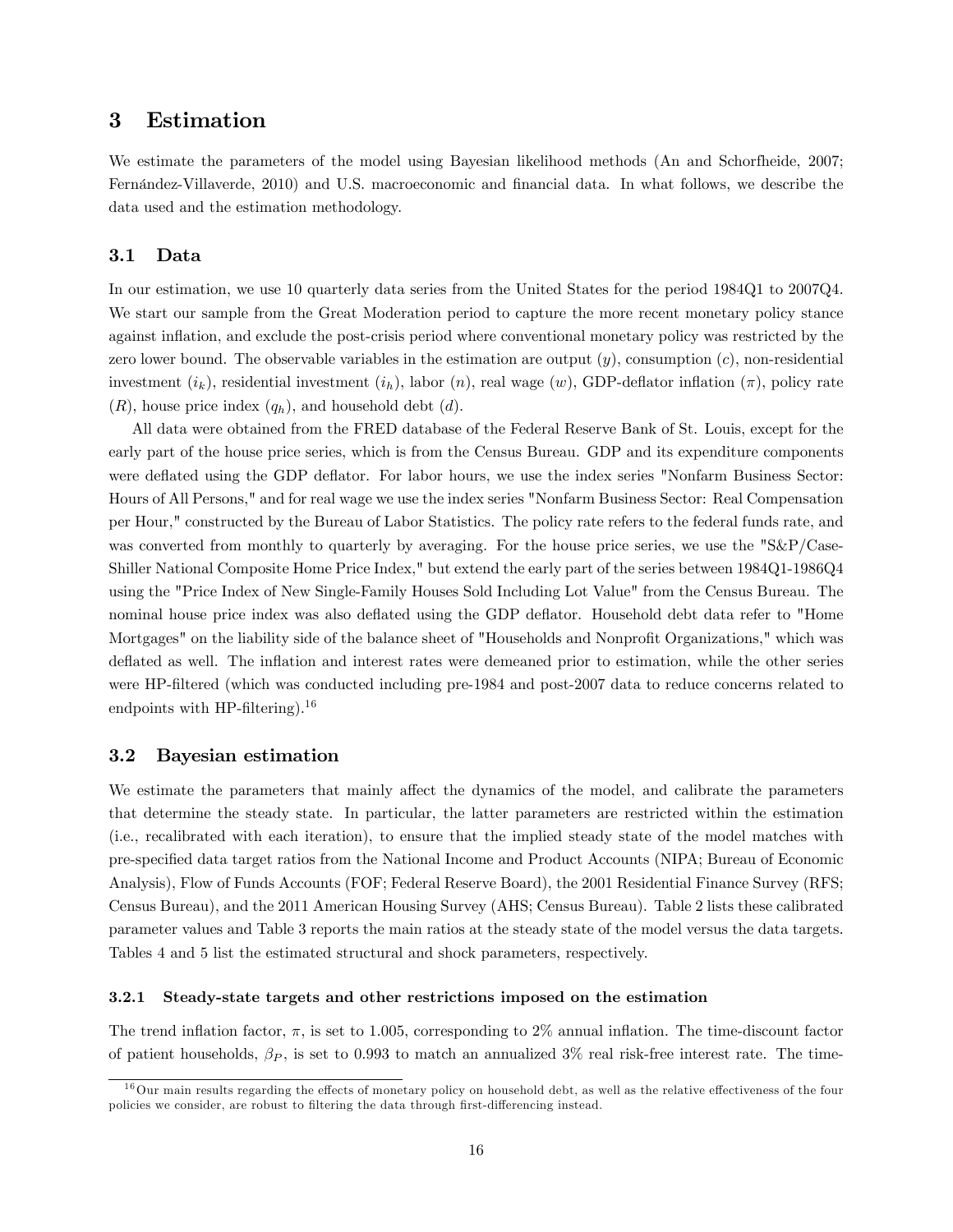discount factor of the impatient households,  $\beta_I$ , is set to 0.988, which implies a 200 bps spread on the risk-free rate if borrowers were allowed to engage in non-mortgage borrowing. The level parameter for housing in the utility function,  $\xi_h$ , is calibrated to ensure that the value of housing relative to annual GDP is 1.07, consistent with FOF data. The level parameter for labor supply,  $\xi_n$ , is calibrated to ensure that the labor supply of patient households is equal to 1 at the steady state without loss of generality.

In the data, residential and non-residential investments are about 4.5% and 13% of output, respectively, while housing-to-GDP and capital-to-GDP ratios are 1.07 and 1.85 on an annualized basis.<sup>17</sup> Based on these, we calibrate the quarterly depreciation rates for housing and capital stocks,  $\delta_h$  and  $\delta_k$ , to 1.05% and 1.76%, respectively. The share of capital in domestic production,  $\alpha$ , is calibrated to 0.224 using the capital-output ratio and the model-implied after-tax rental rate of capital. The steady-state (gross) markups in prices and wages,  $\theta_p$  and  $\theta_w$ , are set to 1.25 and 1.5, similar to Smets and Wouters (2007).<sup>18</sup> The fixed cost of production, f, is set equal to  $\theta_p - 1$  times the steady-state level of output to ensure that pure economic profits are zero at the steady state, thus eliminating the incentive for entry and exit in the long run of the stochastic economy. Similarly, the level parameter for the utilization cost specification,  $\kappa_u$ , is calibrated to ensure that the utilization rate is equal to 1 at the steady state without loss of generality.

RFS data report that the median first mortgage loan to house purchase price ratio is  $91\%$ ; we therefore set the steady-state LTV ratio on new regular mortgages,  $\phi$ , equal to 0.91. The data of Greenspan and Kennedy (2005, 2007) suggest that mortgage equity withdrawals (i.e., home equity loans and cash-out refinancings) constitute about 1.72% of the existing equity of borrowers on a quarterly basis during 1991-2005; hence, we set the home equity withdrawal rate parameter,  $\gamma$ , to 0.0172.<sup>19</sup> According to the AHS data, the average for the ratio of outstanding mortgage loans to house value (i.e., loan-to-value on all outstanding debt),  $d/h_I$ , is 0.66. Based on this data target, and the steady-state relationship

$$
\frac{d}{h_I} = \frac{\phi \delta_h + \gamma \left(1 - \delta_h\right)}{1 - \left(1 - \gamma\right) \left(1 - \kappa\right) / \pi},\tag{50}
$$

we calibrate the amortization rate for mortgage loans,  $\kappa$ , to 0.0186.<sup>20</sup> This amortization rate implies that the duration of mortgage loans in the model is around 73.8 quarters (i.e.,  $18.5$  years).<sup>21</sup> This is largely consistent with, albeit slightly less than, AHS data, which imply that the average remaining term of all outstanding loans is around 19.6 years. Data in Greenspan and Kennedy (2005, 2007) imply that the ratio of repayments resulting from reÖnance originations to the stock of mortgages averaged around 4.4 percent between 1991 and 2005, implying an interest rate duration of around 7.8 years.<sup>22</sup> We consider a slightly lower average interest rate duration of 7.1 years, and set the parameter  $\Phi$  to 0.0475 accordingly, to reflect the fact that some adjustable-rate mortgages do not get refinanced and have a lower interest rate duration than the

 $17$  The capital stock reflects the tangible asset holdings of non-financial corporations, non-corporate businesses, and households minus the real estate and consumer durable holdings of households, using FOF data.

<sup>&</sup>lt;sup>18</sup> Smets and Wouters (2007) actually estimate the gross markup on prices,  $\theta_p$ . The identification for this parameter comes only from our assumption that the Öxed cost in production is equal to the net markup at the steady state; thus, this parameter shows up in the log-linearized version of the production function. We choose to set this parameter prior to estimation, instead of forcing identification in this way. Our main results are unaltered if we estimate this parameter instead.

 $19$  In a recent paper, Mian and Sufi (2014) report a larger home equity withdrawal rate for the average borrower during 2002-06, of around 4.75% on a quarterly basis.

 $^{20}$ The above steady-state relationship is obtained by combining the law of motion for debt (12), the law of motion of housing of impatient households (26), and the expression for new mortgage loans (27) at the steady state.

<sup>21</sup>We approximate duration by 2 times the half-life of the loan.

<sup>&</sup>lt;sup>22</sup>Note that these refinancing payments include those from adjustable-rate mortgages, which at times get refinanced as a fixed-rate mortgage.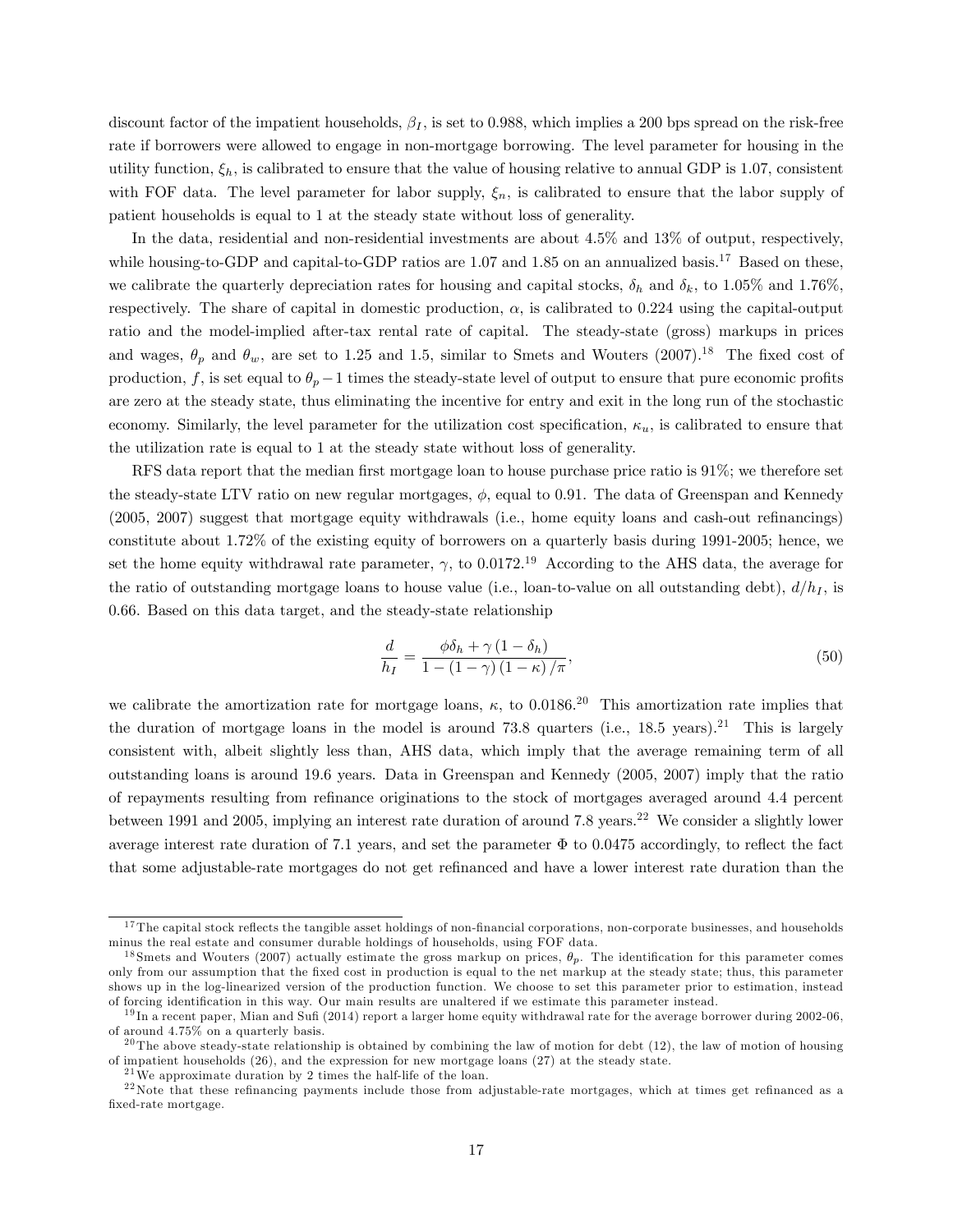average mortgage loan.<sup>23</sup> In section 4, we conduct sensitivity analysis on our calibration choices for these key parameters regulating mortgages.

Based on FOF data, the ratio of mortgage debt owed by all households relative to their real estate holdings,  $d/h$ , is around 0.37. Given that the LTV ratio is 0.66 for the average borrower household, we can infer that borrower households own about 56% of the total housing stock. We therefore calibrate the wage (and transfers) share of patient households,  $\psi$ , to 0.38, to hit this target. Steady-state government expenditure is calibrated to ensure that its share in output,  $g/y$ , is 20%. The labor income tax rate,  $\tau_n$ , is set to 0.23, and the capital income tax rate,  $\tau_k$ , is set to 0.41, following Zubairy (2014). The (quarterly) property tax rate,  $\tau_p$ , is set to 0.0035, which implies an annual property tax rate of 1.4%, based on the 50-State Property Tax Comparison Study conducted by the Minnesota Taxpayers Association (2011). The level parameter for transfers,  $\Xi$ , is then calibrated as a residual to satisfy the government budget constraint (with zero government debt) at the steady state.

#### 3.2.2 Prior distributions

Tables 4 and 5 report the prior distributions used for each estimated parameter, and corresponding posterior mean estimates (along with the 10th and 90th percentiles of the posterior distributions). We estimate a rescaled version of the price and wage adjustment cost parameters,  $\kappa_p$  and  $\kappa_w$ , to constrain the estimates within the unit interval and make the estimates more comparable to the literature using Calvo (1983) type price and wage setting. In particular, we estimate  $\kappa_p^{est}$  and  $\kappa_w^{est}$ , where

$$
\kappa_p = \frac{\left[10\left(\theta_p - 1\right) + 1\right]\kappa_p^{est}}{\left(1 - \kappa_p^{est}\right)\left(1 - \beta_P \kappa_p^{est}\right)}, \text{ and } \kappa_w = \frac{\left[10\left(\theta_w - 1\right) + 1\right]\kappa_w^{est}}{\left(1 - \kappa_w^{est}\right)\left(1 - \beta_P \kappa_w^{est}\right)}.\tag{51}
$$

At the mean of their prior distributions (i.e., 0.5), these are analogous to assuming 2-quarter price and wage stickiness in the Calvo setting, along with more curvature in the Kimball aggregator functions used in Smets and Wouters (2007), instead of the standard Dixit-Stiglitz functional forms we use here. The utilization cost elasticity parameter was also rescaled as  $\varpi = \varpi^{est}/(1 - \varpi^{est})$ , to constrain its estimate within the unit interval.

For the parameters with a unit support, we use beta priors with mean 0.5 and standard deviation 0.2. These parameters are the utilization cost elasticity parameter,  $\varpi^{est}$ , price and wage adjustment cost parameters,  $\kappa_p^{est}$  and  $\kappa_w^{est}$ , indexation parameters,  $\varsigma_p$  and  $\varsigma_w$ , the Taylor rule smoothing parameter,  $\rho$ , and the shock persistence parameters. For the habit parameter,  $\zeta$ , we use a more informative beta prior with mean 0.95 and standard deviation 0.025 to ensure that the estimation yields impulse responses with a significant degree of consumption persistence, in line with the related DSGE literature and VAR evidence.

For parameters with positive support (but not necessarily constrained within the unit interval), we mainly use gamma priors. In particular, for the labor supply elasticity parameter,  $\vartheta$ , we use a gamma prior with mean 5 and standard deviation 2. For the Taylor rule response coefficient on inflation,  $a_{\pi}$ , we also use a gamma prior with mean 1.5 and standard deviation of 0.2, while the output gap response coefficient,  $a_y$ , has a gamma prior with mean 0.125 and standard deviation 0.05. For the parameter determining the responsiveness of transfers to government debt,  $\varrho_b$ , we use a gamma prior with mean 0.01 and standard deviation of 0.005, where the low

 $^{23}$  According to AHS, about 80% of all new mortgages are fixed rate and 20% are adjustable rate. For the adjustable-rate mortgages, the majority are "5/1 ARMs." Assuming that half of adjustable-rate mortgages get refinanced and the other half have an interest rate duration of one year, we arrive at an average interest duration of around 7.1 years for all mortgage loans.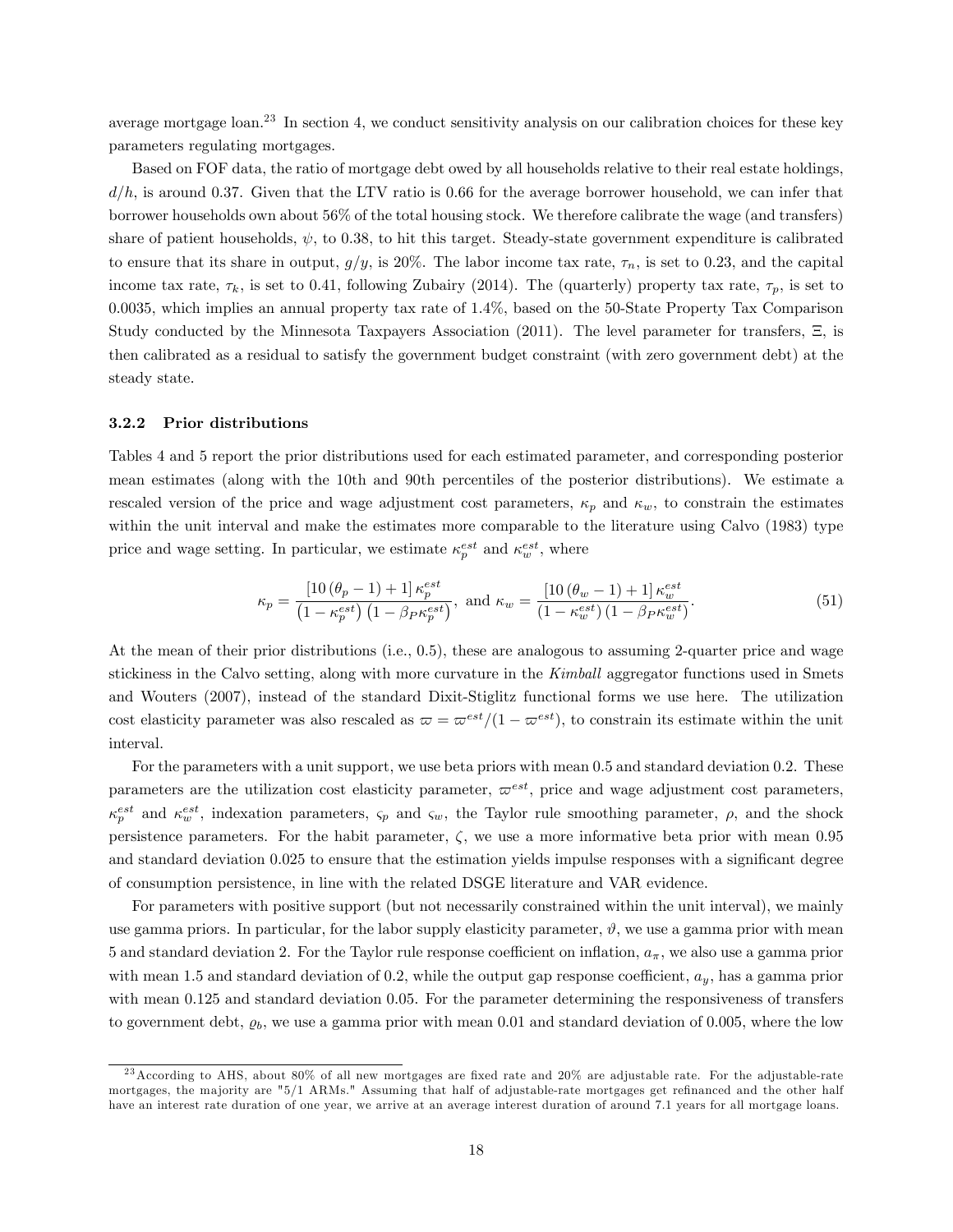mean value is intended to ensure that government debt does not play a major role in determining dynamics while preserving the determinacy of the model.

Since we do not have strong prior beliefs on the capital and housing stock adjustment cost parameters,  $\kappa_k$  and  $\kappa_h$ , and the investment adjustment cost parameters,  $\kappa_{ik}$  and  $\kappa_{ih}$ , we use uniform priors bounded by 0 and 20 for these parameters. Finally, for the shock standard deviations, we use inverse-gamma priors with 0.5% mean and inÖnite variance, as in Smets and Wouters (2007).

#### 3.2.3 Posterior estimates

The mode, the mean, and the 5th and 95th percentiles of the posterior distributions of the parameters are reported in Tables 4 and 5.<sup>24</sup> The data are quite informative about most of the parameters, and the estimates are, on the whole, standard. The habit parameter,  $\zeta$ , has a posterior mean equal to 0.88.  $\vartheta$  has a posterior mean of 3.19, implying a labor supply elasticity of around 0.3. The estimate for the utilization parameter,  $\varpi^{est}$ , implies that the elasticity of capacity utilization with respect to the rental rate of capital is around 6. The estimates for the investment adjustment cost parameters,  $\kappa_{ik}$  and  $\kappa_{ih}$ , are 4.1 and 2.6, respectively. Similarly, the stock adjustment cost parameters,  $\kappa_k$  and  $\kappa_h$ , are estimated as 11.4 and 0.8, respectively. The relatively low estimate for  $\kappa_h$  implies that housing can be traded fairly easily across the two types of households in the model. Thus, in response to a tightening in policy, borrower households will be able to reduce their stock of housing,  $h_{I,t}$ , significantly, while saver households increase their housing holdings,  $h_{P,t}$ . Note that this will be accompanied by a significant fall in residential investment of borrowers,  $i_{hI,t}$ , and their new borrowing,  $l_t$ , thereby increasing the effectiveness of policies in reducing household debt. As we shall see in section 4, when  $\kappa_h$  is large, the decline in borrowing due to policy tightening becomes more limited in the short run, since borrowers are not able to reduce their housing stock as quickly.

The estimates for the price and wage adjustment cost parameters,  $\kappa_p^{est}$  and  $\kappa_w^{est}$ , are 0.88 and 0.81, respectively, implying high levels of price and wage stickiness in the post-Great Moderation period. The indexation parameters,  $\varsigma_p$  and  $\varsigma_w$ , have estimated means of 0.2 and 0.4, respectively, indicating that indexation to past inflation is not an important feature of the data, particularly for prices. The Taylor rule is fairly persistent with mean  $\rho$  equal to 0.73, and the mean estimates for the long-run reaction coefficients  $a_{\pi}$  and  $a_{y}$ are 1.42 and 0.13, respectively. The mean estimate for  $\rho_b$ , the parameter determining the responsiveness of transfers to government debt, is 0.012. Finally, shock processes are estimated to be fairly persistent except for the preference, capital investment, wage markup and monetary policy shocks.

### 4 Results

In this section, we first analyze the effects of monetary policy on mortgage debt based on the benchmark estimated parameters, and conduct sensitivity analyses on our baseline results by altering key parameters. In the second portion of the results section, we compare the effectiveness of fiscal and macroprudential tools in reducing mortgage debt relative to monetary policy.

<sup>&</sup>lt;sup>24</sup>For the Metropolis-Hastings algorithm in *Dynare*, we used a single chain of 250,000 draws with a 45% initial burn-in phase. The acceptance rate was about 26.8%.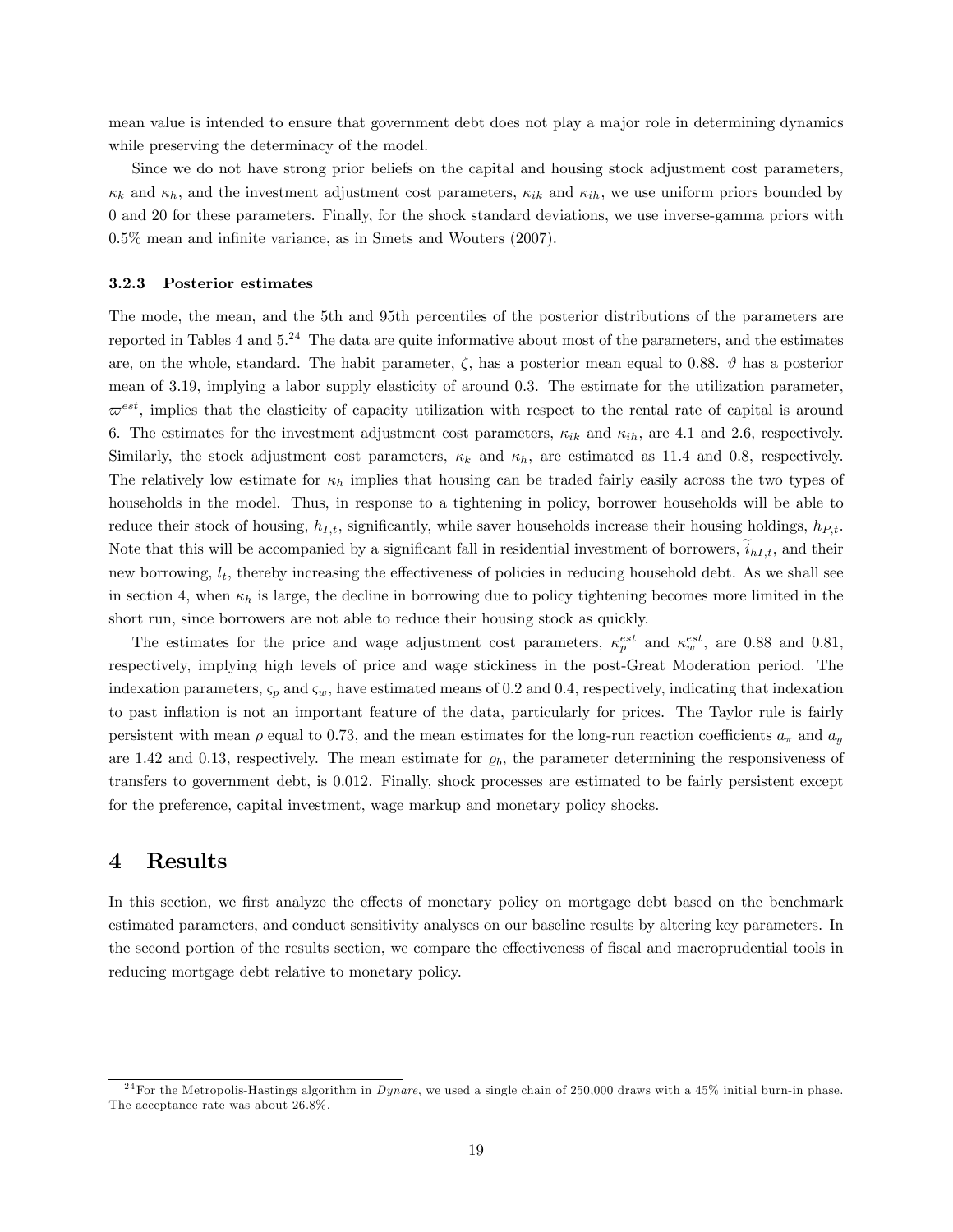#### 4.1 Effects of monetary policy on mortgage debt

Figure 1 plots the impulse responses to a 100 bps (annualized) innovation in the monetary policy shock. The pass-through from the policy rate,  $R_t$ , to the long-term mortgage rate is incomplete, since the policy rate is expected to slowly decline from its peak. The fixed rate on new mortgages,  $R_t^F$ , increases by 25 bps, and the overall effective interest burden faced by all borrowers on their existing mortgages,  $R_t^M$ , increases by about 4 bps at the peak. Faced with higher rates, impatient households reduce their new borrowing through regular mortgages by 10%. The decline in the demand for housing also leads to a fall in house prices,  $q_{h,t}$ , which in turn leads to a fall in the home equity of borrowers, and therefore their new borrowing through home equity withdrawals (by about 3.3% on impact). The increase in discounting of future returns by patient households leads to a decline in their consumption, housing and capital purchases as well. Thus, non-residential investment,  $i_{k,t}$ , declines along with the price of capital,  $q_{k,t}$ . The overall decrease in demand leads to a reduction in production and wages, leading to a fall in aggregate output,  $y_t$ , and inflation,  $\pi_t$ . In particular, output falls by about 51 bps at the peak, while ináation is reduced by about 13 bps (annualized).

Given our benchmark estimates, we do not find evidence that monetary policy has perverse effects on the stock of household debt,  $d_t$ , due to the muted response of inflation to the monetary policy shock, along with the relatively sizable decline in new borrowing. The stock of real debt declines below its steady state with a peak impact of about 0.18 percent. Note, however, that the decline in output is stronger than the decline in the real stock of mortgage debt; thus, our model predicts an increase in the household debt-to-income ratio with monetary tightening.

In the next subsection, we conduct several sensitivity analyses on key parameters to investigate the importance of model features and parameterization in generating the above results related to the effects of monetary policy on household debt.<sup>25</sup>

#### 4.1.1 Sensitivity analysis

First, we alter the parameter determining the duration of the mortgage interest rate,  $\Phi$ . This parameter was calibrated to 0.0475 prior to estimation, implying an average duration of 7.1 years, given data on repayments due to refinancing and the share of adjustable-rate mortgages (see section 3.2 for more on this). In Figure 2, we consider a case where the mortgage rate adjusts every period; i.e.,  $\Phi = 1$ , while the rest of the parameters are the same as before. In this case, the increase in the policy rate fully passes through to the mortgage rate on new and existing loans. Impatient households are forced to reduce their new borrowing through regular mortgages far more than the baseline case. They also reduce their consumption, leading to a sizable decline in aggregate consumption and output relative to the baseline case. Impatient households reduce their residential investment as well, but the slack is picked up by the patient households, who now increase their housing holdings; thus, the overall effects on residential investment are only minor. The effect on inflation is also comparable to the baseline case; therefore, the stock of household debt declines by a significantly larger amount relative to the baseline case due to the decline in new lending,  $l_t$ . Note that the debt-to-output ratio still increases in the short run. With Öxed-rate mortgages, a smaller change in the mortgage rate has a greater impact on new lending as households are incentivized to lock-in the low rate for a long time. In our model, the interest rate pass-through effect dominates the lock-in effect, and more rate adjustability implies a greater

 $^{25}$ In what follows (Figures 2-9), we use the posterior mode estimates as our baseline, rather than the posterior means used here. The differences in the impulse responses using the posterior mean versus the posterior mode estimates are negligible (see Figures 1 and 2).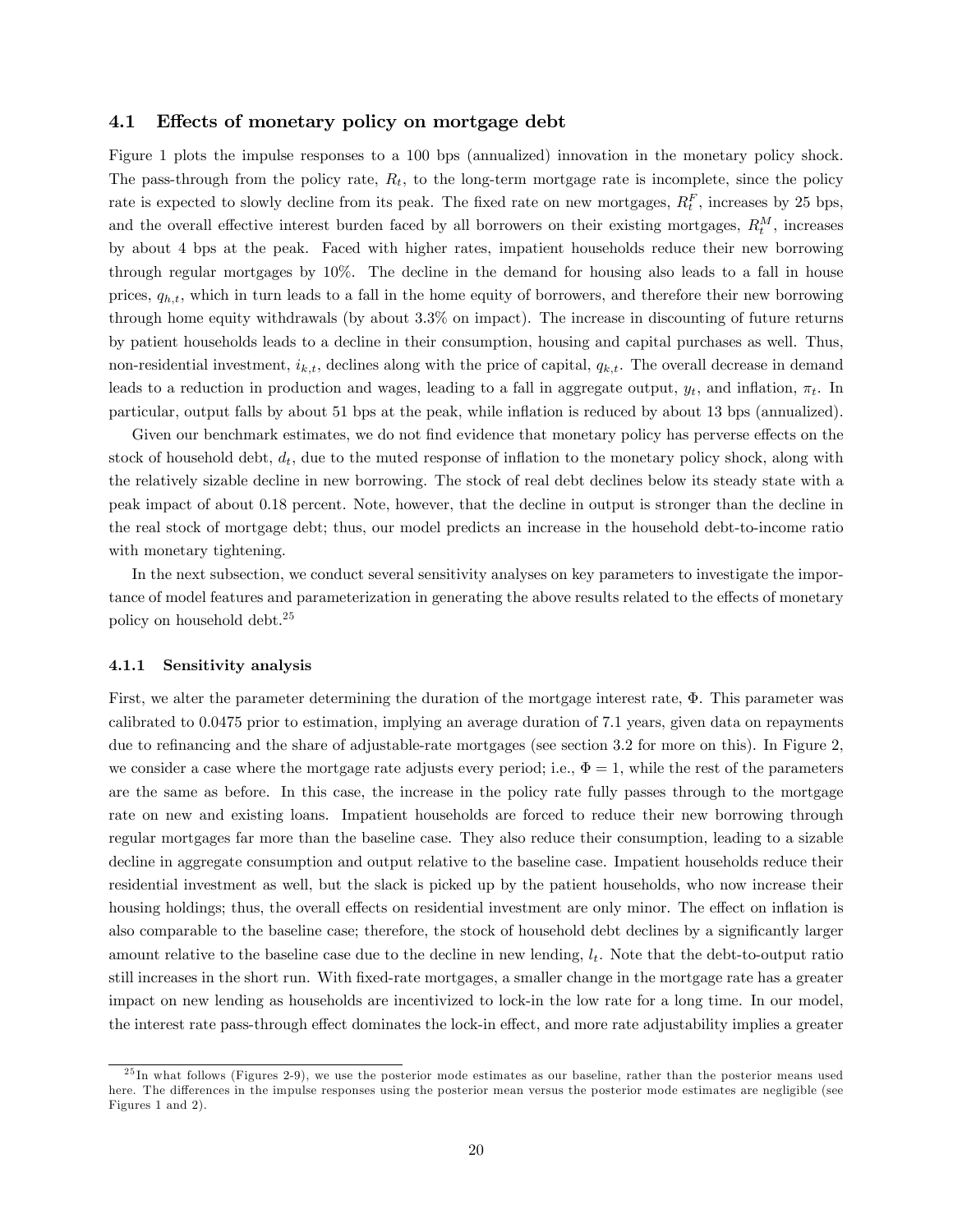impact of monetary policy on household debt.<sup>26</sup>

Second, we consider the degree of price stickiness in the economy, which is one of the main factors determining the response of inflation to the monetary policy shock. In Figure 3, we consider a steeper Phillips curve by reducing  $\kappa_p^{est}$  from 0.89 in our baseline case to 0.5, reflecting an average price stickiness of 2 quarters in the Calvo set-up. This results in a significantly larger decline in inflation,  $\pi_t$ , due to monetary tightening, and a slightly smaller decline in output and new lending,  $l_t$ , relative to the baseline case. Given the sizable decline in inflation, real household debt now increases above its steady-state value following a monetary tightening.

Third, we increase the adjustment costs in the stock of housing,  $\kappa_h$ , to 50 (see Figure 4). Now, borrowers are not willing to reduce their level of new residential investment as much, since they face larger costs in changing their housing stock. The smaller decline in new mortgage lending,  $l_t$ , weakens the impact of monetary tightening on household debt. The decline in the inflation rate is comparable to the baseline case, but is enough to cause an increase in the real stock of household debt with a monetary tightening after several quarters.

Finally, we eliminate home equity loans (HELs) from the model by setting  $\gamma$  equal to 0 (see Figure 5). Note that, by itself, this change would also reduce the size of household debt at the steady state. We therefore recalibrate the loan duration parameter,  $\kappa$ , to 0.096 to preserve the same average LTV ratio for borrowers at the steady state,  $d/h_I$ , based on equation (50). In other words, we are considering an economy with the same level of aggregate household debt, but now all debts are regular mortgages subject to LTV regulations at origination and home equity loans are equal to zero. The results for monetary policy are similar to the baseline case, since the scope of monetary policy is not materially affected by this change.

#### 4.1.2 Discussion

There are several caveats to our main results regarding the effects of monetary policy on household debt. First, the amortization rate,  $\kappa$ , is a constant in our set-up, but, in reality, the average amortization rate could evolve as a result of a change in monetary policy. If agents would like to keep their monthly payments constant, they may lengthen the duration of the loans as a result of monetary tightening (Dhillon et al., 1990). This would reduce the effectiveness of monetary policy in reducing mortgage debt even further. Conversely, however, agents may opt to shorten the duration of their loans to reduce their overall interest burden (Breslaw and Irvine, 1996). This would strengthen the effects of monetary policy on household debt.<sup>27</sup>

Second, the duration of the interest rate on mortgages is also an exogenously given constant,  $\Phi$ , in our set-up. Thus, we are implicitly assuming that refinancing activity, as well as the share of adjustable-rate mortgages in new loans, does not depend on the stance of monetary policy. If we endogenize the refinancing decision, a monetary tightening would likely lead to a decrease in  $\Phi$ , thereby weakening the effectiveness of monetary policy in reducing household debt. In the data, monetary policy tightening is generally associated with a slowdown in refinancing activity, although some refinancing activity remains in order to cash-out from

 $26$  We also did an experiment where we set  $\Phi$  to 0, thus equating the duration of the fixed interest rate with the duration of the loan. In this case, the pass-through from the policy rate to the mortgage rate is slightly smaller than the benchmark, which in turn slightly weakens the response of new household borrowing to the monetary shock. The stock of real debt thus increases slightly more on impact and stays above steady state for a few quarters. The overall impact on real variables, though, is negligibly different than the baseline case.

 $27$ The latter case may be especially relevant for LTV policy, since agents may reduce the loan duration as they put more downpayment in the beginning. Note that this would render the effectiveness of regulatory LTV in reducing household debt even higher than the baseline case discussed in the next subsection. Conversely, an increase in property taxes or a decrease in mortgage interest deductions may prompt agents to lengthen the duration of the loans to even out their overall mortgage payment burden, therefore weakening the effects on household debt relative to the baseline case.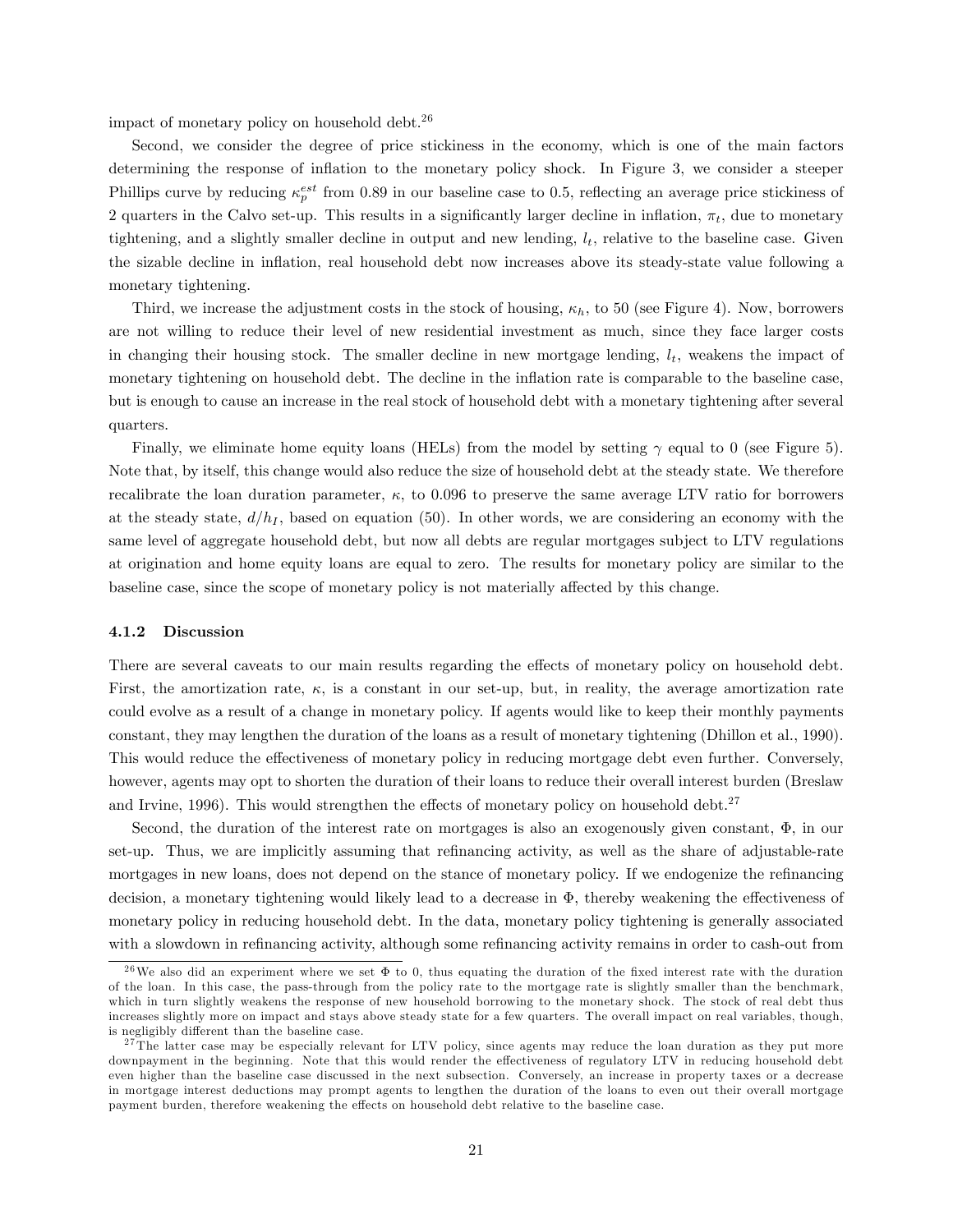existing home equity as incomes fall (Chen et al., 2013).<sup>28</sup> On the other hand, an increase in mortgage rates may prompt borrowers to rely less on fixed-rate mortgages, leading to an increase in  $\Phi$ , and strengthening the pass-through from the policy rate to the household borrowing rate.

Third, we assume that the home equity withdrawal rate,  $\gamma$ , is a constant as well. Monetary tightening leads to a fall in house prices, which could also lead to a slowdown in home equity withdrawal activity along with refinancings. Thus, we may be underestimating the effectiveness of monetary policy in reducing household debt by abstracting from this channel. Third, our analysis ignores non-mortgage household debt such as credit cards and car loans. These constitute about a fourth of all borrowing by households, and are far more short term and adjustable rate than mortgages. Including these features would potentially strengthen the impact of monetary tightening on household indebtedness, since the pass-through from the policy rate to the overall borrowing rates would increase.

Finally, our analysis ignores the risk-taking channel of monetary policy, and in particular that monetary policy itself may lead to exuberance in housing markets as well as increased risk taking by financial intermediaries. If this is indeed the case, then monetary tightening may also help lower household debt through its curbing impact on exuberance in housing markets and reduction in bank credit supply.

#### 4.2 Effects of fiscal and macroprudential policies on mortgage debt

In this section, we compare the effectiveness of fiscal and macroprudential tools in reducing household debt relative to monetary policy. So far, we have kept the housing-related fiscal and macroprudential tools constant; in this section, we investigate how exogenous and near-permanent changes in these tools would affect household debt and other macroeconomic variables. In particular, we let the property tax rate, the tax deductibility of mortgage interest and regulatory LTV follow AR(1) processes as

$$
\tau_{p,t} = (1 - \rho_\tau) \tau_p + \rho_\tau \tau_{p,t-1} + \varepsilon_{\tau,t},\tag{52}
$$

$$
I_{m,t} = \left(1 - \rho_m\right)I_m + \rho_m I_{m,t-1} + \varepsilon_{m,t},\tag{53}
$$

and

$$
\phi_t = (1 - \rho_\phi) \phi + \rho_\phi \phi_{t-1} + \varepsilon_{\phi, t},\tag{54}
$$

where the persistence parameters  $\rho_{\tau}$ ,  $\rho_{m}$ , and  $\rho_{\phi}$  are set very close to unity (i.e., 0.9999), and the shocks result in near-permanent changes in these policies in the medium term.<sup>29</sup> In terms of normalizing the magnitude of these policy shocks, we pick the size of the Öscal shocks so that the peak response of output is equal to that from lowering regulatory LTV by 5 percentage points (pp).

 $^{28}$  According to the 2011 American Housing Survey, the majority of refinancings took place in order to reduce the interest rate on the previous loan. Some reÖnancings shortened the amortization period of the loan as well, while our model assumes that the loan duration,  $\kappa$ , is a constant and does not respond to monetary policy.

 $29$ Of course, this also ensures that the model remains stationary and makes its computation feasible through perturbation methods. In Alpanda and Zubairy (2013), we had considered permanent changes in fiscal policies and had computed exact solutions for the transition paths. Near-permanent policy changes computed with log-linearization yielded very similar transition path results in the short run relative to those we got from the exact solution under permanent changes, when the initial conditions are at the steady state and the shocks are not too large. We thus consider the stationary model here with near-permanent changes. This can also capture the notion that agents place a small probability on the reversal of these policies back to their original values in the long run.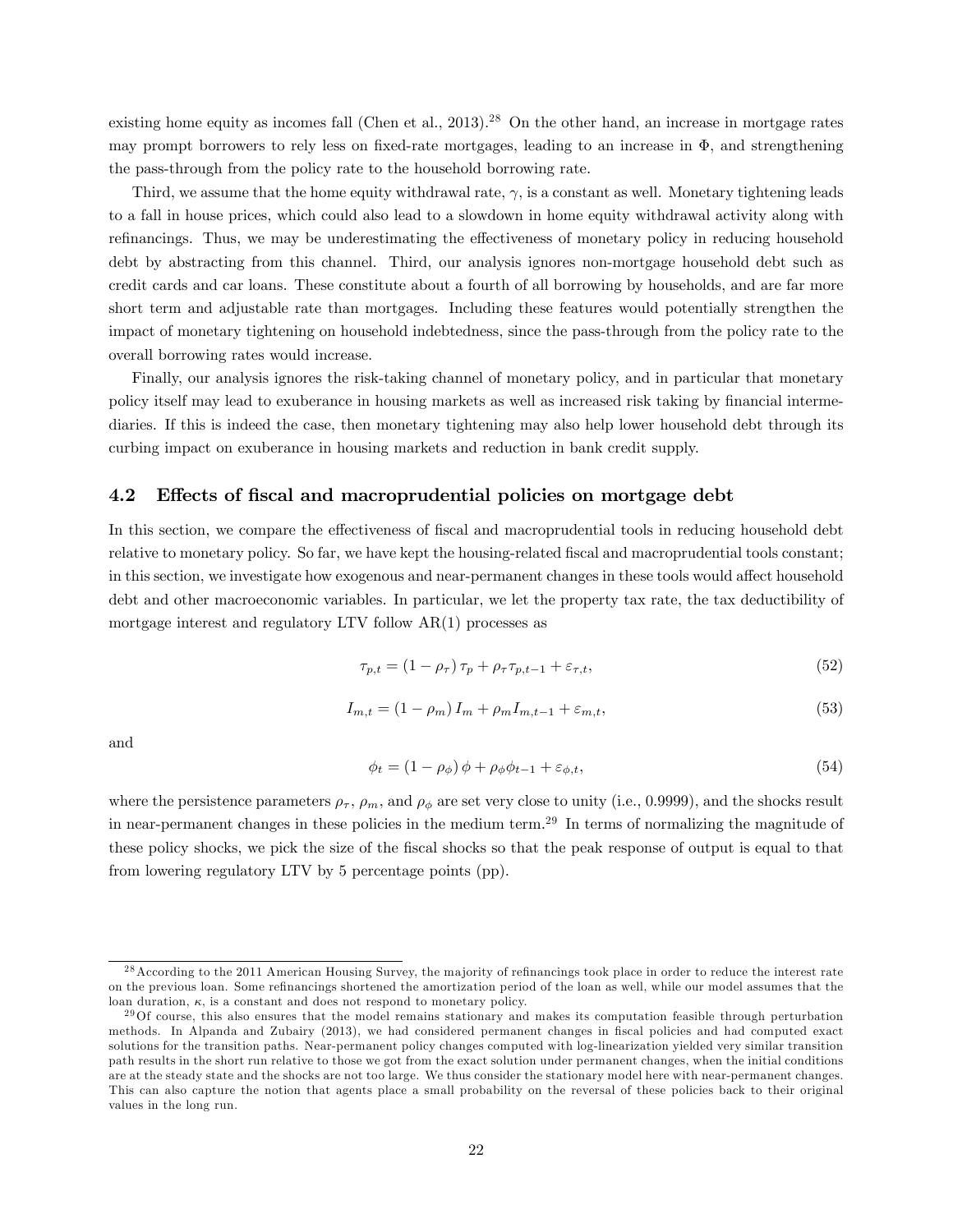#### 4.2.1 Increasing the property tax rate

In Figure 6, we plot the impulse responses of model variables to a surprise 0.23 pp (annualized) increase in the property tax rate (i.e., the property tax rate increases from 1.4 percent to 1.63 percent in annualized terms; hence,  $\tau_{p,t}$  increases from 0.014/4 to 0.0163/4 on impact). The increase in the property tax rate reduces the future returns that patient and impatient households expect to receive from investing in housing in the next period (see their first-order conditions with respect to housing given in equations  $(15)$  and  $(29)$ ), thereby reducing the demand for residential investment goods,  $i_{h,t}$ , everything else constant. The relative price of housing,  $q_h$ , falls due to the decline in housing demand, but slowly reverts back to its steady-state level within five years of the shock as the effect of investment adjustment costs dissipates and the supply of housing adjusts. New household lending,  $l_t$ , declines as impatient households reduce their demand for housing and the fall in house prices reduces their home equity. Thus, the stock of real household debt,  $d_t$ , declines over time.

Given the adverse income effects from increased property taxes and the tightening of their collateral constraint from reduced house prices, impatient households are forced to reduce their consumption expenditures,  $c_{I,t}$ , as well. Patient households, on the other hand, switch their expenditures from housing to consumption and capital investment,  $i_{k,t}$ , but the decline in house prices in general equilibrium cushions the decrease in their demand for housing in the short run. Aggregate consumption,  $c_t$ , decreases in the short run, reflecting the greater impact of the fall in borrowers' consumption,  $c_{I,t}$ , while it increases above its steady-state value after several periods given the increase in consumption demand from patient households,  $c_{Pt}$ . This increase in savers' consumption is also partly due to the decline in the policy rate,  $R_t$ , which is triggered by the decline in aggregate output,  $y_t$ , and inflation,  $\pi_t$ . The decline in the policy rate also reduces long-term mortgage rates,  $R_t^F$ , but this is not strong enough to reverse the fall in housing demand of impatient households in general equilibrium.

#### 4.2.2 Reducing the tax deductibility of mortgage interest

Figure 7 plots the impulse responses of model variables to a 33 percent decline in the tax deductibility of mortgage interest (i.e.,  $I_{m,t}$  decreases from 1 to 0.67 on impact). Unlike property taxes, which directly affect borrowers and savers, the direct impact of the change in mortgage interest deduction is felt solely by borrowers. This direct impact on impatient households is similar to an increase in the effective mortgage rate they face on their stock of borrowing (see equation (31)). Similar to property taxes, this leads to a decline in borrowers' demand for housing and mortgage borrowing, thereby leading to an overall fall in house prices. But now the decline in house prices incentivizes patient households to increase their level of housing,  $h_{P,t}$ . Qualitatively and quantitatively, this is the most important difference between the effects of property taxes and mortgage interest deductions. Both policies reduce the overall demand for residential investment and house prices, but the latter policy's effects on output are cushioned by the increase in housing by patient households. This ensures that for the same decline in household debt, mortgage interest deduction has a smaller output impact relative to property taxes.

Otherwise, the qualitative effects of the two policies on aggregate variables are similar (see Figures 6 and 7). Aggregate consumption,  $c_t$ , declines due to the fall in impatient households' consumption,  $c_{I,t}$ , which occurs mainly due to the decline in borrowers' income from the increase in their tax burden and the fall in their wages. Patient households increase consumption,  $c_{P,t}$ , along with the increase in housing,  $h_{P,t}$ , due to the fall in the policy rate,  $R_t$ , which in turn is induced by the fall in overall inflation and output. The fall in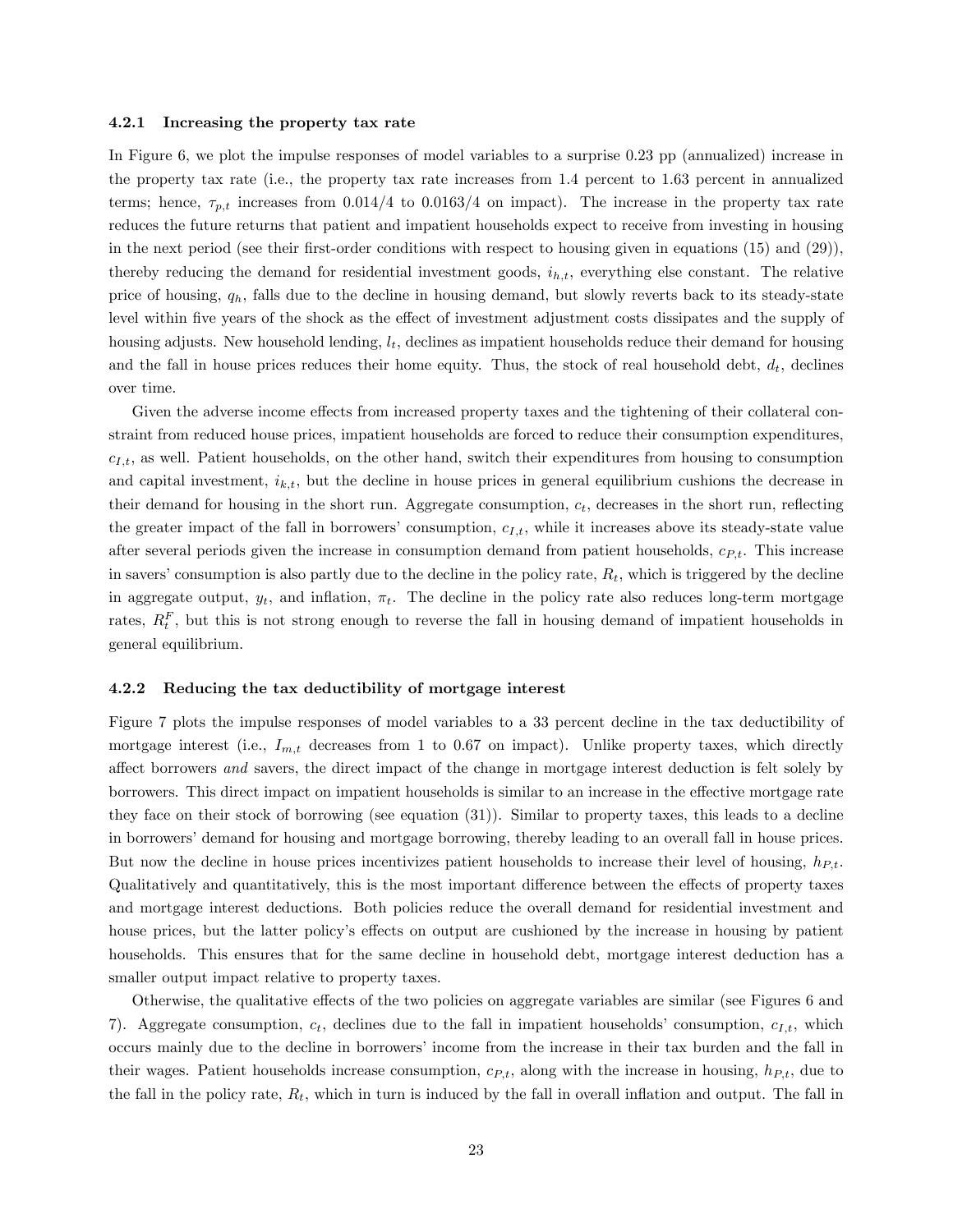the policy rate also induces an increase in business investment,  $i_{k,t}$ , and an increase in capital prices,  $q_{k,t}$ , as well.

#### 4.2.3 Lowering the regulatory LTV ratio on new mortgages

Figure 8 plots the impulse responses of model variables to a 5 pp decrease in the regulatory LTV ratio (i.e.,  $\phi_t$  decreases from 0.91 to 0.86 on impact). This time, the direct effect of the policy is on the borrowing constraint of impatient households, not on their budget constraint. In particular, on impact the level of housing investment desired by impatient households is higher than the available amount of loans they can take out; thus, the Lagrange multiplier on the borrowing constraint increases significantly. This multiplier presents a shadow cost on new borrowing, working through a similar channel as an increase in the mortgage rates faced by borrowers on new loans (see first-order conditions of borrowers with respect to the flow of debt given in equation  $(30)$ ). Note that there is an important difference between regulatory LTV and the mortgage interest deduction in this respect. The former presents a shadow cost that is equivalent to increasing the interest rate on new loans only (i.e.,  $R_t^F$ ), while the latter presents a real cost that is equivalent to increasing the effective interest rates on all existing loans (i.e.,  $R_t^M$ ). Furthermore, as a real cost, mortgage interest deductions also have direct adverse income effects for borrowers, unlike regulatory LTV, which has a direct impact only on the borrowing constraint and affects the budget constraint of borrowers only indirectly.

The effects of the LTV policy are qualitatively similar to those from mortgage interest deduction (see Figures 7 and 8), except for the behavior of home equity loans (HELs). Despite the fall in house prices, HELs increase with LTV policy, since the policy forces agents to build up home equity over time. Otherwise, the other variables react similarly to a change in mortgage deduction. As the borrowing constraint binds tighter due to the fall in regulatory LTV, borrowers are forced to reduce their demand for housing, which, in general equilibrium, leads to a fall in house prices and overall residential investment. Given the substitutability between housing and consumption, and the decline in their wages,  $w_{I,t}$ , borrowers also decrease their consumption demand. The overall impact of the LTV policy on the economy is to reduce aggregate output,  $y_t$ , which is accompanied by a decline in inflation,  $\pi_t$ , as the derived demand for labor declines and wages fall. The fall in inflation prompts the central bank to reduce the policy rate,  $R_t$ . This prompts patient households to increase their consumption expenditures,  $c_{P,t}$ , but aggregate consumption,  $c_t$ , declines nevertheless, due to the decline in impatient households' consumption,  $c_{I,t}$ . The decline in the policy rate also lowers the long-term mortgage interest rates, which slightly moderates the fall in housing and consumption demand of borrowers. The decline in house prices induces patient households to increase their purchases of housing,  $h_{P,t}$ , similar to the mortgage interest deduction.

#### 4.2.4 Comparing the effects of the four policies

In Figure 9, we show the effects of the four policies on the household debt-to-GDP ratio for a 50-year horizon in the baseline case and in the alternative cases considered for the sensitivity analysis described in section 4.1.1. In the baseline case, reducing tax deductibility of mortgage interest is the most effective tool among the four policies we consider, in terms of reducing household debt per unit of lost output. This is followed by tightening of regulatory LTV and increasing property taxes, while monetary policy leads to an increase in the debt-to-output ratio. Note that regulatory LTV has less impact on household debt than mortgage interest deduction, despite the fact that it is a more targeted tool for the housing sector. Since LTV policy does not have a direct impact on the home equity portion of new lending, it is unable to adequately reduce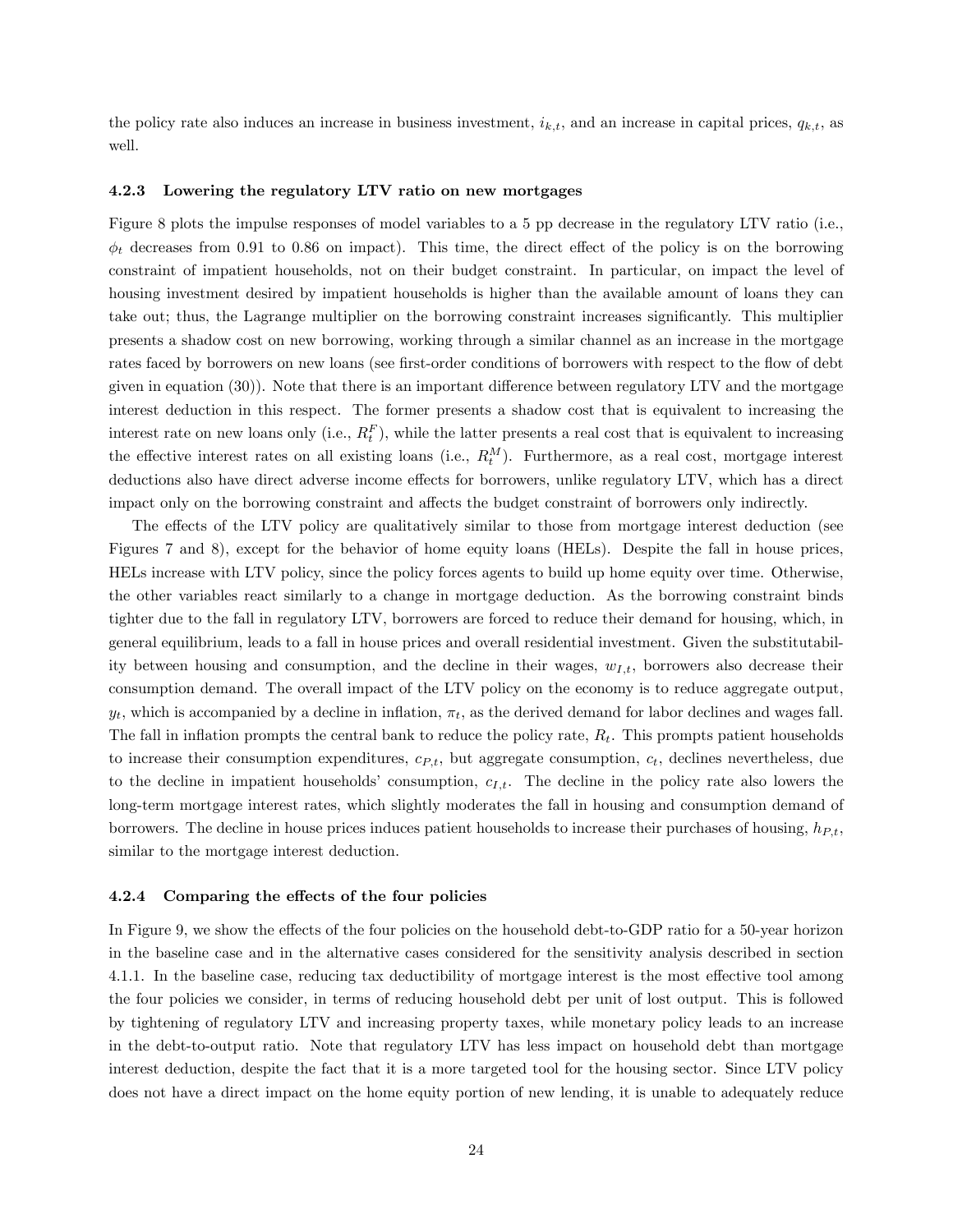the stock of household debt in the short run. LTV does impact home equity loans indirectly through its negative effect on house prices and, therefore, home equity. But, over time, house prices normalize and LTV policy induces a buildup in home equity, leading borrowers to substitute toward home equity loans while reducing regular mortgage borrowing. Mortgage interest deduction, on the other hand, is able to alter the effective cost of borrowing for all loans, including those originating from withdrawals of home equity. This comes at the expense of some additional adverse impact on output, since mortgage interest deductions apply not only to lending on the margin, but to all existing loans. Thus, the effective after-tax interest burden increases on all outstanding debt, forcing borrowers to reduce their housing and consumption expenditures further than they would have if the changes in mortgage interest deduction rules applied only to loans on the margin and not to all existing loans. This transitional cost nevertheless seems less important than the increased scope for reducing home equity loans, thereby favoring mortgage interest deduction over regulatory LTV when addressing household indebtedness.

After normalizing output impact, property taxes have less ability to reduce the stock of household debt relative to mortgage interest deduction and LTV policies. This is because an increase in the property tax rate adversely impacts all homeowners, including saver households who have no outstanding mortgage debt. This broader scope leads to more output loss per unit of household debt reduced (in other words, less household debt can be reduced for the same output loss). Finally, compared to the other policies, monetary policy reduces real household debt only by a small amount, while having a large adverse impact on output; thus, the debt-to-GDP ratio increases. Notice that, in Figure 9, we are considering only a temporary shock to monetary policy (with its persistence parameter set to its estimated value in section 3), but increasing its persistence tends to make the trade-off regarding household debt per unit of output significantly worse. This is because more persistence in the interest rate leads to a relatively larger decline in ináation than the fall in new lending. Monetary policy is the broadest tool among the policies discussed here, which adversely a§ects capital accumulation (as well as aggregate consumption and residential investment), thereby causing a large decline in output. In comparison, the effects of property taxes are more muted as savers switch their expenditures toward consumption and capital while reducing their demand for housing. This channel is somewhat moderated by the presence of adjustment costs in the stock of patient households' housing, but not fully. In the case of mortgage interest deductions, the decline in house prices induces savers to increase their residential housing holdings as well, cushioning the impact on overall output even further. The same channel also applies to regulatory LTV. Furthermore, LTV policy does not have the direct adverse income effects related to the increase in the overall tax burden on households when fiscal tools are used. Nevertheless, its scope is limited to regular mortgages, curtailing its effectiveness in reducing household debt with less output loss.

The results are essentially the same, and the ranking of policies is preserved, when we constrain mortgage loans to be fully adjustable rate (i.e.,  $\Phi = 1$ ). A similar result is obtained when we consider a steeper Phillips curve (i.e.,  $\kappa_p^{est} = 0.5$ ). When we increase the adjustment costs in the stock of housing (i.e.,  $\kappa_h = 50$ ), the fiscal policies are less able to reduce the stock of housing, and regulatory LTV replaces mortgage interest deduction as the most effective policy in reducing the debt-to-GDP ratio. Similarly, when we eliminate home equity loans from the model (i.e.,  $\gamma = 0$ ), regulatory LTV becomes the most effective tool in terms of reducing the debt-to-GDP ratio, since its scope is now exactly targeted to impact new loans (all of which are regular mortgages).

An important caveat for the effectiveness of mortgage interest deduction is the implicit insurance across new and old borrowing in our set-up. In particular, mortgage interest deduction changes the effective cost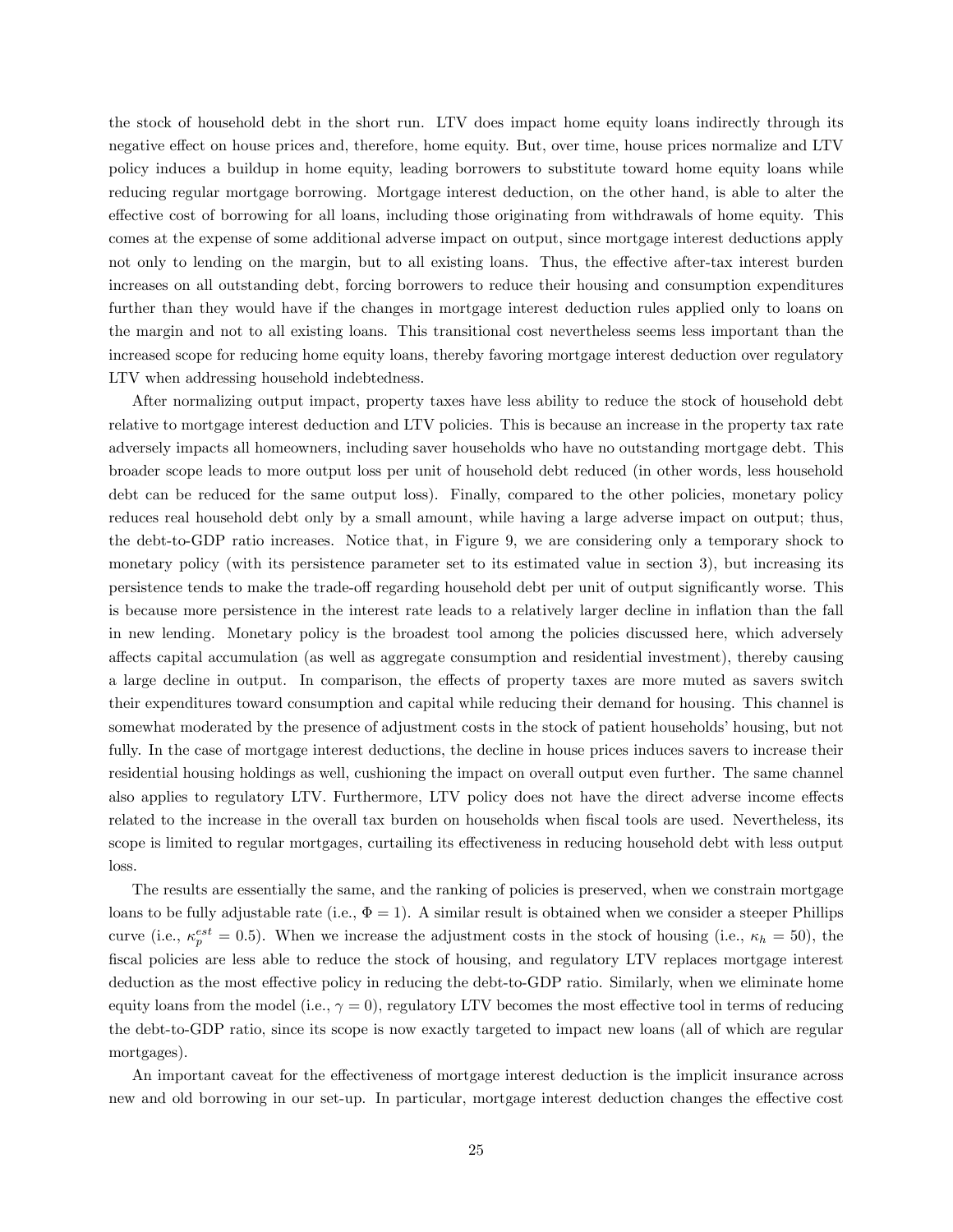of borrowing on all existing debt, prompting borrowers to substantially reduce their new borrowing in order to reduce their overall level of debt quickly. This leads to a hump-shaped decline in household debt given a reduction in mortgage interest deduction (or an increase in property taxes), as borrowers overshoot the decline in debt to reduce their overall effective interest burden. In the real world, however, new borrowers are likely not the same agents as the old borrowers. Thus, a reduction in mortgage interest deductibility would have adverse wealth effects on old borrowers, but would not prompt new borrowers to reduce their marginal borrowing more in order to reduce the effective cost on the old borrowers' existing debt. In this sense, it may be more realistic to think that household debt would decline monotonically, and not with a hump-shape, with mortgage interest deduction rules, similar to the case depicted with high adjustment costs in the housing stock. Therefore, the impact of mortgage deduction on the household debt-to-GDP ratio is likely comparable to that of LTV, and not significantly better as implied by our baseline case.

Another caveat for our comparison is the fact that only monetary policy leads to a co-movement between the housing and the non-housing sectors in the model. In particular, with housing-related fiscal policies or regulatory LTV policy, the tightening in the housing sector is partially offset by an increase in business investment due to substitution effects. However, there may be other sources of co-movement between the two sectors in the real world which our model currently ignores, and which may lead to a decline in the non-housing sectors with Öscal and macroprudential policies as well. For example, the decline in house prices may erode bank capital and have adverse effects on the credit supply to the non-housing sectors (Alpanda et al., 2014). These and other additional sources of co-movement between the housing and the non-housing sectors could render the fiscal and macroprudential policies less effective in reducing household debt relative to our baseline results, but would not, by themselves, alter the basic ranking of the four policies in terms of their effectiveness in reducing household debt.

## 5 Conclusion

In this paper, we build a DSGE model with housing and household debt, and consider the effectiveness of monetary policy, housing-related Öscal policy, and macroprudential regulations in reducing household indebtedness. Unlike the majority of the literature, our model features long-term mortgages and differentiates between the flow and the stock of household debt. Given our benchmark parameters, we do not find evidence that monetary policy has perverse effects on the stock of household debt. Nevertheless, given that the response of output to monetary policy is stronger, there is deterioration in the household debt-to-income ratio despite monetary tightening. We also find that reducing the tax deductibility of mortgage interest and tightening regulatory LTV would be far more effective and less costly in reducing household debt, relative to an increase in property taxes or monetary tightening.

In future work, we plan to extend our framework to include non-mortgage borrowing in order to obtain a more complete picture of the effects of monetary and other policies on household debt. The model can also be extended to make mortgage refinancing and home equity loans endogenous to changes in monetary policy. Future work could also feature endogenous occurrence of financial crises, and incorporate some of the underlying reasons as to why elevated levels of household debt may pose financial stability risks. These would allow for richer analyses of optimal policy in general (with or without coordination among the different tools), and of the role played by financial stability considerations in setting monetary policy.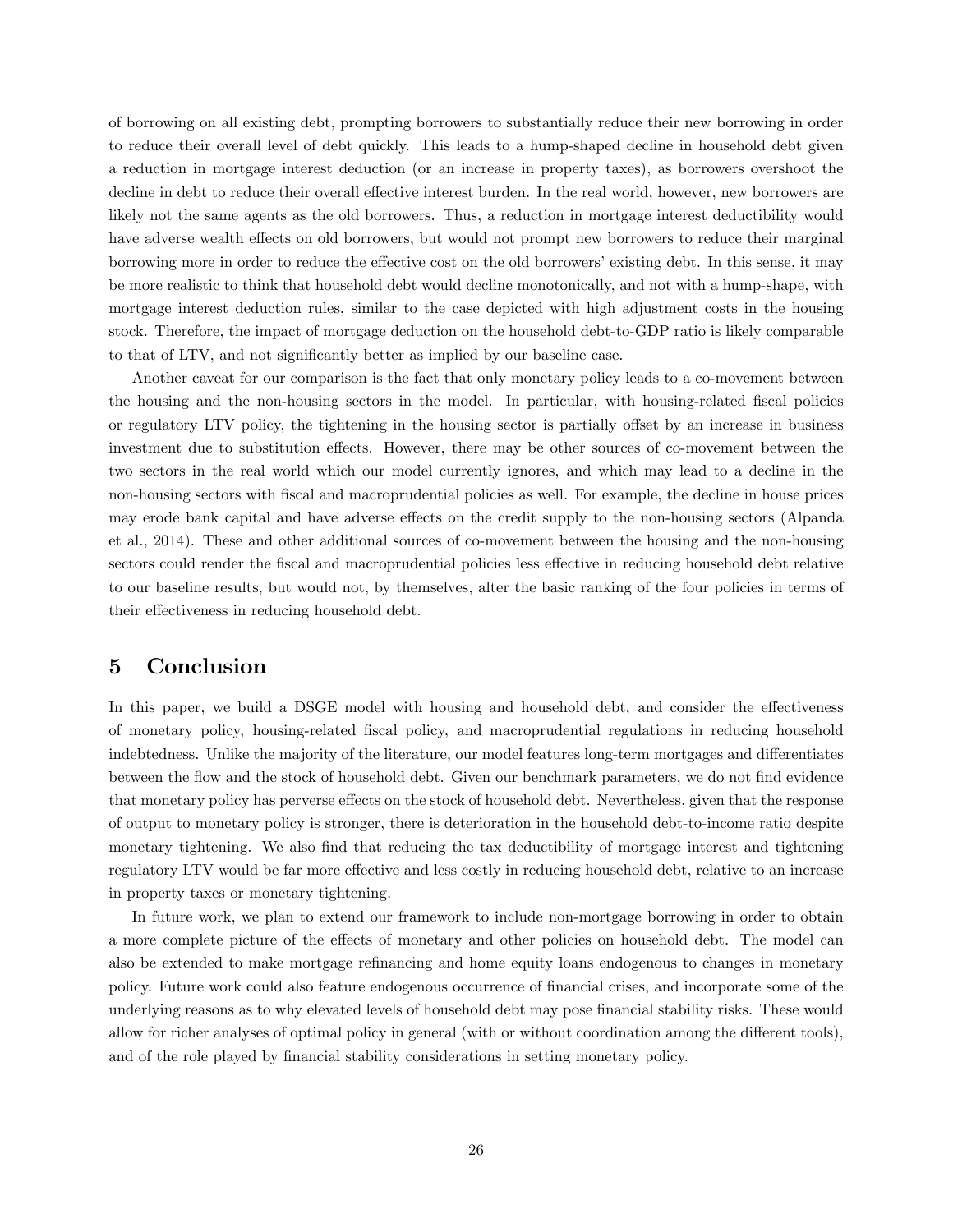## References

- [1] Alpanda, S., G. Cateau, and C. Meh (2014). "A Policy Model to Analyze Macroprudential Regulations and Monetary Policy," Bank of Canada Working Paper No. 2014-06.
- [2] Alpanda, S., and S. Zubairy (2013). "Housing and Tax Policy," Bank of Canada Working Paper No. 2013-33.
- [3] An, S., and F. Schorfheide (2007). "Bayesian Analysis of DSGE Models," Econometric Reviews, 26, 211-219.
- [4] Basant Roi, M., and R. R. Mendes (2007). "Should Central Banks Adjust Their Target Horizons in Response to House-Price Bubbles?" Bank of Canada Discussion Paper No. 2007-4.
- [5] Bernanke, B. S., and M. Gertler (1999). "Monetary Policy and Asset Price Volatility," Federal Reserve Bank of Kansas City Economic Review, fourth quarter 1999, 17-41.
- [6] Bernanke, B. S., M. Gertler, and S. Gilchrist (1999). "The Financial Accelerator in a Quantitative Business Cycle Framework." in *Handbook of Macroeconomics Volume 1C*, ed. by J. B. Taylor and M. Woodford, 1341-93. Amsterdam: Elsevier Science, North-Holland.
- [7] Bianchi, J., and E. G. Mendoza (2010). "Overborrowing, Financial Crises and 'Macro-prudential' Taxes," NBER Working Paper No. 16091.
- [8] Breslaw, J., and I. Irvine (1996). "Instrument Choice: The Demand for Mortgages in Canada," Journal of Urban Economics, 39, 282-302.
- [9] Calvo, G. (1983): "Staggered Prices in a Utility Maximizing Framework," Journal of Monetary Economics, 12, 383-398.
- [10] Chen, H., M. Michaux, and N. Roussanov (2013). "Houses as ATMs? Mortgage Refinancing and Macroeconomic Uncertainty," NBER Working Paper No. 19421.
- [11] Christensen, I., P. Corrigan, C. Mendicino, and S. Nishiyama (2009). "Consumption, Housing, and the Canadian Business Cycle," Bank of Canada Working Paper 2009-26.
- [12] Christensen, I., and C. Meh (2011). "Countercyclical loan-to-value ratios and monetary policy," manuscript, Bank of Canada.
- [13] Christiano, L. J., M. Eichenbaum, and C. L. Evans (2005). "Nominal Rigidities and the Dynamic Effects of a Shock to Monetary Policy," Journal of Political Economy, 113, 1-45.
- [14] Crowe, C., G. Dell'Ariccia, D. Igan, and P. Rabanal (2011). "How to Deal with Real Estate Booms: Lessons from Country Experiences," IMF Working Paper WP/11/91.
- [15] Dhillon, U. S., J. D. Shilling, and C. F. Sirmans (1990). "The Mortgage Maturity Decision: The Choice between 15-year and 30-year FRMs," Southern Economic Journal, 56, 1103-1116.
- [16] Fernández-Villaverde, J. (2010). "The Econometrics of DSGE Models," SERIEs, 1, 3-49.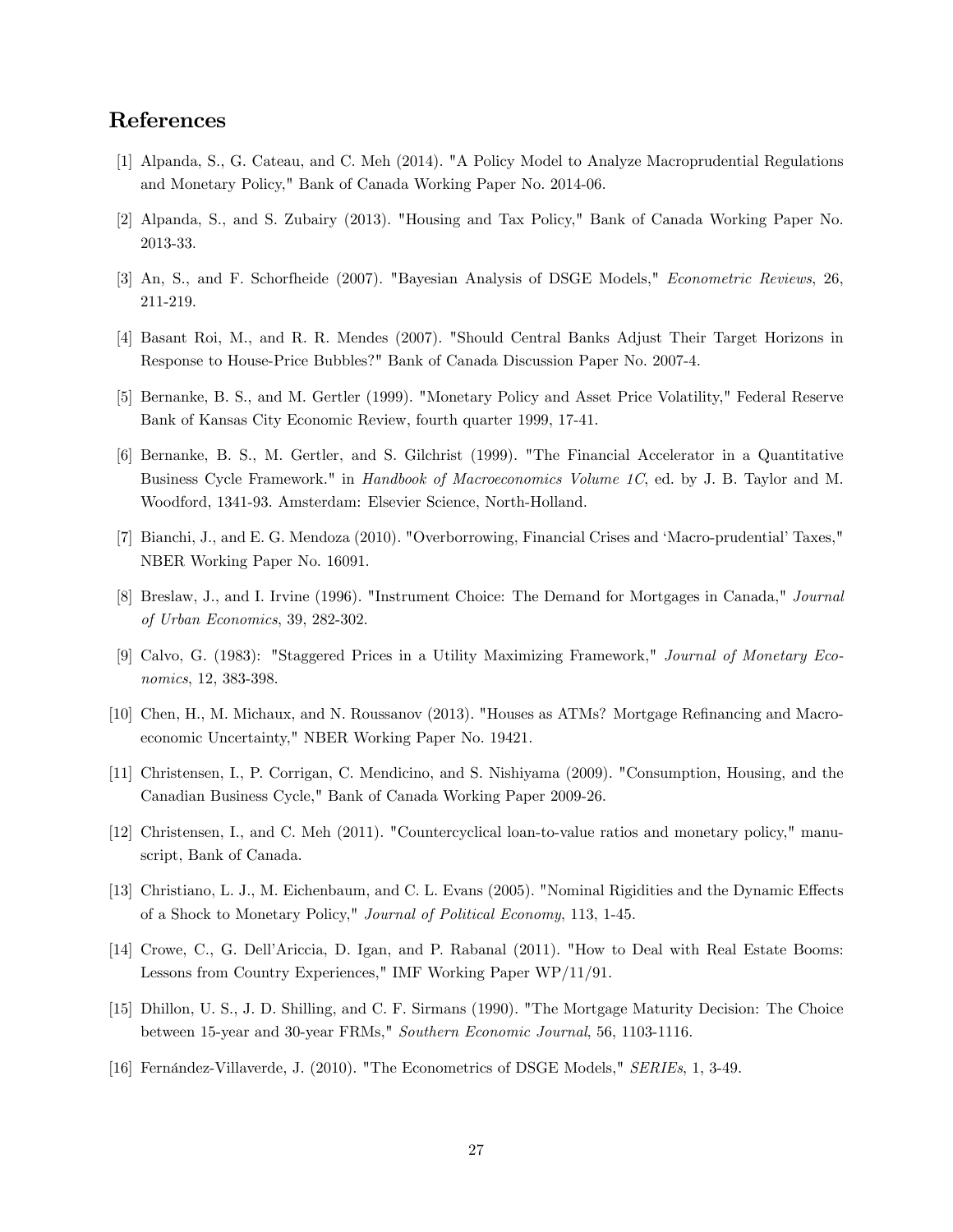- [17] Forlati, C., and L. Lambertini (2012). "Mortgage Amortization and Amplification," Center for Fiscal Policy Working Paper 01-2012.
- [18] Forlati, C., and L. Lambertini (2014). "Mortgage Amortization and Welfare," manuscript, Ecole Polytechnique Federale de Lausanne.
- [19] Garriga, C., R. Manuelli, and A. Peralta-Alva (2012). "A Model of Price Swings in the Housing Market," Federal Reserve Bank of St. Louis Working Paper 2012-022A.
- [20] Garriga, C., F. E. Kydland, and R. Sustek (2013). "Mortgages and Monetary Policy," Federal Reserve Bank of St. Louis Working Paper 2013-037A.
- [21] Gelain, P., K. J. Lansing, and C. Mendicino (2013). "House Prices, Credit Growth, and Excess Volatility: Implications for Monetary and Macroprudential Policy," International Journal of Central Banking, 9, 219-276.
- [22] Gelain, P., K. J. Lansing, and G. J. Natvik (2014). "House Price Dynamics and Long-term Mortgage Debt," manuscript, Norges Bank.
- [23] Greenspan, A., and J. Kennedy (2005). "Estimates of Home Mortgage Originations, Repayments, and Debt On One-to-Four-Family Residences," Federal Reserve Board Finance and Economics Discussion Series No. 2005-41.
- [24] Greenspan, A., and J. Kennedy (2007). "Sources and Uses of Equity Extracted from Homes," Federal Reserve Board Finance and Economics Discussion Series No. 2007-20.
- [25] Iacoviello, M. (2005). "House Prices, Borrowing Constraints, and Monetary Policy in Business Cycles," American Economic Review, 95, 739-764.
- [26] Iacoviello, M. (2014). "Financial Business Cycles," Review of Economic Dynamics, forthcoming.
- [27] Justiniano, A., G. E. Primiceri, and A. Tambalotti (2013). "Household Leveraging and Deleveraging," NBER Working Paper 18941.
- [28] Kannan, P., P. Rabanal, and A. Scott (2012). "Monetary and Macroprudential Policy Rules in a Model with House Price Booms," B.E. Journal of Macroeconomics, 12, article 16.
- [29] Kuttner, N. K., and I. Shim (2013). "Can non-interest rate policies stabilise housing markets? Evidence from a panel of 57 economies," BIS Working Papers No. 433.
- [30] Kydland, F. E., P. Rupert, and R. Sustek (2012). "Housing Dynamics over the Business Cycle," NBER Working Paper No. 18432.
- [31] Laseen, S., and I. Strid (2013). "Debt Dynamics and Monetary Policy: A Note," Sveriges Riksbank Working Paper Series No. 283.
- [32] Leeper, E. M., M. Plante, and N. Traum (2010). "Dynamics of fiscal financing in the United States," Journal of Econometrics, 156, 304-321.
- [33] Mian, A., and A. Sufi (2014). "House Price Gains and U.S. Household Spending from 2002 to 2006," NBER Working Paper No. 20152.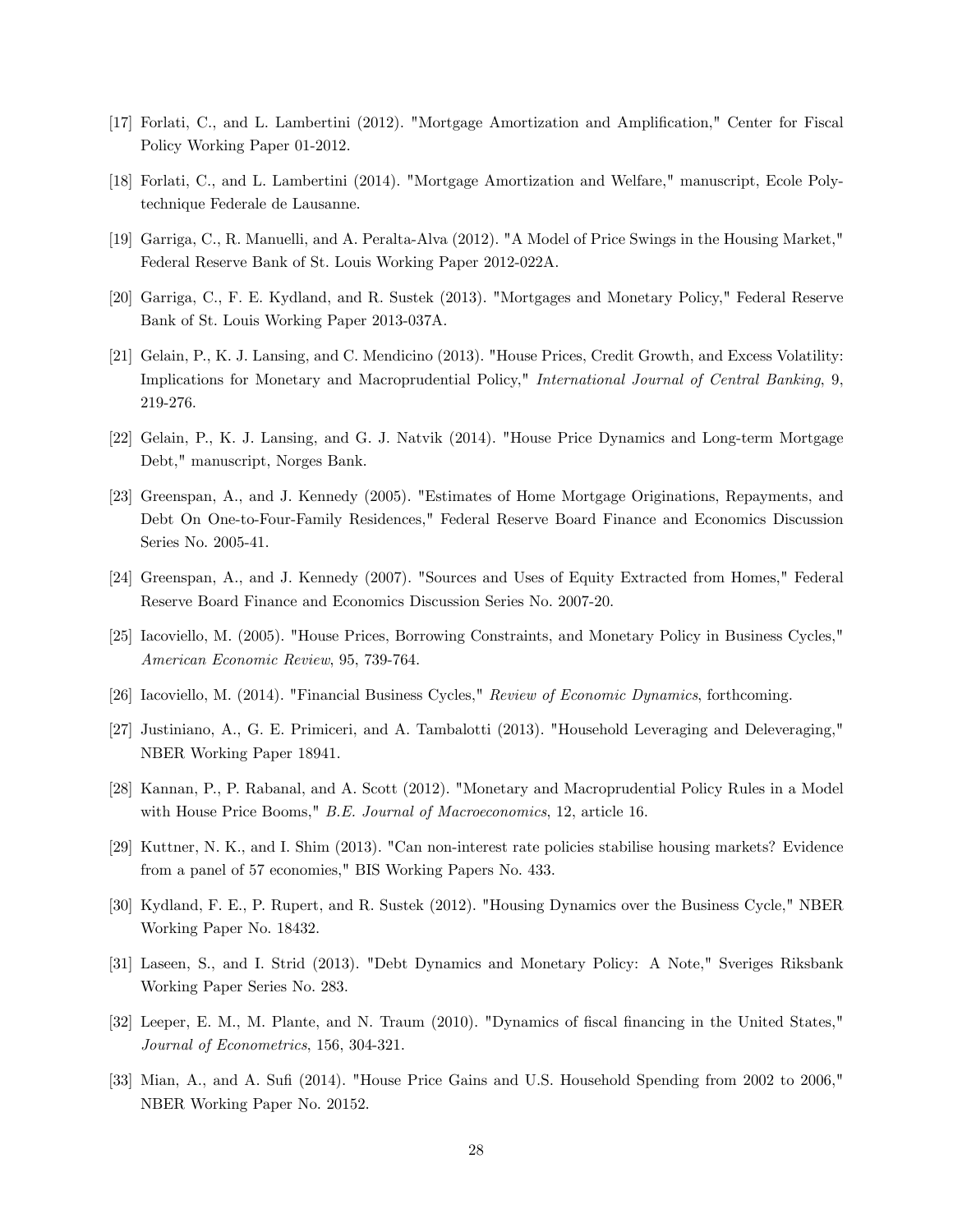- [34] Minnesota Taxpayers Association (2011). 50-State Property Tax Comparison Study, Saint Paul, Minnesota.
- [35] Poterba, J., and T. Sinai (2008). "Tax Expenditures for Owner-Occupied Housing: Deductions for Property Taxes and Mortgage Interest and the Exclusion of Imputed Rental Income," American Economic Review, Papers and Proceedings, 98, 84-89.
- [36] Robstad, O. (2014). "House prices, credit and the effect of monetary policy in Norway: Evidence from Structural VAR Models," Norges Bank Working Paper 05-2014.
- [37] Rotemberg, J. J. (1982). "Monopolistic Price Adjustment and Aggregate Output," Review of Economic Studies, 49, 517-31.
- [38] Rubio, M. (2011). "Fixed and Variabe-Rate Mortgages, Business Cycles, and Monetary Policy," Journal of Money, Credit and Banking, 43, 657-688.
- [39] Rubio, M., and J. A. Carrasco-Gallego (2013). "Macroprudential and Monetary Policies: Implications for Financial Stability and Welfare," manuscript, University of Nottingham.
- [40] Smets, F., and R. Wouters (2007). "Shocks and Frictions in US Business Cycles: A Bayesian DSGE Approach," American Economic Review, 97, 586-606.
- [41] Svensson, L. E. O. (2013). ""Leaning Against the Wind" Leads to Higher (Not Lower) Household Debtto-GDP ratio," manuscript, Stockholm University.
- [42] Zubairy, S. (2014). "On Fiscal Multipliers: Estimates from a Medium-Scale DSGE Model," International Economic Review, 55, 169-195.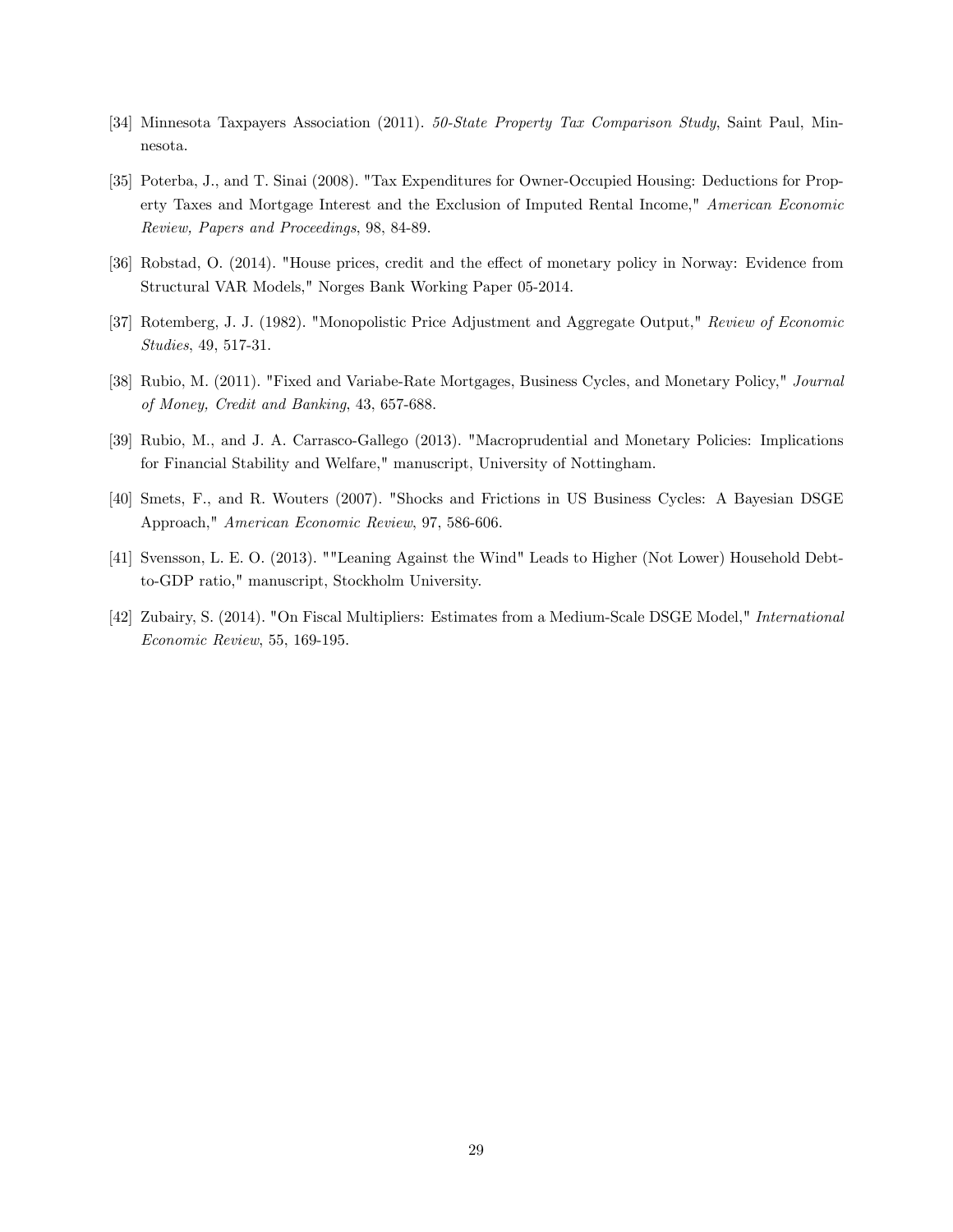### A Effects of monetary policy on mortgage debt: VAR analysis

In this appendix, we use VARs in order to find corroborating evidence on the effects of monetary policy on mortgage debt. Our baseline VAR includes the log of real GDP, the log of the GDP-deáator price level, the federal funds rate, the log of real mortgage debt stock of households, and the log of real house prices. We use the same data series as for the DSGE modelís estimation (although, following common practice, we do not HP-Ölter the real variables for the VARs and leave them in their log-levels), and we use quarterly data for the same time period between 1984Q1 and 2007Q4. We identify the shocks, including the monetary policy shock, through recursive short-term restrictions, using the ordering of variables as listed above. This ordering reflects the notion that real GDP and the GDP deflator react to monetary policy with at least a quarter lag, while the change in interest rates can alter the level of household credit and house prices within the impact quarter as well. The lag length in our baseline VAR is set to 2 based on both the Akaike and Schwarz information criteria.

Figure 10 plots the impulse responses of each variable in the baseline VAR from the monetary policy shock. The monetary policy shock (which is about 50 bps at the peak) generates a peak response in the level of real output of 26 bps while the price level declines very gradually to about 30 bps, but only after eight years. Monetary policy tightening also reduces the level of real household debt by 1.4 percent at the peak after five years, and leads to a nearly 2 percent decline in house prices. Although there are differences in magnitude, the results are in line with our main Önding that monetary policy tightening reduces the level of real household debt. Note, however, that the VAR predicts a stronger decline in mortgage debt relative to output, implying a decline in the debt-to-income ratio as well, in contrast to our findings in the DSGE  $set-up.^{30}$ 

Our baseline VAR exhibits a small and insignificant price puzzle in the first two years after the policy shock; in other words, the price level responds slightly positively at first to a monetary tightening. This may reflect the absence of variables in the VAR that capture expectations of higher inflation when monetary policy is active. An alternative explanation for the price puzzle is that the increased interest costs of borrowing firms are reflected in their marginal cost and therefore price-setting (Christiano et al., 2005). To overcome the price puzzle, we tried including an oil price index, or expected 1-year or 5-year ináation series constructed by the Federal Reserve Bank of Cleveland. None of these changes resulted in material differences from the results in the baseline case. We also tried different ordering of variables (in particular, with respect to the ordering of household debt in the VAR), excluding house prices from the VAR, starting the data sample from the 1960s, and changing the lag length of the VAR to 1 or 4. In almost all of these combinations, we found that innovations in the monetary policy shock lead to a small decline, not an increase, in the stock of real mortgage debt. The implied debt-to-income ratio typically declines in these cases as well.

<sup>30</sup> The baseline VAR generates reasonable (at least qualitatively) impulse responses to other shocks in the model as well. In particular, demand shocks (identified by innovations to the log GDP equation) generate an increase in output and prices, while supply shocks (identified by innovations to the GDP deflator equation) generate an increase in prices and a fall in output.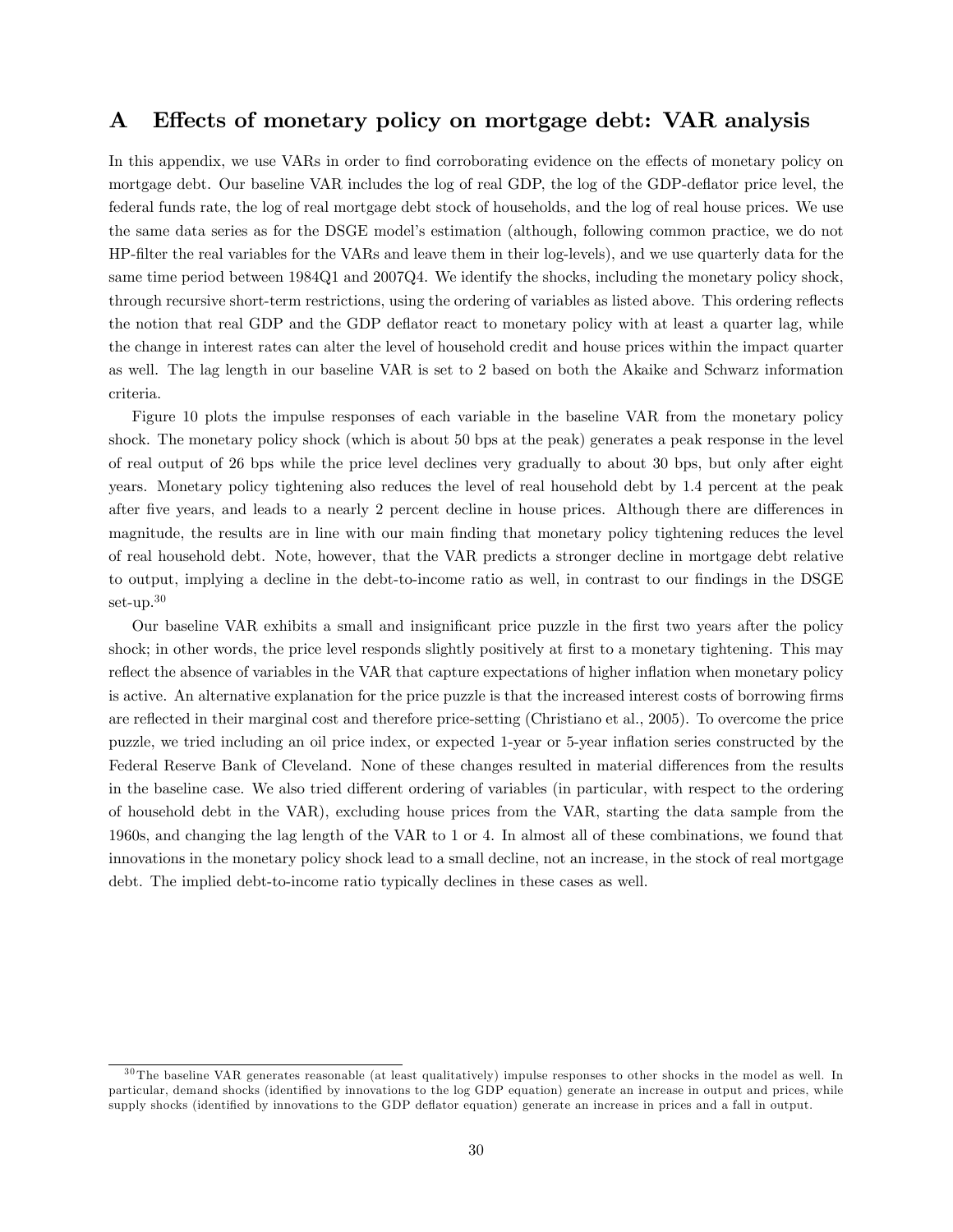| Table 1: Different policies for addressing household indebtedness |                                                            |  |  |  |
|-------------------------------------------------------------------|------------------------------------------------------------|--|--|--|
| Policies (from more to less "targeted")                           | Direct effect on                                           |  |  |  |
| - Regulatory LTV                                                  | new regular mortgages (excluding home equity loans)        |  |  |  |
| - Mortgage interest deduction                                     | all outstanding mortgages (including home equity loans)    |  |  |  |
| - Property taxes                                                  | all homeowners (including those with full equity in house) |  |  |  |
| - Monetary policy                                                 | both housing and non-housing sectors                       |  |  |  |

| Table 2. Calibrated structural parameters |                         |                |
|-------------------------------------------|-------------------------|----------------|
|                                           | Symbol                  | Value          |
| Inflation target (gross, qtr)             | $\pi$                   | 1.005          |
| Discount factor                           | $\beta_P, \beta_I$      | 0.9926, 0.9877 |
| Level for housing and labor in utility    | $\xi_h, \xi_n$          | 1.104, 4.367   |
| LTV ratio on new regular mortgages        | Φ                       | 0.91           |
| Home equity withdrawal rate (qtr)         | $\gamma$                | 0.0172         |
| Interest rate adjustability of mortgages  | Φ                       | 0.0475         |
| Amortization rate on HH loans             | $\kappa$                | 0.0186         |
| Share of capital in production            | $\alpha$                | 0.224          |
| Share of patient HH in labor income       | $\psi$                  | 0.383          |
| Depreciation rates                        | $\delta_h$ , $\delta_k$ | 0.0105, 0.0176 |
| Gross markup in price and wage            | $\theta_p, \theta_w$    | 1.25, 1.5      |
| Fixed costs in production                 | f                       | 0.35           |
| Utilization cost level                    | $\kappa_u$              | 0.03           |
| Transfers                                 | Ξ                       | 0.024          |
| Tax rates - labor income                  | $\tau_n$                | 0.23           |
| - capital income                          | $\tau_k$                | 0.41           |
| - property                                | $\tau_p$                | 0.014/4        |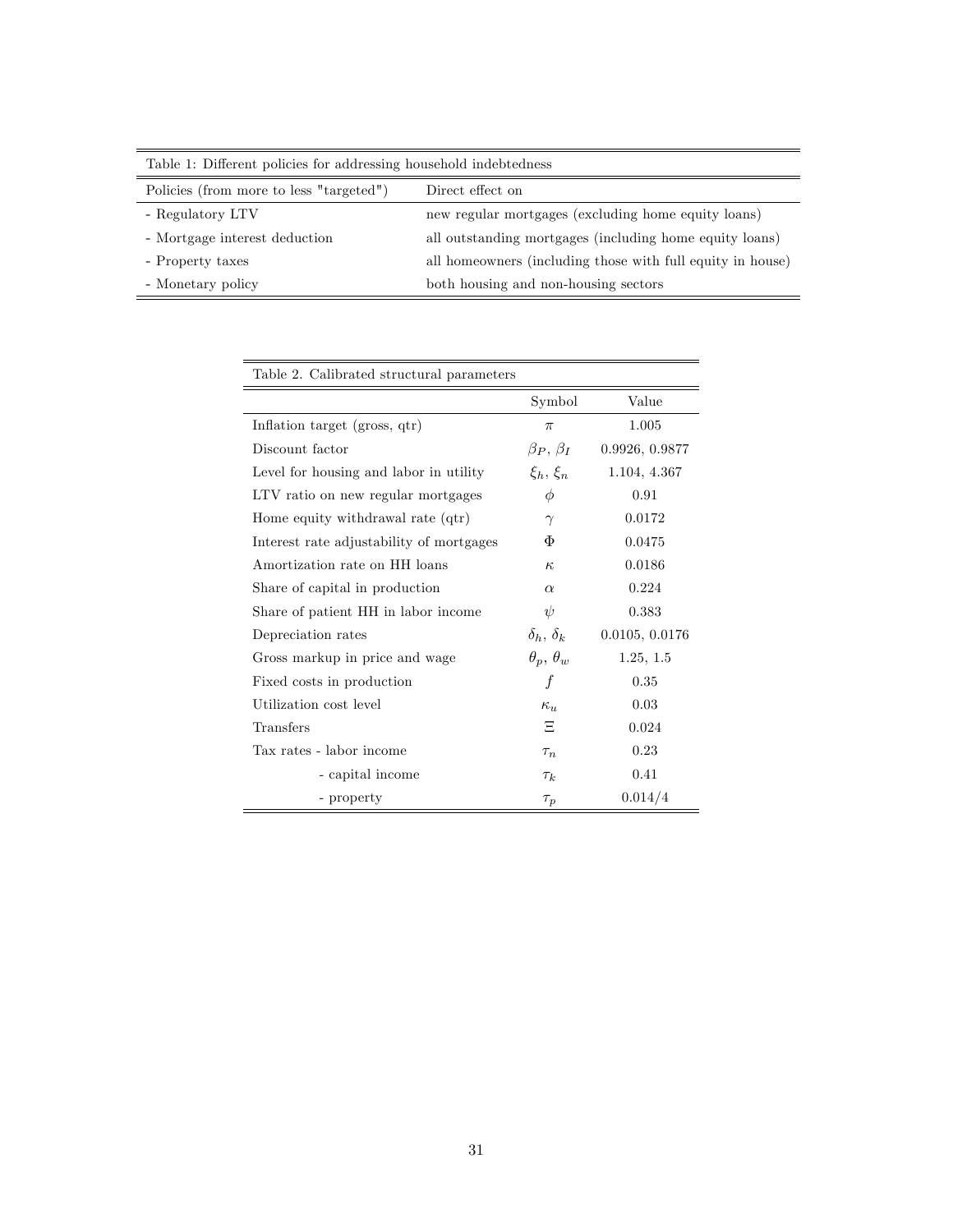|                                      | Symbol       | Model | Data target |
|--------------------------------------|--------------|-------|-------------|
| Total consumption / GDP              | c/y          | 0.625 | 0.625       |
| share of patient households          | $c_P/c$      | 0.45  |             |
| share of impatient households        | $c_I/c$      | 0.55  |             |
| Residential investment / GDP         | $i_h/y$      | 0.045 | 0.045       |
| share of patient households          | $i_{hP}/i_h$ | 0.44  |             |
| share of impatient households        | $i_{hI}/i_h$ | 0.56  |             |
| Non-residential investment / GDP     | $i_k/y$      | 0.13  | 0.13        |
| Government expenditure / GDP         | g/y          | 0.20  | 0.20        |
| Tax revenue / GDP                    | tax/y        | 0.224 |             |
| Transfers / GDP                      | tr/y         | 0.024 |             |
| Wage share in non-housing income     | $1-\alpha$   | 0.776 |             |
| share of patient households          | $\psi$       | 0.383 |             |
| share of impatient households        | $1-\psi$     | 0.617 |             |
| Capital stock / GDP $(qtr)$          | k/y          | 7.4   | 7.4         |
| Housing stock $/$ GDP $(qtr)$        | h/y          | 4.28  | 4.28        |
| share of patient households          | $h_P/h$      | 0.44  | 0.44        |
| share of impatient households        | $h_I/h$      | 0.56  | 0.56        |
| Mortgage debt / total housing value  | d/h          | 0.37  | 0.37        |
| average LTV on all outstanding loans | $d/h_I$      | 0.66  | 0.66        |
| LTV on new regular loans             | $\phi$       | 0.91  | 0.91        |

Table 3. Model steady-state ratios versus data targets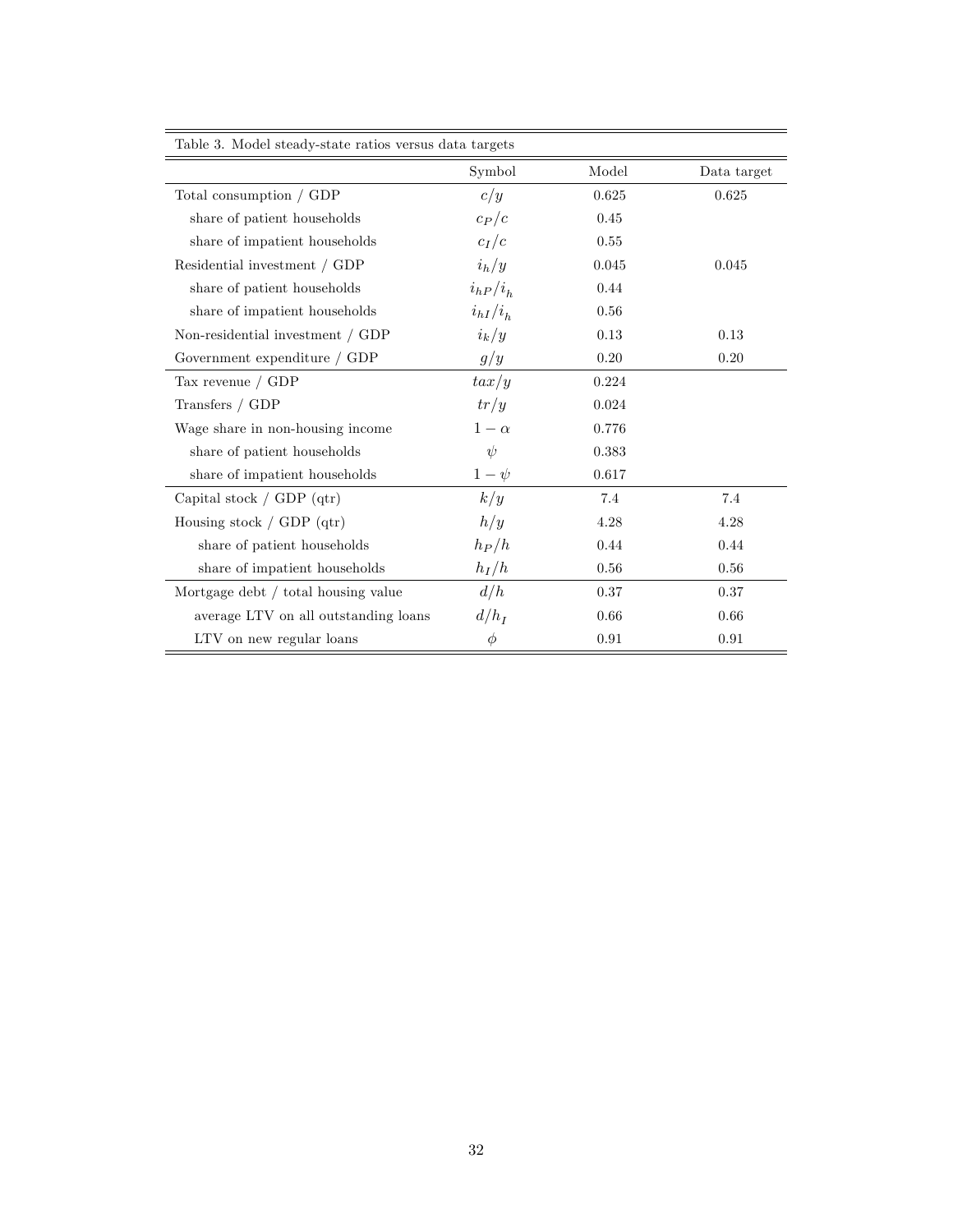| Table 4. Estimated structural parameters |                  |                 |                 |         |        |         |
|------------------------------------------|------------------|-----------------|-----------------|---------|--------|---------|
|                                          |                  |                 | Posterior dist. |         |        |         |
|                                          | Symbol           | Prior dist.     | Mode            | Mean    | $5\%$  | $95\%$  |
| Habit in consumption                     | $\zeta$          | B(0.95, 0.025)  | 0.8753          | 0.8792  | 0.8479 | 0.9111  |
| Inverse labor supply elasticity          | $\vartheta$      | G(5,2)          | 2.4889          | 3.1930  | 1.2496 | 5.2224  |
| Utilization cost elasticity              | $\varpi^{est}$   | B(0.5, 0.2)     | 0.1480          | 0.1608  | 0.0241 | 0.2828  |
| Stock adj. cost - capital                | $\kappa_k$       | U(0,20)         | 15.1048         | 11.4498 | 4.4820 | 19.9932 |
| - housing                                | $\kappa_h$       | U(0,20)         | 0.7112          | 0.7633  | 0.5496 | 0.9825  |
| Investment adj. cost - capital           | $\kappa_{ik}$    | U(0,20)         | 2.4287          | 4.0726  | 1.3000 | 6.8943  |
| - housing                                | $\kappa_{ih}$    | U(0,20)         | 1.6621          | 2.6494  | 1.1241 | 4.3312  |
| Adj. cost - price                        | $\kappa_p^{est}$ | B(0.5, 0.2)     | 0.8710          | 0.8788  | 0.8453 | 0.9134  |
| - wage                                   | $\kappa_w^{est}$ | B(0.5, 0.2)     | 0.7830          | 0.8106  | 0.7525 | 0.8695  |
| Indexation - price                       | $\varsigma_p$    | B(0.5, 0.2)     | 0.0878          | 0.1958  | 0.0129 | 0.3892  |
| - wage                                   | $\varsigma_w$    | B(0.5, 0.2)     | 0.3197          | 0.3609  | 0.0744 | 0.6296  |
| Response of transfers to gov. debt       | $\varrho$        | G(0.01, 0.005)  | 0.0083          | 0.0122  | 0.0073 | 0.0178  |
| Taylor rule - persistence                | $\rho$           | B(0.5, 0.2)     | 0.7239          | 0.7326  | 0.6758 | 0.7869  |
| - inflation                              | $a_{\pi}$        | G(1.5, 0.2)     | 1.3962          | 1.4180  | 1.1688 | 1.6513  |
| - output                                 | $a_y$            | G(0.125, 0.005) | 0.1264          | 0.1262  | 0.1180 | 0.1345  |

Prior distributions: B: beta, G: gamma, U: uniform, IG: inverse gamma.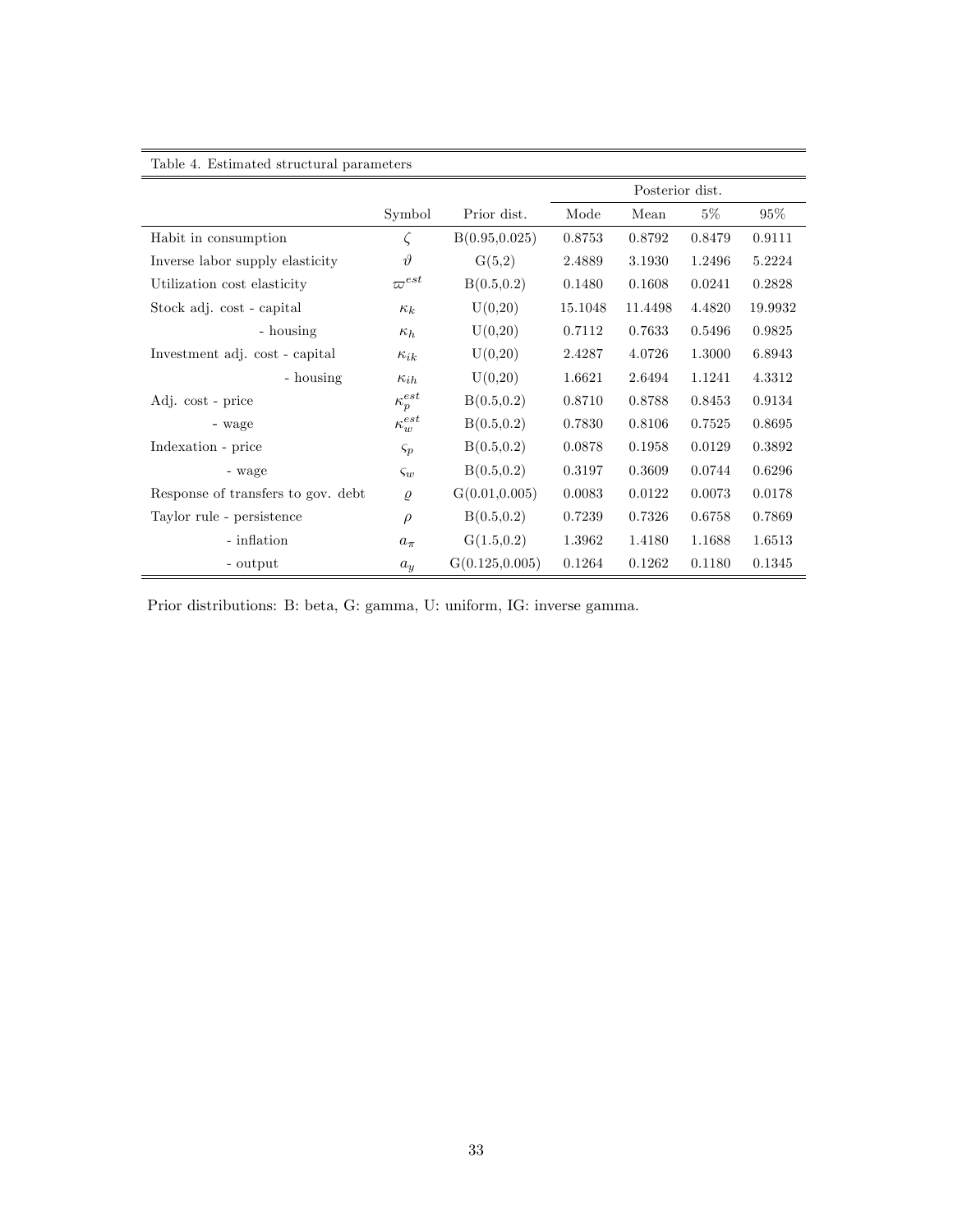| Table 5. Estimated shock parameters |                     |                    |                 |        |        |        |  |
|-------------------------------------|---------------------|--------------------|-----------------|--------|--------|--------|--|
|                                     |                     |                    | Posterior dist. |        |        |        |  |
|                                     | Symbol              | Prior dist.        | Mode            | Mean   | $5\%$  | 95%    |  |
| Persistence - preference            | $\rho_v$            | B(0.5, 0.2)        | 0.2202          | 0.2563 | 0.0993 | 0.4151 |  |
| - housing demand                    | $\rho_h$            | B(0.5, 0.2)        | 0.8795          | 0.8836 | 0.8368 | 0.9310 |  |
| - productivity                      | $\rho_z$            | B(0.5, 0.2)        | 0.7969          | 0.7976 | 0.7323 | 0.8581 |  |
| - investment $(k)$                  | $\rho_{z\bar{k}}$   | B(0.5, 0.2)        | 0.2944          | 0.2392 | 0.0636 | 0.4028 |  |
| - investment (h)                    | $\rho_{zh}$         | B(0.5, 0.2)        | 0.9791          | 0.9380 | 0.8679 | 0.9956 |  |
| - price markup                      | $\rho_p$            | B(0.5, 0.2)        | 0.6802          | 0.5754 | 0.3494 | 0.8015 |  |
| - wage markup                       | $\rho_w$            | B(0.5, 0.2)        | 0.1071          | 0.1364 | 0.0355 | 0.2343 |  |
| - monetary policy                   | $\rho_r$            | B(0.5, 0.2)        | 0.4536          | 0.4490 | 0.3387 | 0.5679 |  |
| - government exp.                   | $\rho_g$            | B(0.5, 0.2)        | 0.9021          | 0.8946 | 0.8240 | 0.9666 |  |
| - loans                             | $\rho_l$            | B(0.5, 0.2)        | 0.8930          | 0.8765 | 0.8001 | 0.9559 |  |
| St. dev. - preference               | $\sigma_v$          | $IG(0.005,\infty)$ | 0.0470          | 0.0515 | 0.0389 | 0.0637 |  |
| - housing demand                    | $\sigma_h$          | $IG(0.005,\infty)$ | 0.0859          | 0.0946 | 0.0650 | 0.1238 |  |
| - productivity                      | $\sigma_z$          | $IG(0.005,\infty)$ | 0.0043          | 0.0043 | 0.0038 | 0.0049 |  |
| - investment $(k)$                  | $\sigma_{z\bar{k}}$ | $IG(0.005,\infty)$ | 0.1201          | 0.1719 | 0.0701 | 0.2723 |  |
| - investment (h)                    | $\sigma_{zh}$       | $IG(0.005,\infty)$ | 0.0116          | 0.0163 | 0.0096 | 0.0258 |  |
| - price markup                      | $\sigma_p$          | $IG(0.005,\infty)$ | 0.0312          | 0.0499 | 0.0171 | 0.0816 |  |
| - wage markup                       | $\sigma_w$          | $IG(0.005,\infty)$ | 0.4747          | 0.7019 | 0.2558 | 1.1258 |  |
| - monetary policy                   | $\sigma_r$          | $IG(0.005,\infty)$ | 0.0012          | 0.0012 | 0.0010 | 0.0014 |  |
| - government exp.                   | $\sigma_g$          | $IG(0.005,\infty)$ | 0.0115          | 0.0117 | 0.0104 | 0.0130 |  |
| - loans                             | $\sigma_l$          | $IG(0.005,\infty)$ | 0.0047          | 0.0048 | 0.0042 | 0.0054 |  |

Prior distributions: B: beta, G: gamma, U: uniform, IG: inverse gamma.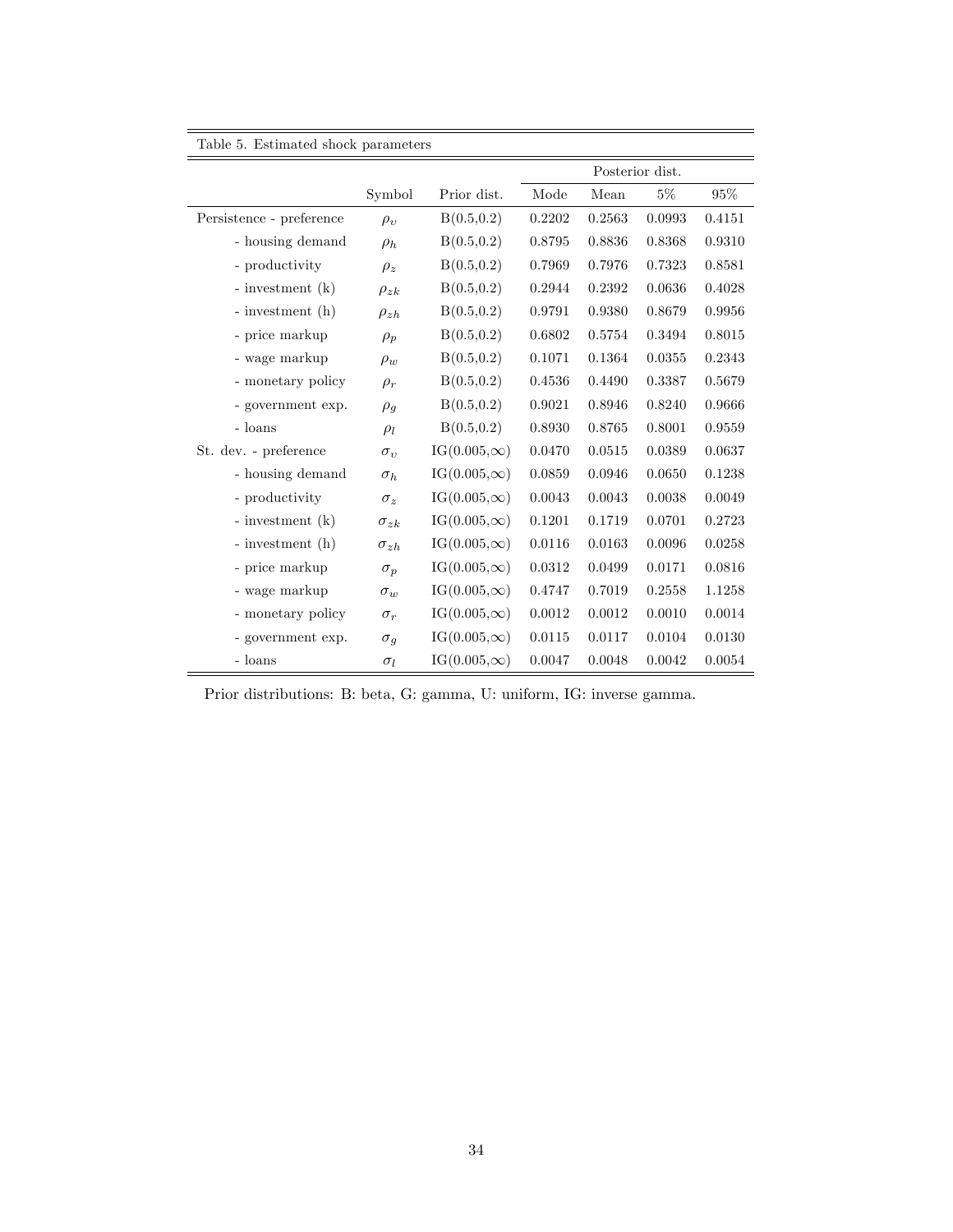

Figure 1: Impulse responses to a 100 bps (annualized) innovation in the Taylor rule. The y-axes denote percent deviation of each variable from its steady state, except for ináation and interest rates, which are in percentage point deviations. The impulse responses plotted as solid blue lines reflect the posterior mean estimates of the parameters, while the dotted black lines denote the 90th percentile confidence intervals for the impulse responses.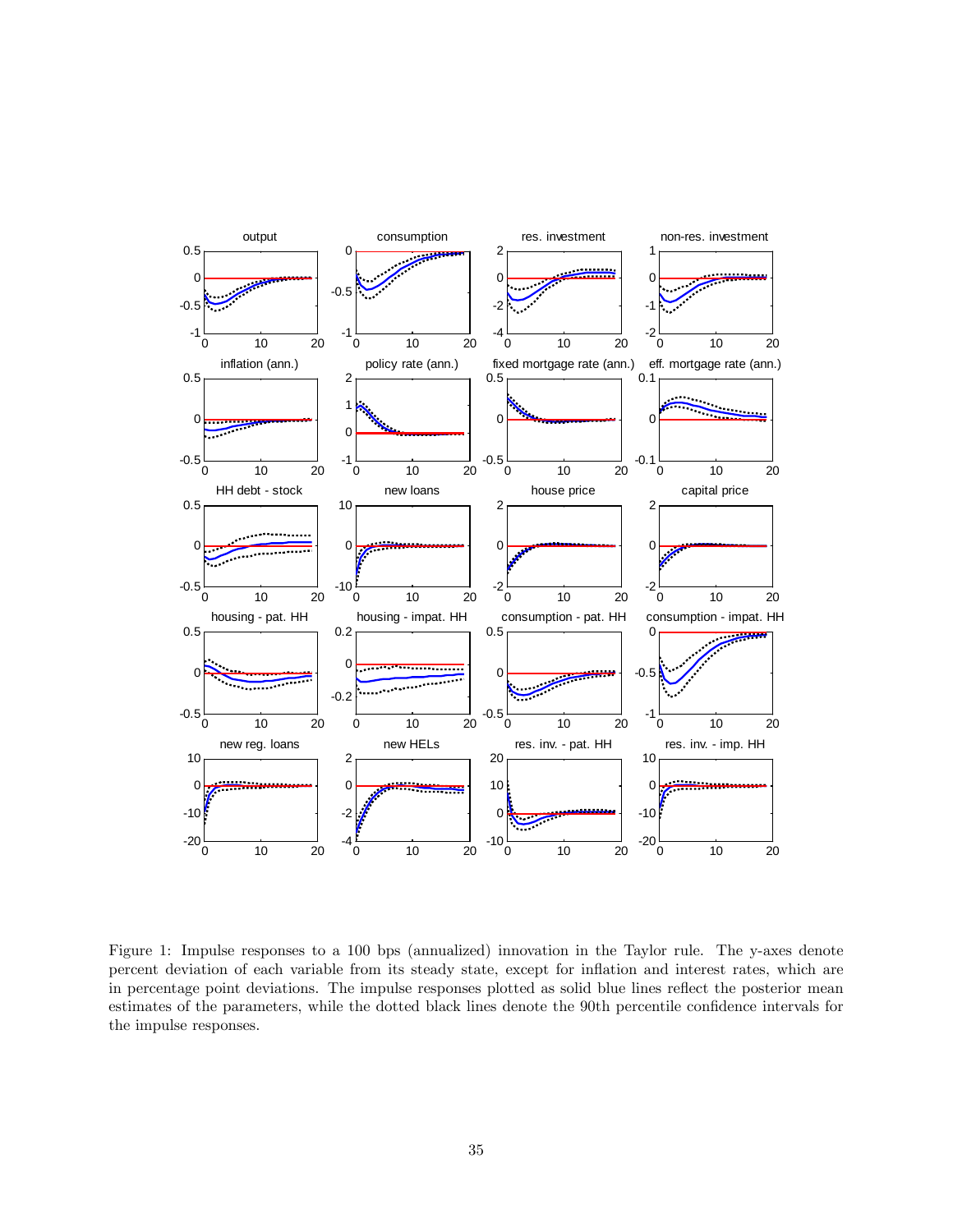

Figure 2: Comparing impulse responses to a 100 bps (annualized) innovation in the monetary policy shock in the baseline case versus a case with only adjustable-rate mortgages (i.e.,  $\Phi = 1$ ). The y-axes denote percent deviation of each variable from its steady state, except for inflation and interest rates, which are in percentage point deviations.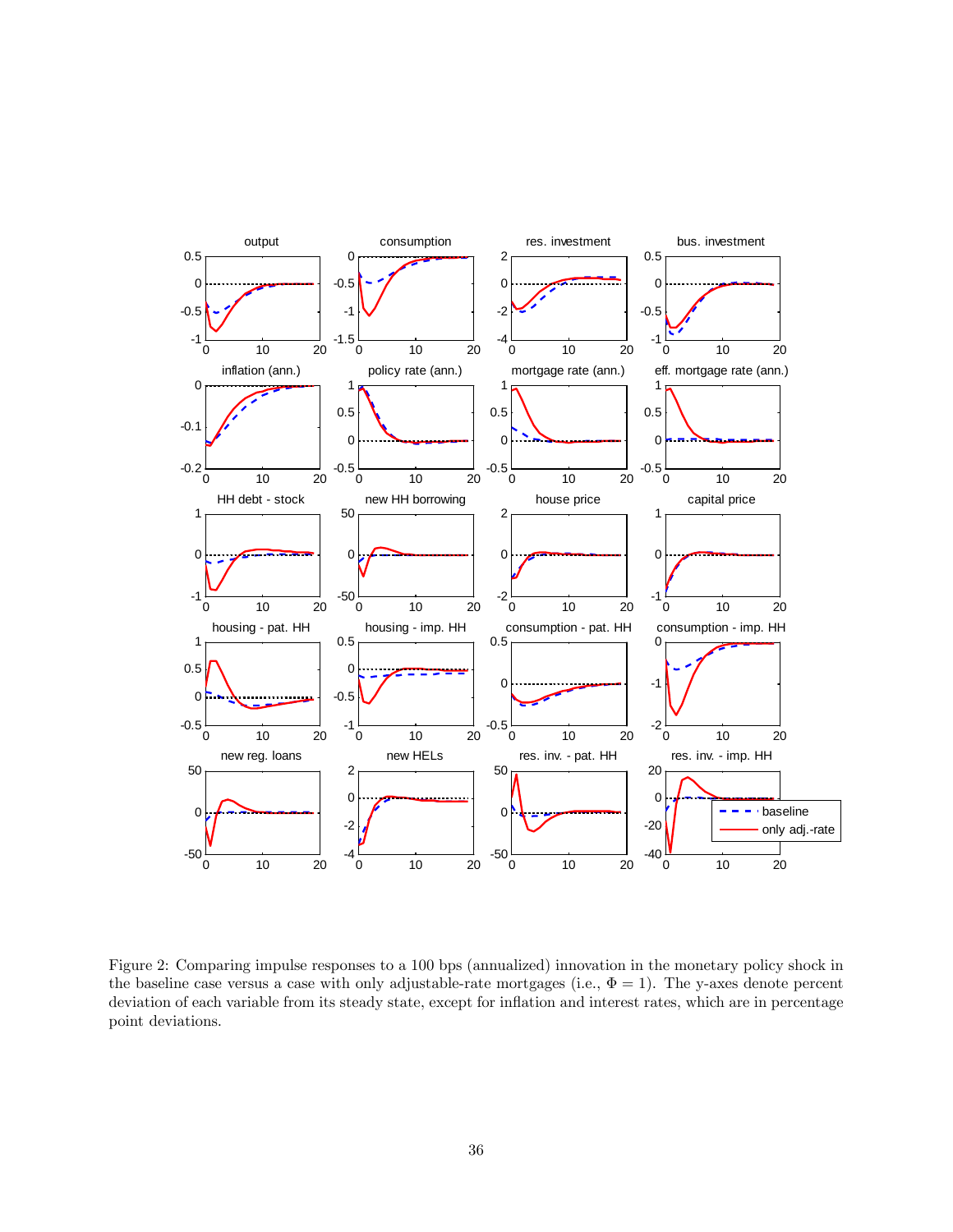

Figure 3: Comparing impulse responses to a 100 bps (annualized) innovation in the monetary policy shock in the baseline case versus a case with lower price rigidities (i.e.,  $\kappa_p^{est} = 0.5$ ). The y-axes denote percent deviation of each variable from its steady state, except for ináation and interest rates, which are in percentage point deviations.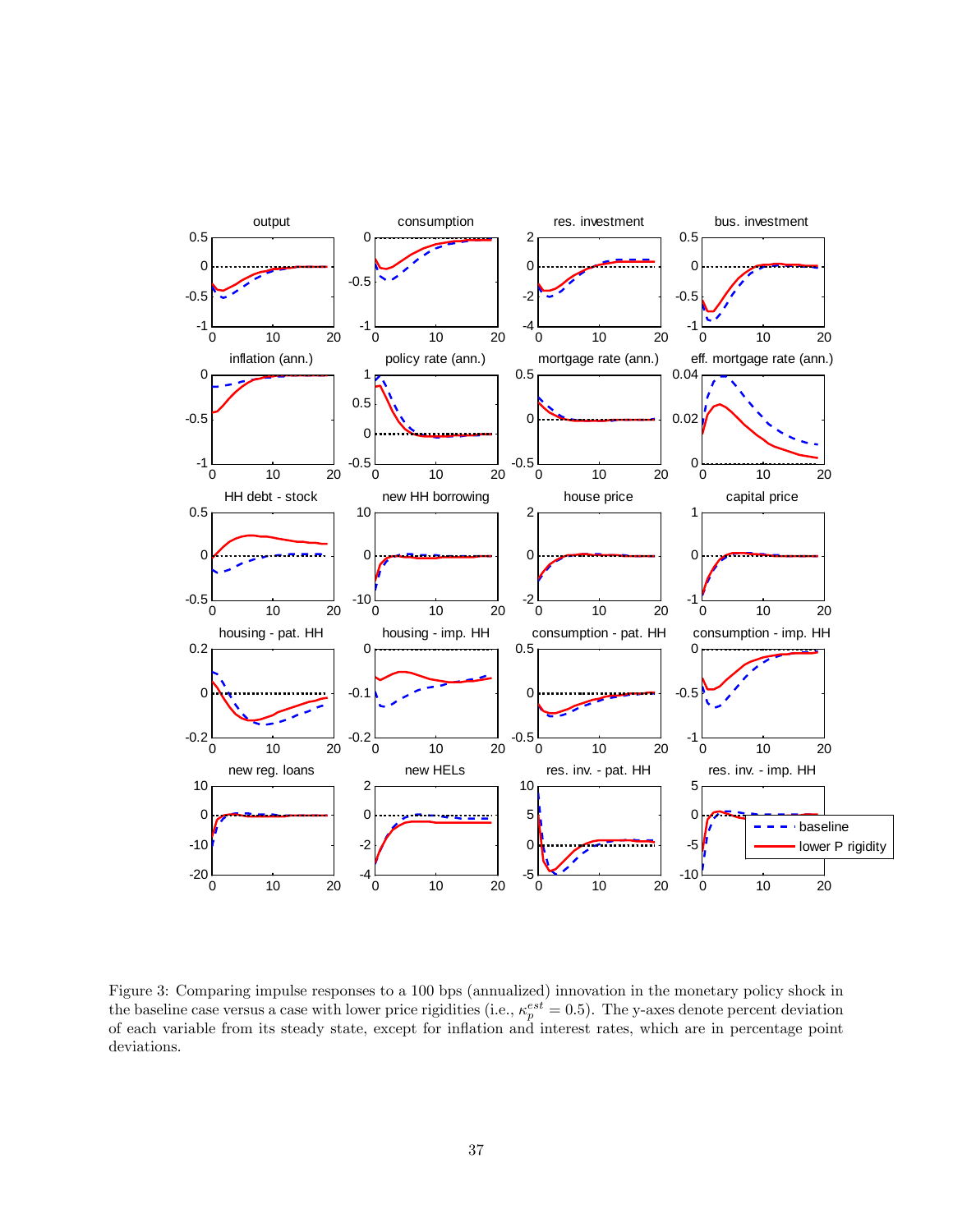

Figure 4: Comparing impulse responses to a 100 bps (annualized) innovation in the monetary policy shock in the baseline case versus a case with high adjustment costs in the stock of housing (i.e.,  $\kappa_h = 50$ ). The y-axes denote percent deviation of each variable from its steady state, except for inflation and interest rates, which are in percentage point deviations.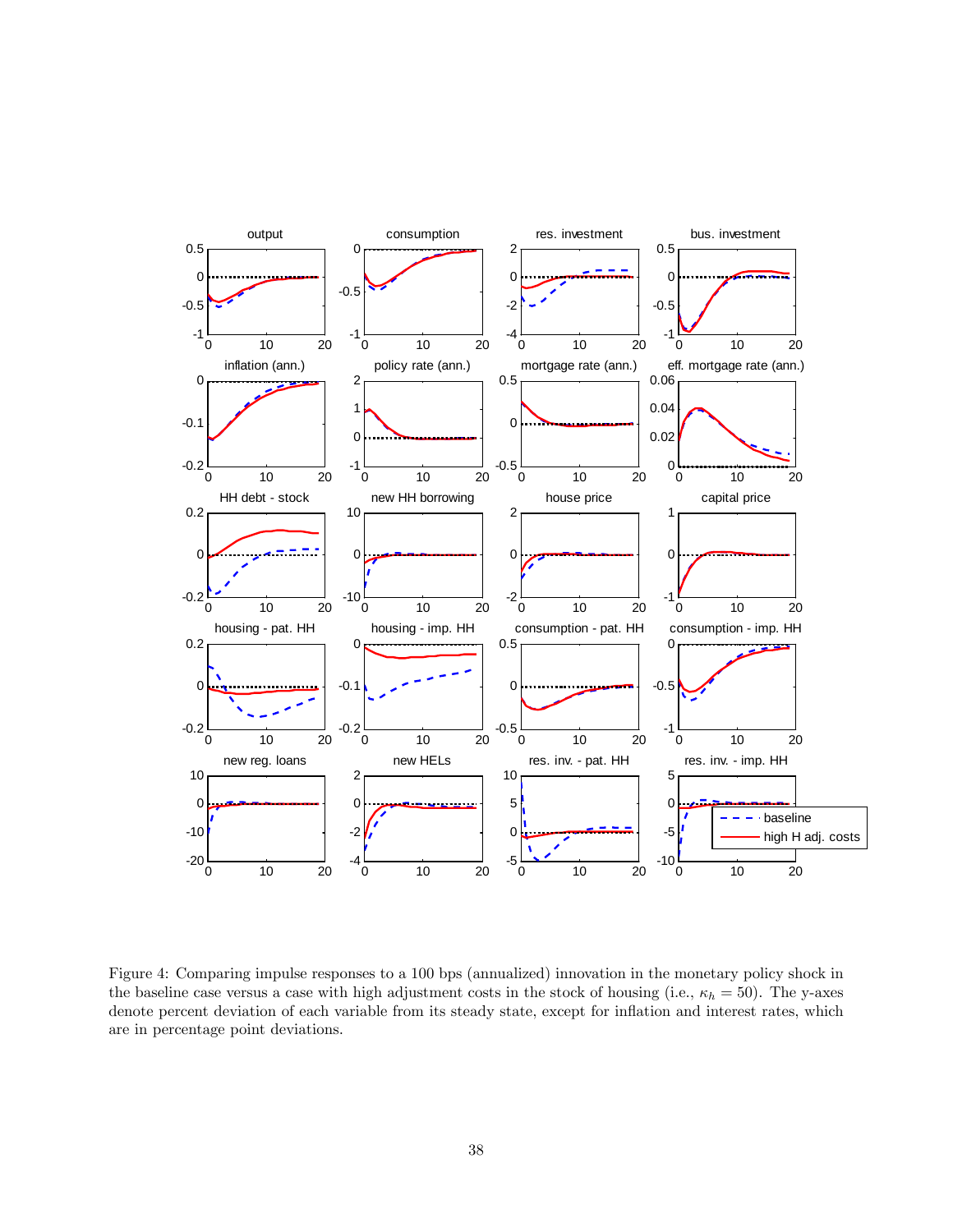

Figure 5: Comparing impulse responses to a 100 bps (annualized) innovation in the monetary policy shock in the baseline case versus a case with no home equity loans (i.e.,  $\gamma = 0$ ). The y-axes denote percent deviation of each variable from its steady state, except for inflation and interest rates, which are in percentage point deviations.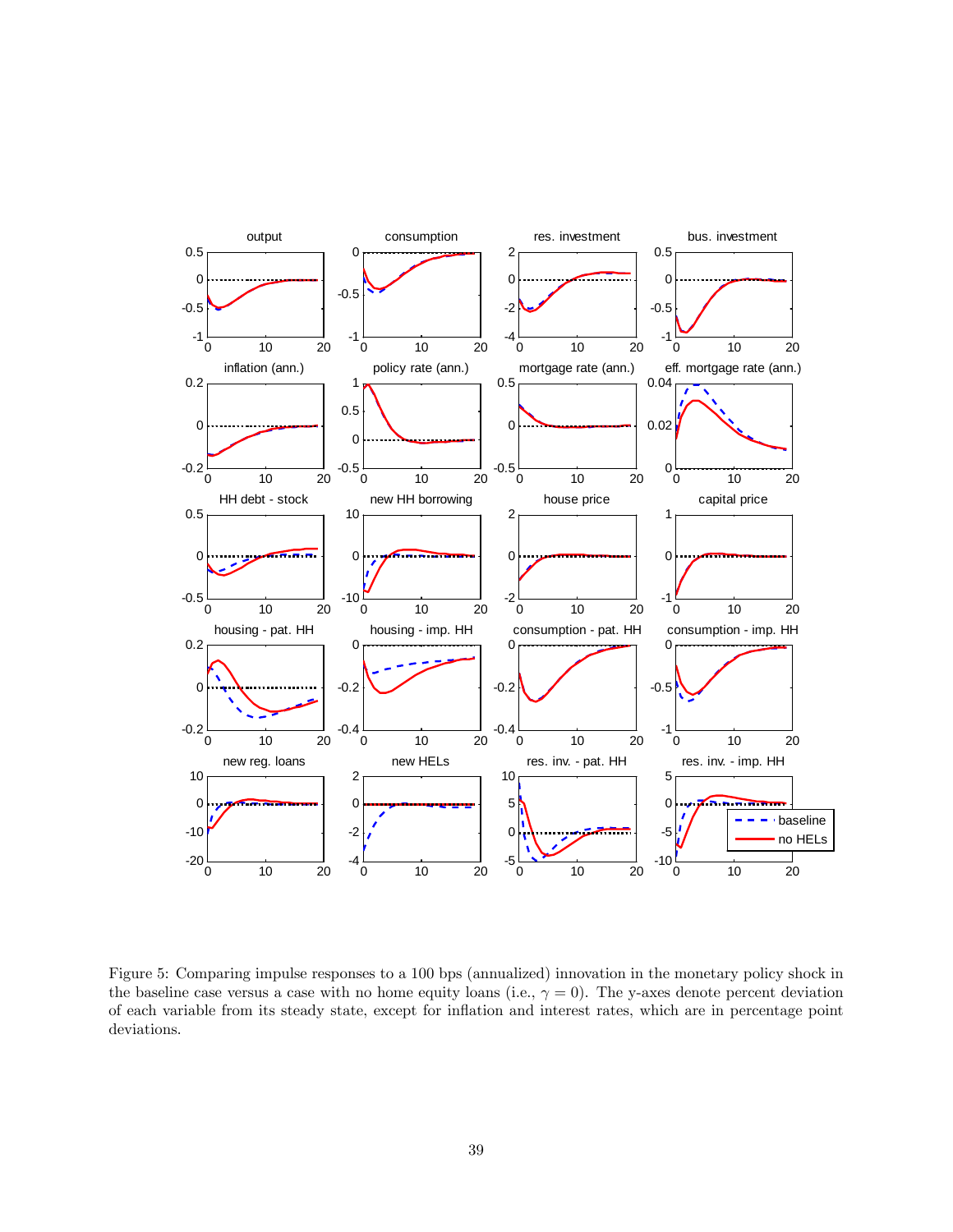

Figure 6: Impulse responses to a 0.23 pp (annual) persistent increase in the property tax rate (i.e.,  $\tau_p$  increases from 0.014 /4 to 0.0163/4). The y-axes denote percent deviation of each variable from its steady state, except for inflation and interest rates, which are in percentage point deviations.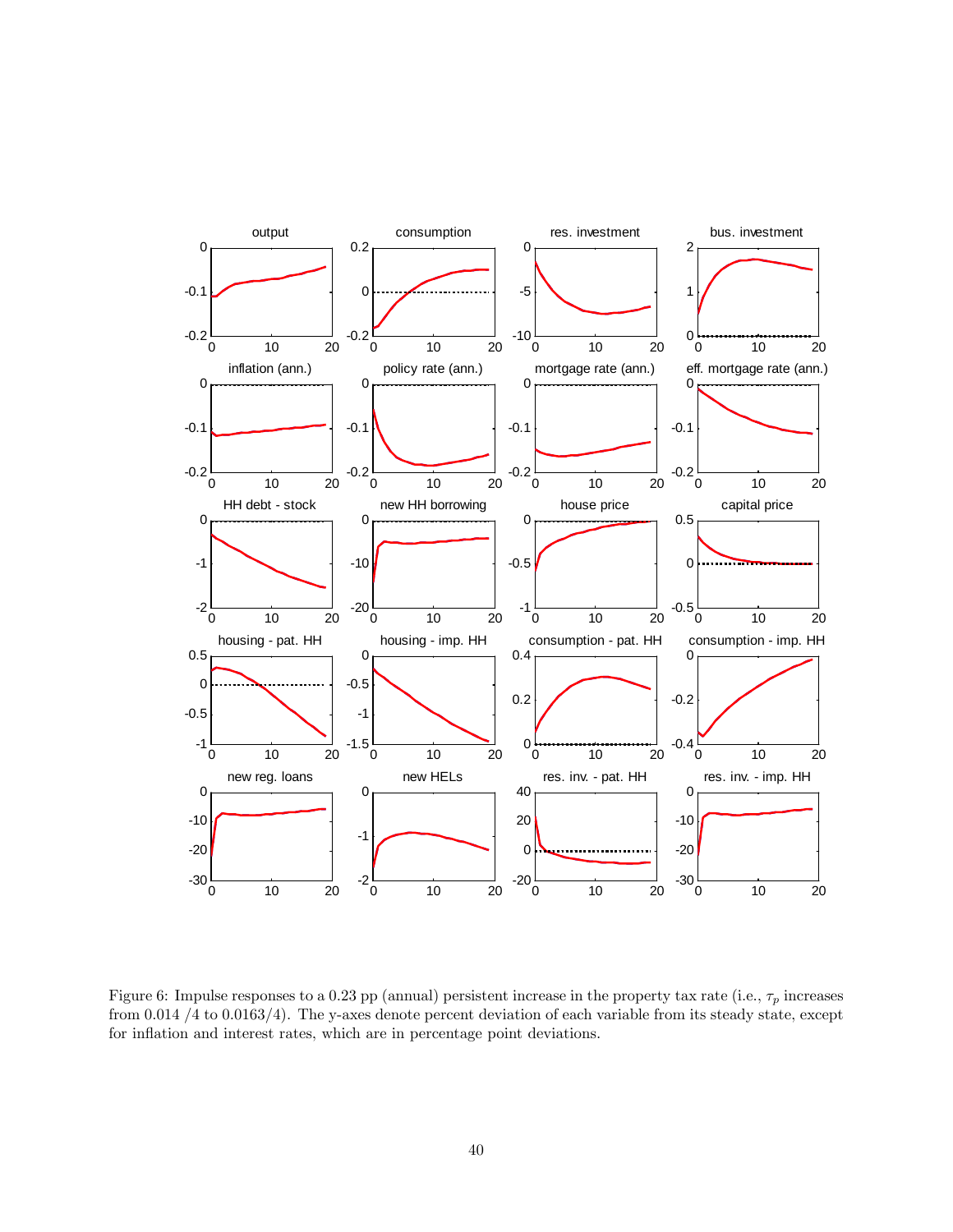

Figure 7: Impulse responses to a 33 percent persistent decline in the tax deductibility of mortgage interest (i.e.,  $I_m$  is reduced from 1 to 0.67). The y-axes denote percent deviation of each variable from its steady state, except for inflation and interest rates, which are in percentage point deviations.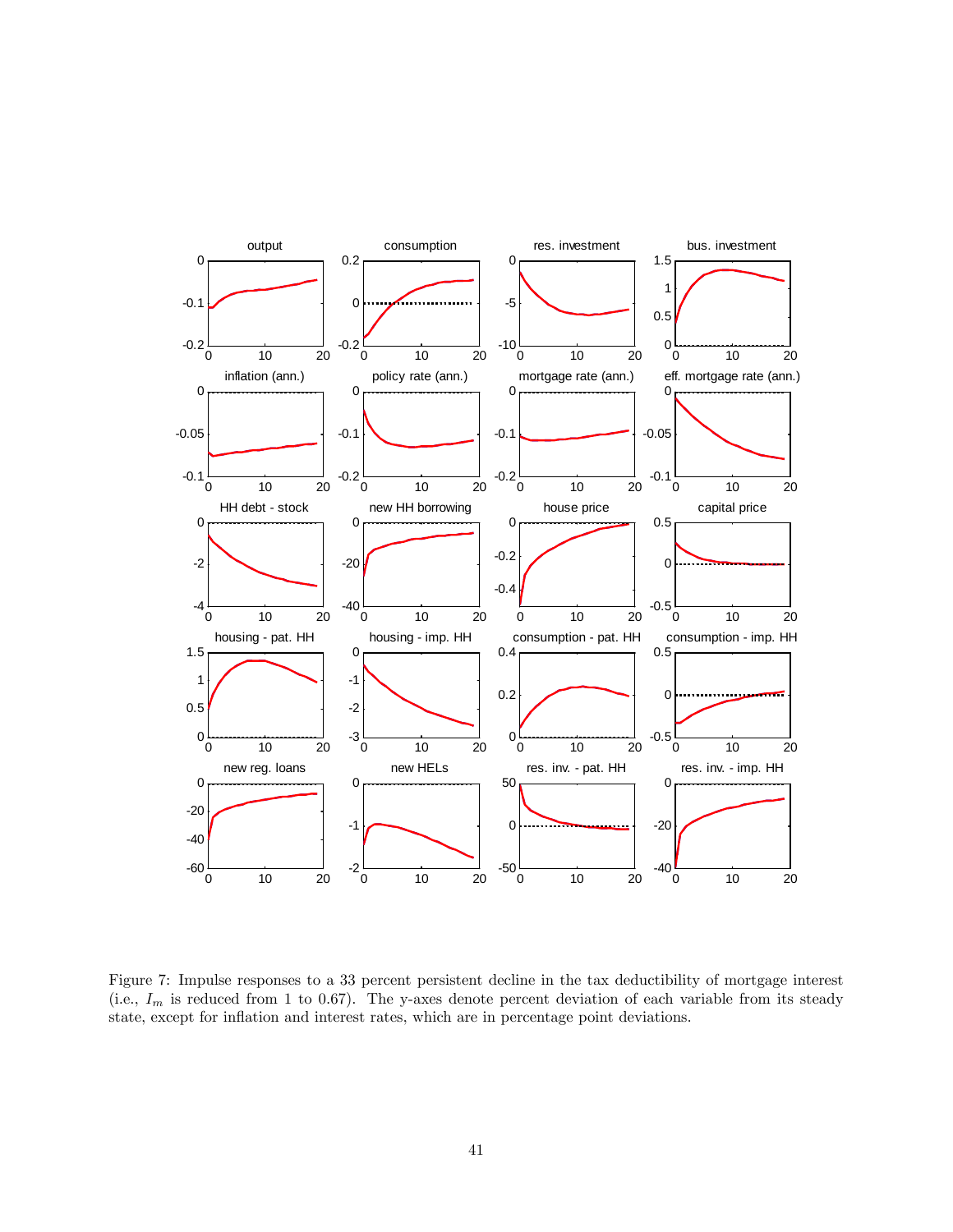

Figure 8: Impulse responses to a 5 pp persistent decline in the regulatory LTV on new mortgage loans (i.e.,  $\phi$  decreases from 0.91 to 0.86). The y-axes denote percent deviation of each variable from its steady state, except for inflation and interest rates, which are in percentage point deviations.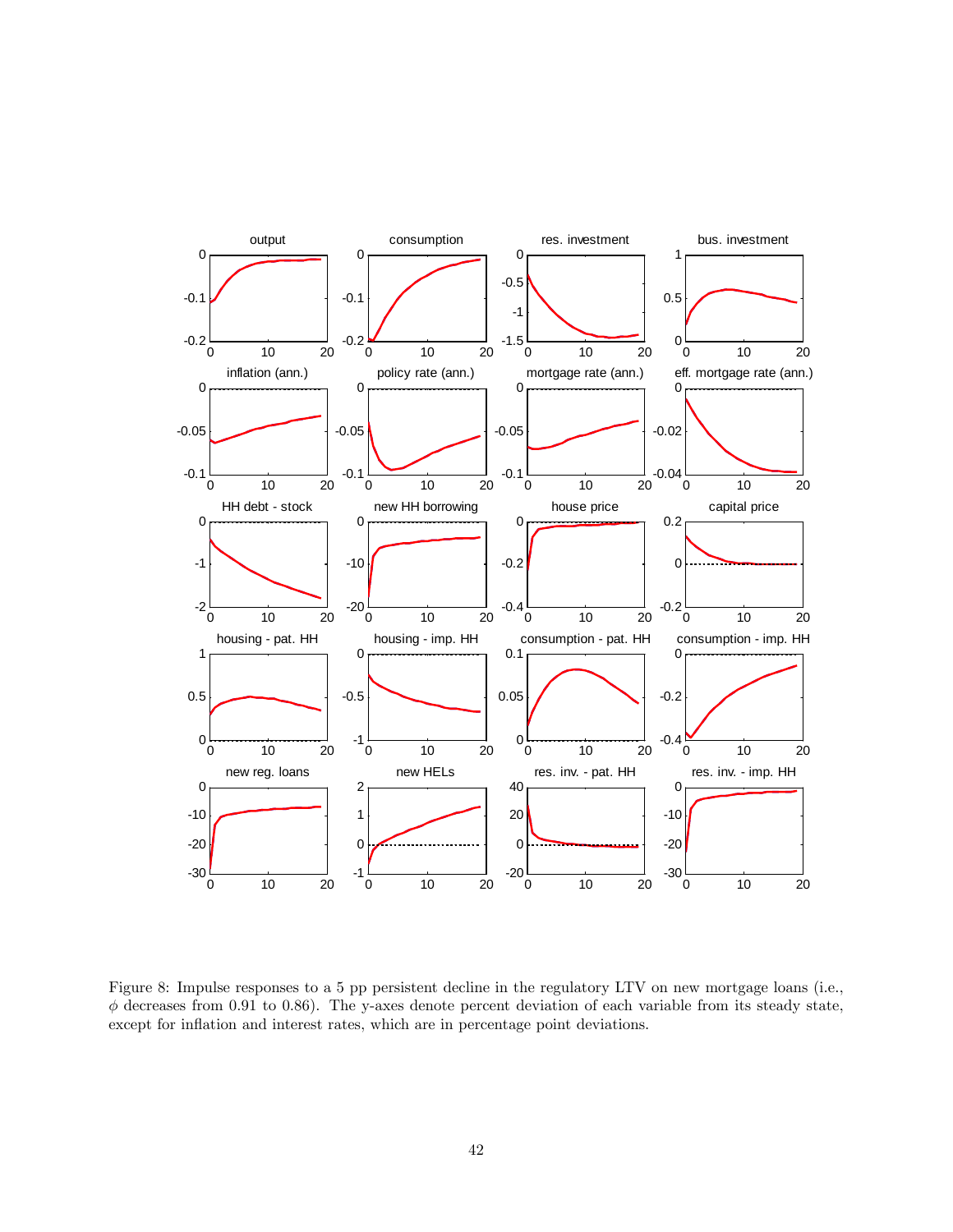

Figure 9: Comparing the effects of the four policies on household debt-to-GDP ratio. The y-axis is in percent deviation from steady state.